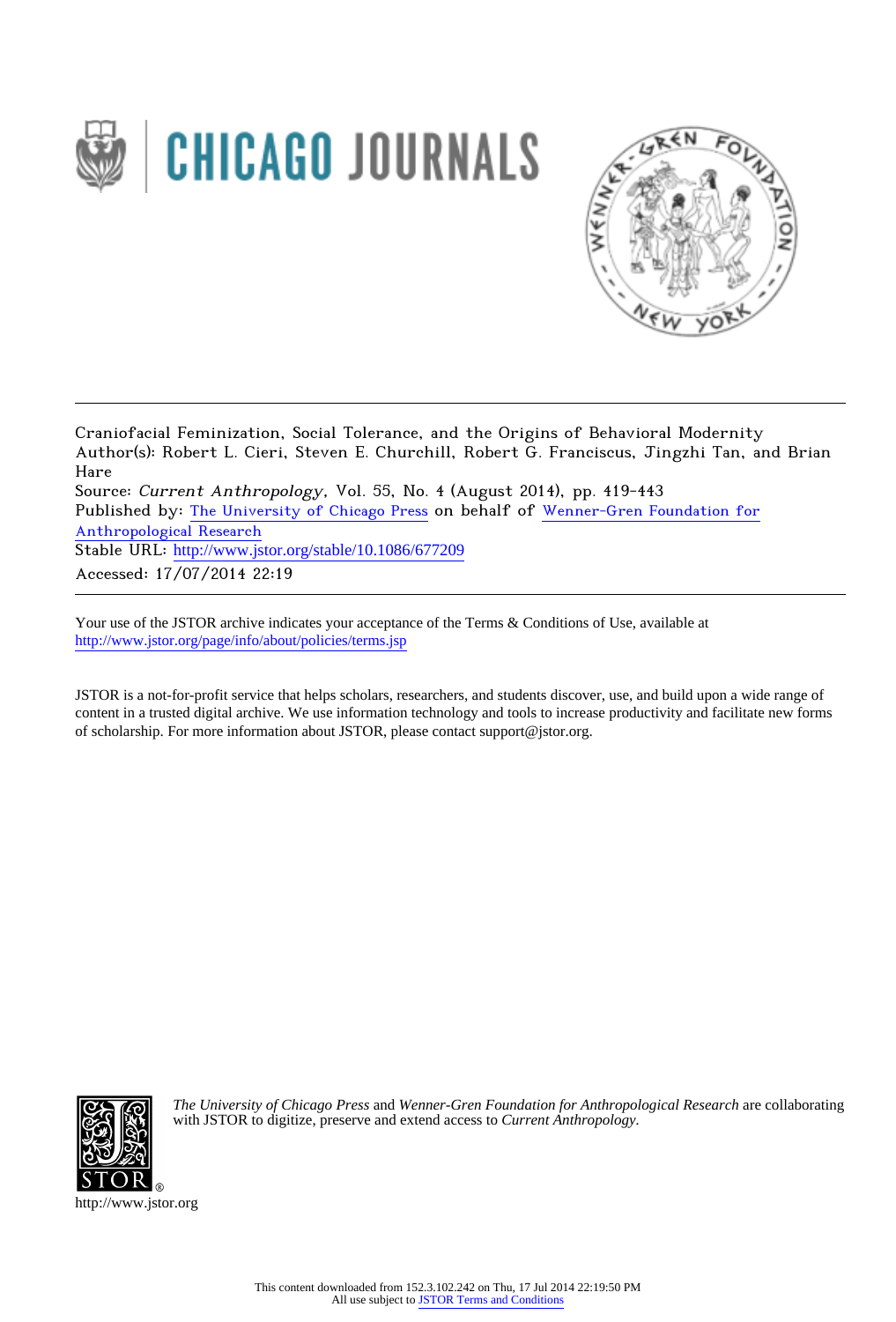# **Craniofacial Feminization, Social Tolerance, and the Origins of Behavioral Modernity**

**by Robert L. Cieri, Steven E. Churchill, Robert G. Franciscus, Jingzhi Tan, and Brian Hare**

The past 200,000 years of human cultural evolution have witnessed the persistent establishment of behaviors involving innovation, planning depth, and abstract and symbolic thought, or what has been called "behavioral modernity." Demographic models based on increased human population density from the late Pleistocene onward have been increasingly invoked to understand the emergence of behavioral modernity. However, high levels of social tolerance, as seen among living humans, are a necessary prerequisite to life at higher population densities and to the kinds of cooperative cultural behaviors essential to these demographic models. Here we provide data on craniofacial feminization (reduction in average brow ridge projection and shortening of the upper facial skeleton) in *Homo sapiens* from the Middle Pleistocene to recent times. We argue that temporal changes in human craniofacial morphology reflect reductions in average androgen reactivity (lower levels of adult circulating testosterone or reduced androgen receptor densities), which in turn reflect the evolution of enhanced social tolerance since the Middle Pleistocene.

### Introduction

Humans are notable for their high degree of social tolerance and their remarkable capacity for prosocial helping and cooperation (Boyd and Richerson 1982; Burkart, Hrdy, and van Schaik 2009; Fuentes 2004; Hare 2011; Silk and House 2011; Tomasello 2009; Yamamoto and Tanaka 2009). Social tolerance and cooperation, in turn, appear to be necessary to another notable aspect of human behavior—our extraordinary capacity for cumulative technological evolution (CTE), or "cultural ratcheting" (Tennie, Call, and Tomasello 2009).

Based on the archeological record of the Middle Stone Age/

**Robert L. Cieri** is a doctoral candidate in the Department of Biology of the University of Utah (Salt Lake City, Utah 84112-0840, U.S.A.). **Steven E. Churchill** is Professor in the Department of Evolutionary Anthropology of Duke University (Box 90383, Durham, North Carolina 27708, U.S.A.) and honorary reader at the Evolutionary Studies Institute of the University of the Witwatersrand (Private Bag 3, Wits 2050, South Africa [\[churchy@duke.edu\]](mailto:churchy@duke.edu)). **Robert G. Franciscus** is Professor in the Department of Anthropology of the University of Iowa (Iowa City, Iowa 52242, U.S.A.). **Jingzhi Tan** is postdoctoral associate in the Department of Evolutionary Anthropology of Duke University (Box 90383, Durham, North Carolina 27708, U.S.A.). **Brian Hare** is Associate Professor in the Department of Evolutionary Anthropology of Duke University (Box 90383, Durham, North Carolina 27708, U.S.A.) and at the Center for Cognitive Neuroscience (Box 90999, Duke University, Durham, North Carolina 27708, U.S.A.). This paper was submitted 3 V 13, accepted 9 XII 13, and electronically published 27 VI 14.

Middle Paleolithic, CTE appears to have accelerated during the interval between about 80 and 30 Ka BP. Beginning sporadically in the later part of the Middle Stone Age (MSA) and continuing with increasing regularity into the Later Stone Age (LSA) and Upper Paleolithic (UP), this interval witnessed the rapid florescence of new technologies, including leptolithic and microlithic tools, greater artifact diversity, bone and antler working, heat treatment and pressure flaking of flint, longrange projectile weapons, grindstones, fishing and birding gear, trapping technology, sophisticated pyrotechnology, and possibly watercraft (Ambrose 1998; Backwell, d'Errico, and Wadley 2008; Brooks et al. 1995, 2005; Brown et al. 2009; Davidson and Noble 1992; d'Errico and Henshilwood 2007; Henshilwood and Sealy 1997; Henshilwood et al. 2001; Holliday 1998; Lombard and Phillipson 2010; McBrearty and Brooks 2000; Mellars 1989a, 1989b; Mourre, Villa, and Henshilwood 2010; Shea 2006; Straus 1991, 1993; Valde-Nowak, Nadachowski, and Wolsan 1987; Villa et al. 2009; Yellen et al. 1995). This period of rapid technological innovation is contemporaneous with the earliest evidence of symbolic behavior and abstract thought, in the form of pigment processing, personal adornment, incised notational pieces, musical instruments, and mobilary and parietal art (Bouzouggar et al. 2007; Broglio et al. 2009; Conard 2003, 2009; Conard, Malina, and Münzel 2009; d'Errico et al. 2005, 2009; Henshilwood et al. 2002, 2004; Henshilwood, d'Errico, and Watts 2009; Higham et al. 2012; Marean et al. 2007; McBrearty and Brooks 2000), as well as evidence for expanded diet breadth and innovations in subsistence strategies, expanded social net-

- 2014 by The Wenner-Gren Foundation for Anthropological Research. All rights reserved. 0011-3204/2014/5504-0003\$10.00. DOI: 10.1086/677209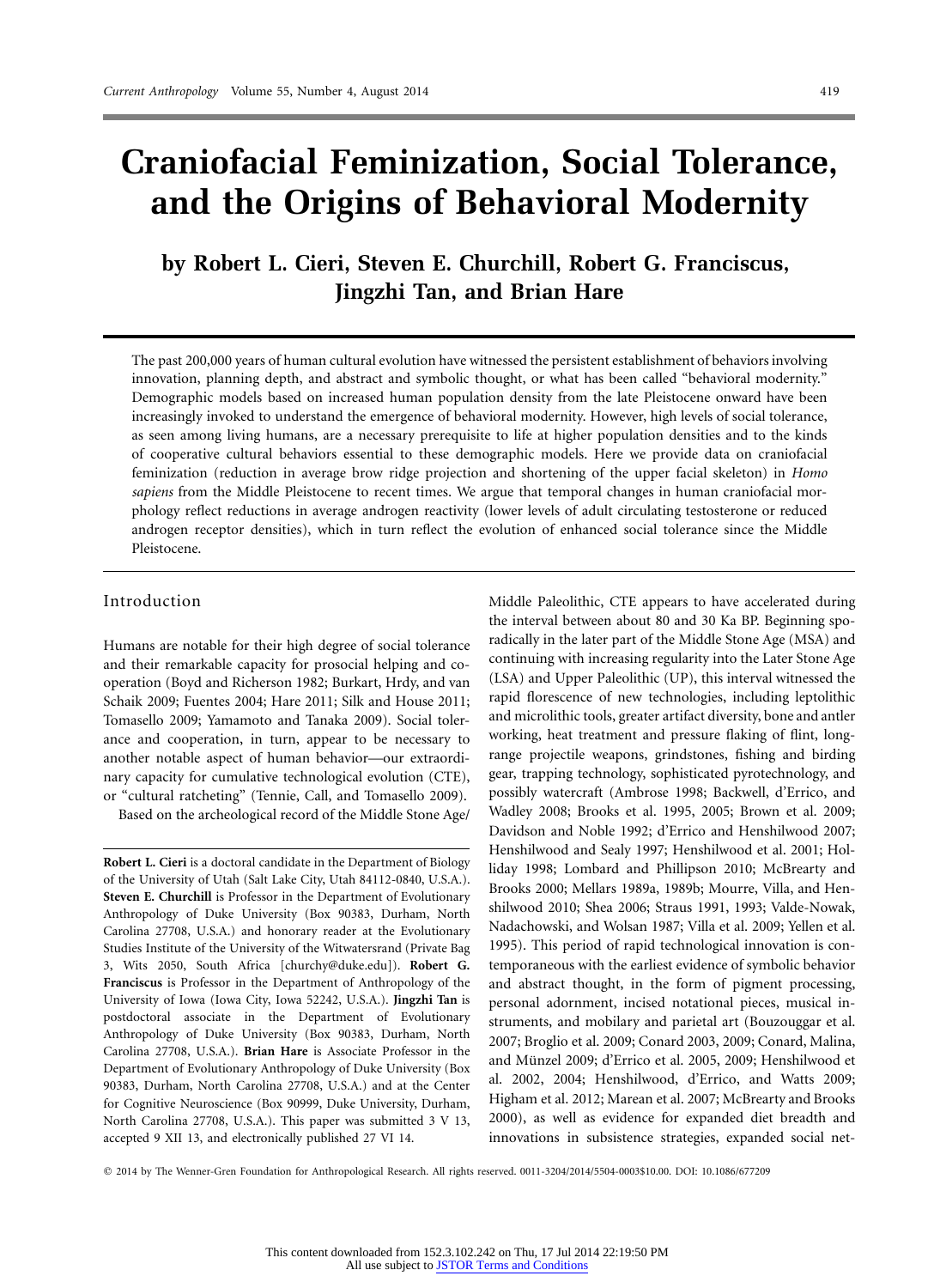works, and long-distance exchange (Bar-Yosef 2002; Henshilwood and Marean 2003; McBrearty and Brooks 2000). Together these behaviors signal the emergence of what has been called "behavioral modernity" or "fully symbolic *sapiens* behavior" (Henshilwood and Marean 2003; Nowell 2010).

We hypothesize that this behavioral event was facilitated by a change in average human temperament toward less aggressive, more socially tolerant individuals. We argue that this shift is evident in the fossil record of later Pleistocene humans.

### *The Problem of Behavioral Modernity*

New fossil discoveries and redating of key specimens, combined with analyses of variation in mtDNA in living humans, strongly suggest that the earliest members of our species appeared in Africa between 200–150 Ka BP (Cann, Stoneking, and Wilson 1987; Forster 2004; Ingman et al. 2000; McDougall, Brown, and Fleagle 2005; White et al. 2003), some time during the earlier part of the MSA. The timing of the emergence of symbolically mediated modern behavior (hereafter, "behavioral modernity"), however, is less certain. Evidence of symbolic behavior occurs sporadically in the MSA after about 100–80 Ka BP (Bouzouggar et al. 2007; d'Errico, Henshilwood, and Nilssen 2001; Henshilwood et al. 2004; Henshilwood, d'Errico, and Watts 2009; Texier et al. 2010; Vanhaeren et al. 2006) and may even date back to the initial MSA at 280 Ka BP (Deino and McBrearty 2002). Similar, sporadically occurring symbolic artifacts are found in contemporaneous Mousterian assemblages in Europe, presumably produced by Neanderthals, beginning as early as 90 Ka BP (Morin and Laroulandie 2012; Peresani et al. 2011; Soressi and d'Errico 2007; Zilhão et al. 2010). Despite these early beginnings, the persistent expression of symbolic behavior, as well as the marked acceleration of CTE described above, does not appear to be firmly established until the development of the LSA (in Africa) and UP (in Eurasia) sometime around 50 Ka BP (Bar-Yosef 2002; Klein 2000, 2008; Mellars 2006b; Nowell 2010). This 100–150,000 year gap between the emergence of modern human morphology and the consistent expression of symbolic behavior is often referred to as the "problem of behavioral modernity" and has generated heated debate about the cognitive and cultural capacities of the earliest modern humans.

One model holds that behavioral modernity resulted from some change in cognitive abilities (Nowell 2010), likely reflecting a relatively rapid appearance and fixation of new alleles governing neural development at around 50 Ka BP (Mellars 2006b) that enhanced human cognitive capabilities relative to earlier MSA modern humans and the contemporary Mousterian Neanderthals. Several different cognitive skills have been proposed as being key to the emergence of modern behavior, including enhanced working memory (Ambrose 2010; Wynn and Coolidge 2004, 2010), domain-general intelligence (Klein 1995), linguistic and symbolic capacities (Klein 2000, 2003; Mellars 1989b, 2007), abstract thinking (Lewis-Williams 2002), and increased flexibility in understanding the minds of others as intentional (Dunbar 2003; Tomasello et al. 2005). As noted above, however, there is growing evidence that both Neanderthals and modern humans prior to 50 Ka BP had the cognitive capacity to engage in symbolic behavior (d'Errico and Stringer 2011; McBrearty and Brooks 2000), which implies that the critical difference between modern humans before and after 50 Ka BP may not have been in cognitive capacity but rather in the prevalence and persistence of symbolic behavior.

An alternative model holds that the capacity for modern behavior emerged at the same time as, or before, anatomical modernity and that cultural, historical, ecological, or demographic factors were in play that prevented its consistent expression until the end of the MSA (Chase 2006; d'Errico and Stringer 2011; Jacobs and Roberts 2009; Nowell 2010). Demographic expansion and population density are increasingly being seen as critical components in the expression of behavioral modernity (Jacobs and Roberts 2009; Richerson, Boyd, and Bettinger 2009). Cultural ratcheting requires both cultural innovation and transmission, and variation in these processes is conditioned by the rate of interaction between social learners (Henrich 2004; Shennan 2001), which in turn depends on population size and structure. Both computer modeling (Powell, Shennan, and Thomas 2009; Shennan 2001) and analyses of cultural complexity in Tasmania and Oceania (Henrich 2004; Kline and Boyd 2010) reveal that populations with either large overall size or high connectedness between subpopulations are more successful in generating, retaining, and diffusing cultural innovations. Thus the sporadic occurrences of symbolic behavior and technological innovation in the earlier part of the MSA may represent geographically restricted, transient peaks in population density (in which CTE began to take off) followed by demographic crashes (possibly caused by downturns in climate; Jacobs and Roberts 2009; Mellars 2006a; Powell, Shennan, and Thomas 2009; Richerson, Boyd, and Bettinger 2009). Similar transient increases in Neanderthal population densities may account for the irregular manifestation of symbolic expression in the European Mousterian (compare the temporal pattern of Mousterian innovation in Langley, Clarkson, and Ulm 2008 with Mousterian site abundance evidence of Neanderthal population density in Stringer et al. 2003 and Lahr and Foley 2003). Later population expansion in Africa beginning in the late MSA (80–70 Ka BP) and continuing into the LSA/UP, as reflected in both genetic (Excoffier and Schneider 1999; Forster 2004; Harpending et al. 1993; Watson et al. 1997) and archeological evidence (Mellars and French 2011; Steele and Klein 2005; Stiner et al. 1999), produced population densities sufficient for a high rate of CTE, and thus demographic factors, rather than cognitive capabilities, might account for the persistent expression of behavioral modernity in the LSA and UP (Powell, Shennan, and Thomas 2009; Shennan 2001).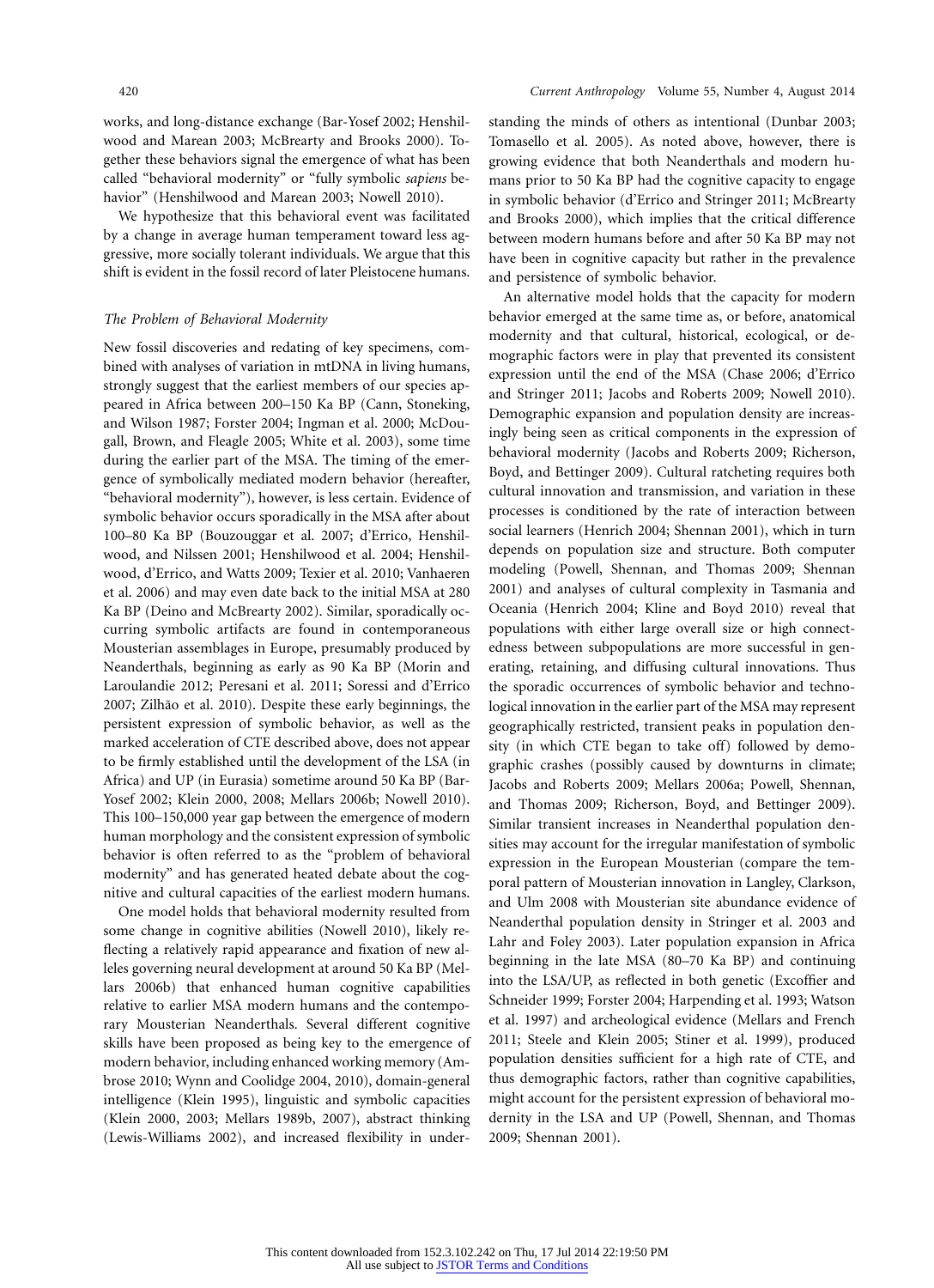### *Temperament and Craniofacial Morphology*

Demographic models for the origins of behavioral modernity do not require the evolution of cognitive capacities beyond those already possessed by the earliest modern humans and possibly (judging from the Mousterian evidence) by other archaic humans (Nowell 2010). Still, there is a biological constraint inherent in demographic models, in that sociality evolves at the cost of increased resource competition among conspecifics (Janson and Goldsmith 1995; Kappeler and van Schaik 2002), such that the intensification of the competition caused by increases in population density necessitates a complimentary increase in social tolerance. Therefore, we suggest that demographic models can only explain the persistent expression of behavioral modernity in concert with the evolution of a more cooperative temperament. Under this model, high social tolerance was positively selected because of the payoffs inherent in cultural transmission and cooperation, two human traits that underlie behavioral modernity (Hill, Barton, and Hurtado 2009). Evidence from other species suggests that this noncognitive shift could have happened relatively quickly, causing profound and equally rapid changes in behavior (Hare and Tomasello 2005; Hare, Wobber, and Wrangham 2012; Réale et al. 2007). While there is nothing inherent in the demographic models that requires that increased social tolerance emerged uniquely in *Homo sapiens* (i.e., these models work equally well if greater social tolerance had evolved earlier, so long as it was in place at the time that MSA population density began to increase), we suggest that increasing human population density, initially in the later MSA and continuing until recent times, provided the selective environment favoring enhanced social tolerance.

Social tolerance is necessary for effective cultural transmission of technological innovations and other behaviors. The probability that a learner will acquire a novel technique depends in part on the physical proximity between models and learners, as well as the number of accessible models (Coussi-Korbel and Fragaszy 1995; van Schaik, Deaner, and Merrill 1999; van Schaik and Pradhan 2003), both of which are enhanced with greater social tolerance. Increased tolerance would also greatly improve the fidelity of cultural transmission through the evolution of teaching and conformity (Tennie, Call, and Tomasello 2009; Thornton and Raihani 2008). Individuals of high tolerance can learn in a more relaxed atmosphere that allows close examination of the model by the observer (van Schaik, Deaner, and Merrill 1999; van Schaik and Pradhan 2003). The importance of tolerance is evident in observational and experimental studies on various primates (Horner 2010; van Schaik and Pradhan 2003), including one study (Horner et al. 2006) that found that chimpanzees failed to acquire a novel behavior if they were intolerant of the model, while the same subjects were able to learn when paired with a tolerant model, indicating that individuals who are cognitively capable of learning can be constrained by intolerant temperament (see also de Waal and

Davies 2003; Drea and Wallen 1999; Hare et al. 2007; Melis, Hare, and Tomasello 2006).

Importantly, shifts in social tolerance can relatively quickly and profoundly change behaviors because they allow individuals to utilize preexisting cognitive abilities in a new set of contexts (Hare and Tomasello 2005), as demonstrated by artificial selection experiments in Siberian silver foxes. Over a period of 50 years, a captive population of foxes was experimentally selected for both an interest in and lack of fear of humans (i.e., tameness; Trut 2001; Trut, Pliusnina, and Oskina 2004). The tame strain of foxes displayed behavioral attributes normally associated with domestic dogs: less aggression toward humans, a greater propensity as adults to play with humans, increased sensitivity to human communicative gestures, and the use of juvenile vocalizations by adults—a suite of behaviors recognized as part of "domestication syndrome" (Hare et al. 2005; Hare, Wobber, and Wrangham 2012; Trut, Pliusnina, and Oskina 2004). These behavioral traits were never the target of selective breeding, yet selection for a single temperamental trait (tameness) was sufficient to generate associated behavioral changes in a very short time. A similar study in mice documented rapid and widespread changes in social behavior caused by selective breeding against aggression, resulting in the juvenilization of both aggressive and prosocial behaviors (Gariépy, Bauer, and Cairns 2001). Selection on temperament can also operate quickly in vertebrates (e.g., Dingemanse et al. 2004; Réale and Festa-Bianchet 2003), with human and nonhuman ape temperament being a viable target given the considerable individual variation that exists (Herrmann et al. 2011; Kagan and Snidman 2004). Increases in social tolerance can occur simply with selection favoring individuals with temperamental profiles that result in less reactivity during times of social stress or competition (Hare, Wobber, and Wrangham 2012; Melis, Hare, and Tomasello 2006; Whiten, Horner, and de Waal 2005).

Not only would similar selection for within-group social tolerance in early modern humans facilitate the consistent expression of behavioral modernity but we would also expect it to have left fossil evidence. The neurotransmitters and hormones that mediate aggressiveness, social dominance, and other social behaviors tend to have morphogenic and osteogenic properties, especially in craniofacial growth and development (see below). Accordingly, we would expect a major physiologically mediated shift in social tolerance to result in correlated, pleiotropic changes in skeletal morphology.

Serotonin levels, and possibly corticosteroid levels and reactivity, may represent one physiological axis along which individuals may vary in temperament and upon which selection may operate. In nonhuman primates, low serotonin levels are associated with severe aggression (Higley et al. 1996; Raleigh and McGuire 1994), most likely because of the role of serotonin in inhibiting impulsive behavior and unrestrained aggression (Higley et al. 1996; Summers and Winberg 2006). A similar relationship appears to hold in humans but has not been firmly established (Booij et al. 2010; Tuinier, Verhoeven,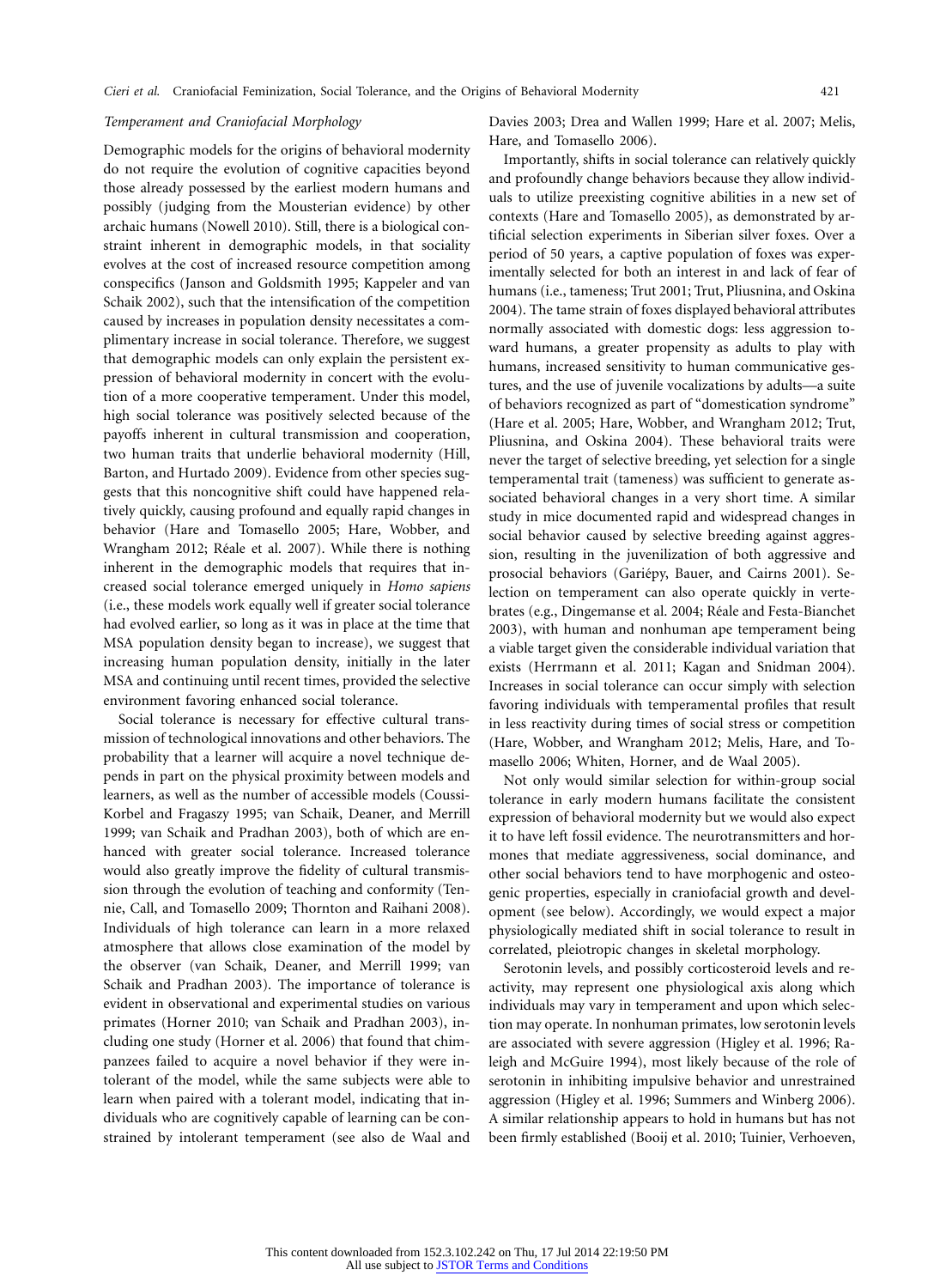and van Praag 1996). Corticosteroids lower serotonin levels (Pretorius 2004), and some (such as corticosterone) may directly stimulate the region of the anterior hypothalamus implicated in the initiation of aggression (Summers and Winberg 2006). The silver foxes bred selectively for tameness showed both higher basal serotonin levels and lower corticosteroid levels and reactivity (Kulikova, Zhanaeva, and Popova 1989; Popova 2004; Popova et al. 1980, 1997; Trut, Pliusnina, and Oskina 2004; Trut et al. 2006). While the role of serotonin and corticosteroids in craniofacial development is not clear, there is evidence that they have important cranial morphogenic and osteogenic effects (Byrd and Sheskin 2001; Pirinen 1995; Shuey, Sadler, and Lauder 1992; Warden et al. 2005).

Levels of prenatal and circulating androgens appear to provide a second physiological axis along which reductions in aggressiveness may derive. High circulatory levels of the androgen testosterone are associated with aggression and dominance behavior, including antisocial behavior and rebellion against authority (Archer 1991; Higley et al. 1996; Mazur and Booth 1998). Testosterone has also been observed to constrain some forms of social cognition and sociality, both through prenatal developmental effects on brain organization and activationally through inhibition of social empathy in adults (Baron-Cohen, Knickmeyer, and Belmonte 2005; Pennebaker et al. 2004; van Honk et al. 2011). Androgens appear to be implicated in temperament differences between chimpanzees and bonobos and may account in part for differences in cooperative problem-solving ability between these species (Hare et al. 2007; Wobber et al. 2010). Bonobo males do not show pubertal spikes in testosterone levels (Wobber et al. 2013) and are thought to have lower prenatal and circulating testosterone levels than their chimpanzee counterparts (Mcintyre et al. 2009; Sannen et al. 2003). Also, unlike chimpanzees, bonobos do not exhibit elevated levels of testosterone in anticipation of competing for food (Wobber et al. 2010). This may be part of the mechanism that allows bonobos to share potentially monopolizable food after jointly solving instrumental cooperation problems—problems that chimpanzees understand but appear to lack the social tolerance to solve (Hare et al. 2007). Chimpanzees and bonobos may also differ in the density of androgen receptors in target cells (Wobber et al. 2013). There is considerable interindividual variability in receptor density within humans, chimpanzees, and bonobos (Giovannucci et al. 1997; Hong et al. 2006; Sirugo et al. 1997), which may make receptor density, rather than testosterone levels per se, the target of selection when there is a reproductive advantage to greater social tolerance (unfortunately, there is currently a lack of data on interspecific differences in receptor densities). Given also that testosterone levels in ape and human males change throughout the day (following circadian rhythms and in response to reproductively meaningful stimuli, including male-male agonism; Archer 2006; Muller and Wrangham 2004; Wobber et al. 2010) and over the life course (e.g., Wobber et al. 2013), it is perhaps more appropriate to think of this physiological axis as one of androgen reactivity (involving rapidity and strength of activation, and sensitivity and extent of reception), rather than one of simple androgen levels.

In addition to moderating social tolerance, androgens play osteogenic roles and are important in the development of sexual dimorphism in craniofacial features (Barrett and Harris 1993; Enlow and Hans 1996; Penton-Voak and Chen 2004; Schaefer et al. 2005; Thornhill and Gangestad 1993; Thornhill and Møller 1997; Verdonck et al. 1999). Thus selection against the antisocial behavioral traits associated with high androgen reactivity would be expected to cause a reduction in average androgen levels or receptor density and result in craniofacial feminization in a population over time.

Support for a link between reduced aggression and craniofacial feminization again comes from the breeding experiment conducted with the silver foxes. In addition to the behavioral and physiological changes that were evident after 20–40 generations of selection for tameness, the morphology of foxes changed relative to the wild type. These changes included decreased sexual dimorphism in canine size, coat depigmentation and piebald coloration, reduced cranial capacity, and feminized craniofacial skeletons, with later generations of male foxes possessing skulls significantly shorter and wider (and thus more like female foxes) than the wild type (Popova 2004; Popova et al. 1980, 1997; Trut 2001; Trut, Pliusnina, and Oskina 2004; Trut et al. 2006). Craniofacial changes involving reduced sexual dimorphism and overall feminization have also been observed in other domesticated species: dogs show decreased canine dimorphism relative to wolves and increased relative facial width compared to similar-sized wild species (Wayne 1986). Comparison of wolves to domesticated dogs (including 5,000-year-old prehistoric dogs) emphasizes the role of reduced facial length in driving these relative facial width differences, especially when scaling against associated postcranial body size measures (Franciscus, Maddux, and Wikstrom Schmidt 2013). Dogs also have reduced cranial capacity relative to ancestral wolves (Hare, Wobber, and Wrangham 2012). Additionally, domesticated guinea pigs show reduced cranial capacity compared to wild-type cavies (Kruska 1988), and domestic pig breeds display juvenile skull proportions (Wayne 1986). Finally, the more socially tolerant bonobo exhibits reduced craniofacial sexual dimorphism relative to common chimpanzees (Cramer 1977; Fenart and Deblock 1972, 1973, 1974; Shea 1989), as well as a degree of paedomorphosis in cranial ontogeny (Lieberman et al. 2007; Williams, Godfrey, and Sutherland 2002; but see Durrleman et al. 2012; Mitteroecker, Gunz, and Bookstein 2005). Craniofacial changes within anatomically modern *H. sapiens* over the past 200,000 years (fig. 1), including reductions in the size of supraorbital ridges and other cranial vault superstructures, cranial vault thickness, cranial capacity, and canine sexual dimorphism (Brace and Ryan 1980; Hawks 2013; Lahr 1996; Lahr and Wright 1996; Leach 2003; Lieberman 1996, 2011) may indicate a morphological by-product of a reduction in average aggressiveness akin to that observed in bonobos, silver foxes, and domesticated animals.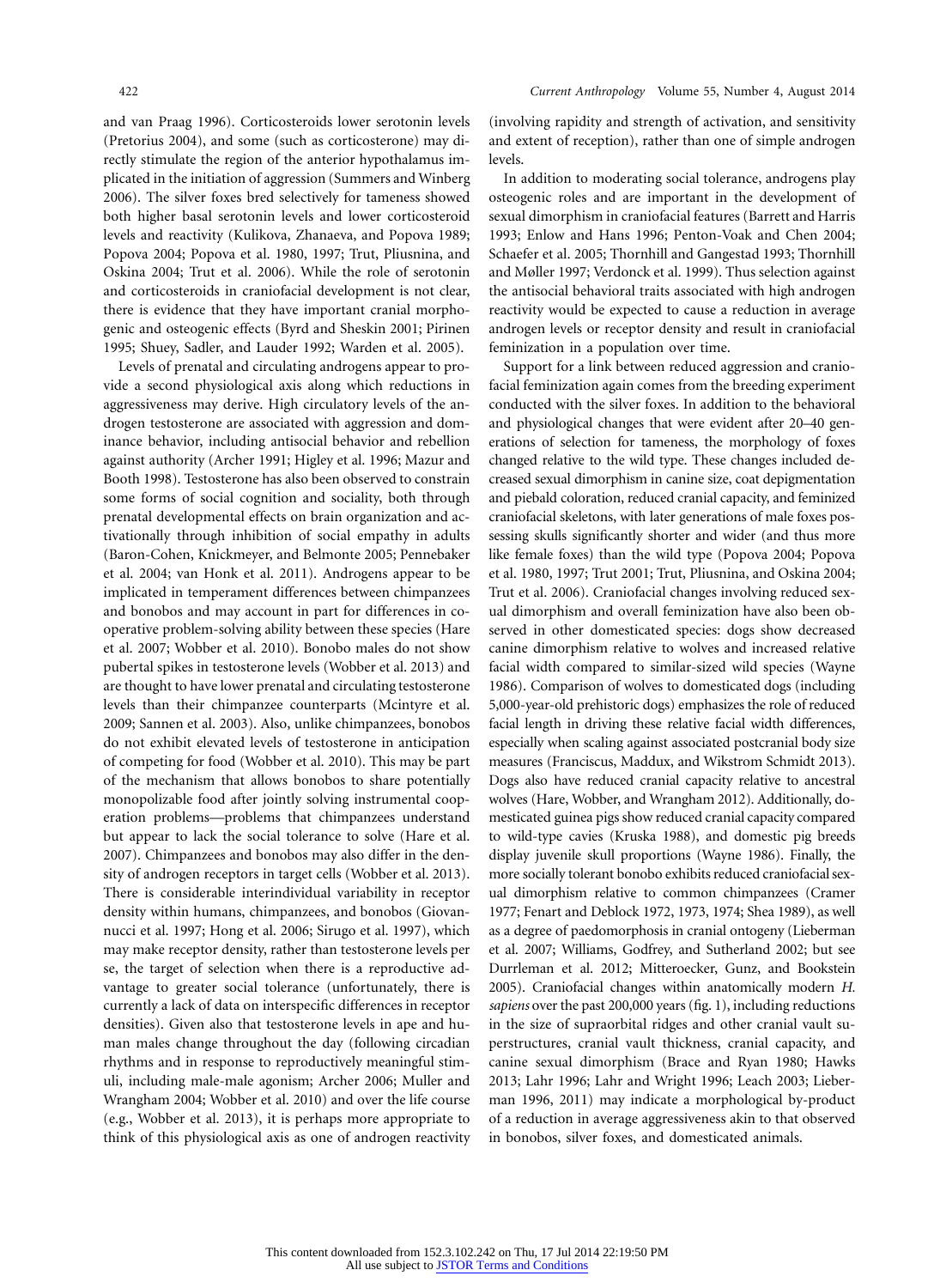

Figure 1. Craniofacial feminization in *Homo sapiens*. The 110–90 Ka year old male specimen Skhul 5 (*left*) in lateral (*top*) and frontal (*bottom*) views, compared to that of a recent African male (*right*), showing the large brow ridges and long and narrow, masculinized face characteristic of MSA/MP-associated modern humans. Both specimens have been scaled to the same nasionbregma height and aligned on those landmarks. Photographs © David Brill, used with permission.

Variation in craniofacial masculinity in modern human populations is at least partly conditioned by variation in androgen reactivity. However, the effect of testosterone on skeletal development depends upon the age at which exposure occurs and may produce differing growth patterns in the face at different developmental stages (Schaefer et al. 2005). Because prenatal exposure to testosterone affects digit development, the postnatal ratio of the lengths of the second to fourth digits (2D:4D) can be used as an inverse measure of fetal testosterone levels (Lutchmaya et al. 2004; Zheng and Cohn 2011), which in turn helps in identifying the craniofacial morphological consequences of prenatal versus adolescent exposure to testosterone. This approach reveals that some aspects of facial masculinity are organized before puberty, suggesting they develop in response to testosterone exposure in utero (Meindl et al. 2012): individuals with lower 2D:4D ratios

tend to have smaller and shorter foreheads, thicker and lower brows, wider and shorter noses, broader faces (across the zygomatic arches), and more prominent chins than individuals with higher ratios (Meindl et al. 2012; Schaefer et al. 2005). Elevated levels of circulating testosterone beginning at puberty in males, on the other hand, tend to predominately affect facial elongation and brow ridge development. Individuals with higher adult levels of salivary testosterone tend to have superoinferiorly longer faces and more pronounced brows, with brows that are also mediolaterally expanded (with right and left sides tending toward fusing at midline)—a facial morphology that is absent in the masculinized faces of males with low 2D:4D ratios who do not have elevated levels of circulating testosterone (Schaefer et al. 2005). In males with delayed puberty, treatment with exogenous testosterone has been found to increase upper and total facial height and man-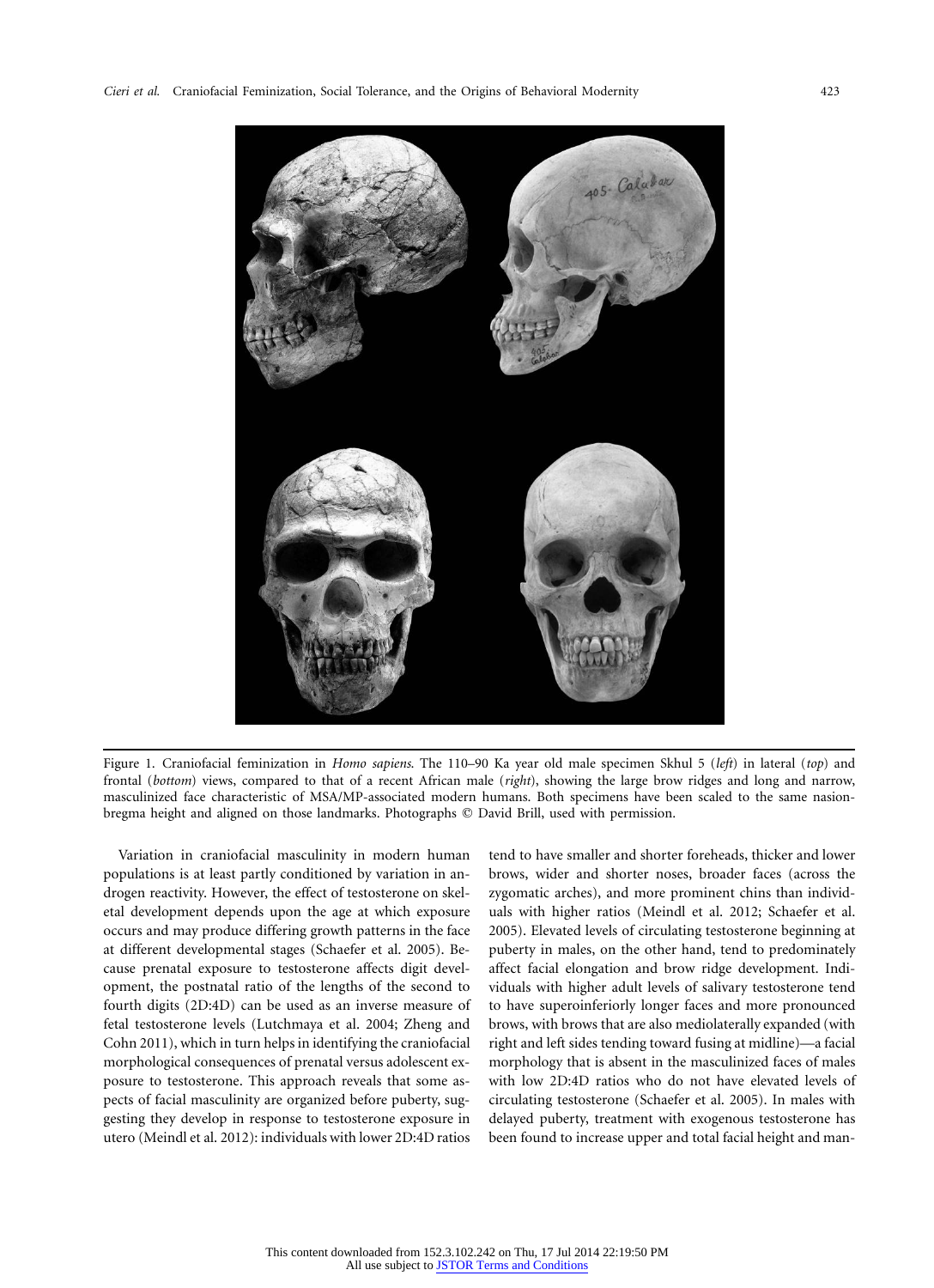| Specimen                                | Sex     | Age <sup>a</sup>        | <b>Brow</b><br>projection <sup>b</sup> | Face<br>shape <sup>c</sup> | $\ensuremath{\mathrm{ECV}^{\mathrm{d}}}$ |
|-----------------------------------------|---------|-------------------------|----------------------------------------|----------------------------|------------------------------------------|
|                                         |         |                         |                                        |                            |                                          |
| MSA/MP (pre-80 Ka BP):<br>Eliye Springs | $\rm F$ | > 200                   |                                        |                            | 1,212                                    |
| Ngaloba LH18                            | М       | $\geq 200 - 108$        | $\ldots$<br>157.5                      | .                          | 1,284                                    |
| Omo Kibish 1                            | М       | 198-104                 | 153.2                                  | .<br>$\ldots$              | 1,430                                    |
| Jebel Irhoud 1                          | ś.      | $190 - 90$              | 166.7                                  | 207.9                      | 1,363                                    |
| Jebel Irhoud 2                          | Ŝ.      | $190 - 90$              | $\ldots$                               | $\ldots$                   | 1,450                                    |
| Herto $16/1$                            | М       | $160 - 154$             | 162.5                                  | 179.7                      | 1,450                                    |
| Singa                                   | ś.      | > 133                   | $\cdots$                               | $\ddotsc$                  | 1,550                                    |
| Border Cave 1                           | M?      | 115-90                  | 105.2                                  | $\ldots$                   |                                          |
| Skhul 4                                 | М       | $110 - 90$              | 185.5                                  | 202.5                      | 1,554                                    |
| Skhul 5                                 | М       | $110 - 90$              | 164.9                                  | 190.3                      | 1,519                                    |
| Skhul 9                                 | M       | $110 - 90$              | $\ddots$                               | 189.2                      | 1,589                                    |
| Qafzeh 6                                | М       | $100 - 90$              | 162.2                                  | 203.1                      | 1,552                                    |
| Qafzeh 9                                | F       | $100 - 90$              | 83.2                                   | 177.8                      | 1,531                                    |
| Mean                                    |         |                         | 149.0                                  | 192.9                      | 1,457.0                                  |
| <b>SD</b>                               |         |                         | 32.8                                   | 11.9                       | 118.1                                    |
| $\it n$                                 |         |                         | 9                                      | 7                          | 12                                       |
| LSA/UP (post-80 Ka BP):                 |         |                         |                                        |                            |                                          |
| Liujiang 1                              | М       | $\geq 68^{\circ}$       | 83.6                                   |                            | 1,480                                    |
| Nazlet Khater 1                         | М       | $37.6^f$                |                                        | .                          | 1,420                                    |
| Oase 2                                  | М       | 35                      | $\ddotsc$                              | $\ddotsc$<br>188.6         | 1,600                                    |
| Kostenki 2                              | М       | $33 - 30$ <sup>f</sup>  | .                                      | 220.0                      | 1,605                                    |
| Kostenki 1                              | M       | 32.6 <sup>f</sup>       | $\ddotsc$                              | 226.6                      |                                          |
| Mladec 5                                |         | 31 <sup>f</sup>         | $\ldots$                               |                            | $\sim$ $\sim$ $\sim$                     |
|                                         | М<br>М  | 31 <sup>f</sup>         | 162.8<br>99.5                          | $\ldots$                   | 1,500                                    |
| Mladec 6<br>Zhoukoudian 101             |         |                         |                                        | $\sim$ $\sim$ $\sim$       | $\ldots$ .                               |
|                                         | M       | $29 - 24$ <sup>f</sup>  | 104.9                                  | 184.1                      | 1,500                                    |
| Grotte des Enfants 4                    | М       | $\leq 28$               | $\cdots$                               | 225.1                      | 1,745                                    |
| Grotte des Enfants 6                    | М       | $\leq 28$<br>$27.7^{f}$ | 55.8                                   | 201.0                      | 1,580                                    |
| Cro Magnon 1                            | М       |                         | 95.2                                   | 207.7                      | 1,595                                    |
| Predmosti 3                             | М       | $27 - 26$ <sup>f</sup>  | 133.1                                  | 186.8                      | 1,594                                    |
| Predmosti 9                             | М       | $27 - 26$ <sup>f</sup>  | $\cdots$                               | 201.5                      | 1,555                                    |
| Pavlov 1                                | М       | $27 - 25$ <sup>f</sup>  | $\cdots$                               | $\ddotsc$                  | 1,522                                    |
| Brno 2                                  | М       | $23.7^{f}$              | 82.6                                   | $\ldots$                   | 1,500                                    |
| Arene Candide IP                        | M       | 23.4 <sup>f</sup>       | $\cdots$                               | 206.2                      | 1,490                                    |
| Sunghir 1                               | М       | 22.9 <sup>f</sup>       | $\ldots$                               | 182.1                      | 1,464                                    |
| Barma Grande 2                          | М       | ≤ 19.3 <sup>f</sup>     | $\cdots$                               | 198.5                      | 1,880                                    |
| Ohalo II H <sub>2</sub>                 | M       | 19 <sup>f</sup>         | 100.8                                  | 215.5                      | $\sim$ $\sim$                            |
| Minatogawa 1                            | М       | 17.9                    | 90.6                                   | 241.3                      | 1,390                                    |
| Minatogawa 4                            | М       | 17.9                    | 96.6                                   | $\ldots$ .                 | $\cdots$                                 |
| Chancelade 1                            | М       | $17 - 14$ <sup>f</sup>  | 56.7                                   | 182.4                      | 1,615                                    |
| San Teodoro 2                           | М       | $14 - 10$               | .                                      | 204.5                      | 1,569                                    |
| San Teodoro 3                           | М       | $14 - 10$               | .                                      | 193.2                      | 1,560                                    |
| Oberkassel 1                            | Μ       | 12                      | 137.1                                  | 217.0                      | 1,500                                    |
| Afalou 30                               | М       | $12 - 11$               | $\ddotsc$                              | 184.7                      | .                                        |
| Afalou 31                               | М       | $12 - 11$               |                                        | 205.4                      | . .                                      |
| Afalou 46                               | М       | $12 - 11$               |                                        | 198.6                      | $\ddot{\phantom{0}}$                     |
| Jebel Sahaba 117-10                     | М       | $12 - 11$               |                                        | 194.4                      |                                          |
| Jebel Sahaba 117-19                     | М       | $12 - 11$               |                                        | 217.6                      |                                          |
| Jebel Sahaba 117-21                     | М       | $12 - 11$               |                                        | 204.5                      |                                          |
| Jebel Sahaba 117-29                     | М       | $12 - 11$               |                                        | 188.5                      |                                          |
| Taforalt 12c4                           | Μ       | $12 - 11$               |                                        | 233.8                      | .                                        |
| Montgaudier                             | Μ       | 11.9 <sup>f</sup>       |                                        | 181.8                      | $\cdots$                                 |
| Arene Candide 1                         | М       | $11.3^f$                |                                        | $\sim$ $\sim$ $\sim$       | 1,414                                    |
| Arene Candide 2                         | М       | $11.3^f$                |                                        | 218.6                      | 1,424                                    |
| Arene Candide 4                         | Μ       | $11.3^{\circ}$          |                                        | 211.8                      | 1,520                                    |
| Arene Candide 5                         | М       | $11.3^f$                |                                        | 219.4                      | 1,661                                    |
| Maritza 2                               | Μ       | 10.5                    |                                        | 226.6                      | $\ldots$                                 |
| Veyrier 1                               | Μ       | $\ldots$                | .                                      | $\cdots$                   | 1,430                                    |
| San Teodoro 5                           | М       | $\leq 10$               | $\ddots$                               | $\ldots$ .                 | 1,484                                    |
| Mean                                    |         |                         | 99.9                                   | 204.3                      | 1,533.6                                  |
| SD                                      |         |                         | 30.2                                   | 16.3                       | 103.9                                    |
| $\boldsymbol{n}$                        |         |                         | 13                                     | 34                         | 31                                       |

Table 1. Facial morphology and endocranial volume in early modern human fossils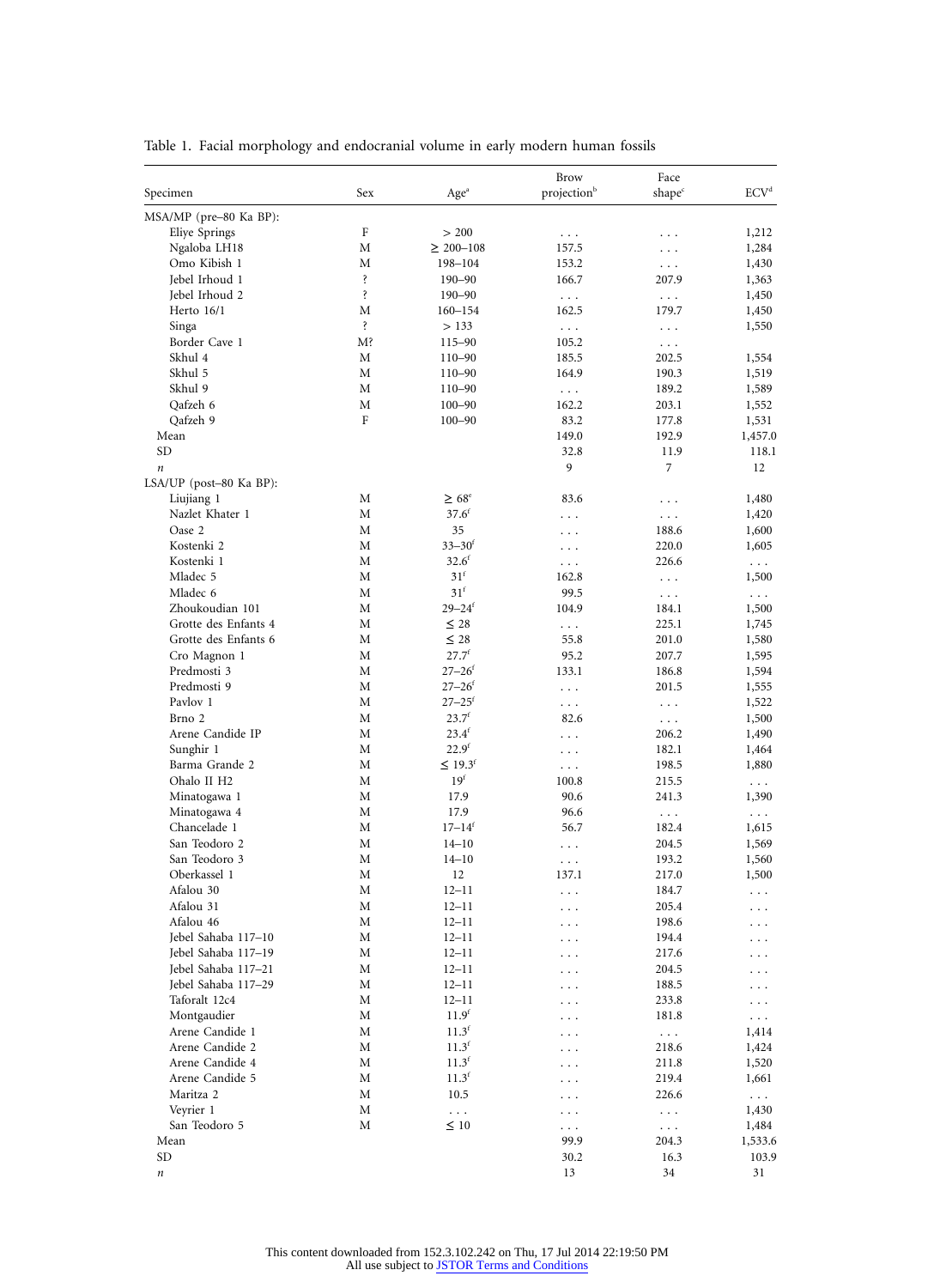### *Cieri et al.* Craniofacial Feminization, Social Tolerance, and the Origins of Behavioral Modernity 425

| Specimen                       | <b>Sex</b> | Age <sup>a</sup> | <b>Brow</b><br>projection <sup>b</sup> | Face<br>shape <sup>c</sup> | ECV <sup>d</sup> |
|--------------------------------|------------|------------------|----------------------------------------|----------------------------|------------------|
| Recent human foragers/horti-   |            |                  |                                        |                            |                  |
| culturalists/pastoralists:     |            |                  |                                        |                            |                  |
| Mean                           |            |                  | 87.0                                   | 204.3                      | 1,451.7          |
| <b>SD</b>                      |            |                  | 22.7                                   | 15.1                       | 103.2            |
| $\boldsymbol{n}$               |            |                  | 422                                    | 422                        | 422              |
| Recent human agriculturalists: |            |                  |                                        |                            |                  |
| Mean                           |            |                  | 83.5                                   | 197.3                      | 1,464.6          |
| SD.                            |            |                  | 21.9                                   | 12.2                       | 85.9             |
| $\boldsymbol{n}$               |            |                  | 945                                    | 945                        | 945              |

Table 1 (*Continued*)

<sup>a</sup> Ka BP.

 $b$  1,000  $\times$  (SOS + GLS)/XFB. See text for details.

 $\degree$  100  $\times$  ZYB/NPH. See text for details.

<sup>d</sup> Endocranial volume (cm<sup>3</sup>).

<sup>e</sup> Date is likely to be too old: see text for discussion.

<sup>f</sup> Denotes dates in uncalibrated radiocarbon years.

dibular ramus and total length but did not affect lower facial height, mandibular body length, or cranial base length (Verdonck et al. 1999). Selection for reduced levels of circulating testosterone in human evolution is suggested by studies of ontogenetic scaling in modern human facial development, which "suggest that, independent of any selection pressure on overall body size, it is upper facial height (and not facial breadth) that is the potential target of selection, as male upper faces are shorter than expected for their size" (Weston, Friday, and Lio` 2007:e710).

Masculinized facial features appear to confer an honest biological signal of male social behavior, because the facial structure of high-androgen males appears more dominating to conspecifics (Fink, Neave, and Seydel 2007; Mazur, Mazur, and Keating 1984; Penton-Voak and Chen 2004; Puts 2010; Swaddle and Reierson 2002). There is solid experimental support for the idea that sexually dimorphic features of the human face serve as honest signals of temperament, although this appears to apply equally to aspects of facial shape that signal high prenatal testosterone (Carré and McCormick 2008, 2009, 2012; Geniole et al. 2012; Sell et al. 2009) as well as adult circulating testosterone (Fink, Neave, and Seydel 2007; Mazur, Mazur, and Keating 1984; Penton-Voak and Chen 2004; Puts 2010; Swaddle and Reierson 2002). Brow ridge morphology also appears to be important in how people perceive the aggressiveness and trustworthiness of others (Carre´ et al. 2010; Todorov, Baron, and Oosterhof 2008; Xu et al. 2012).

While an argument could be made that brow ridges perform a mechanical role in resisting stresses produced during mastication, and thus that their variation relates to masticatory mechanics rather than temperamental variation, experimental evidence suggests otherwise. Although the supraorbital torus is strained during mastication, the magnitude of strain is negligible compared to strain on the lower face, mandible, and zygomatic arches (Lieberman 2011), such that a modest supraorbital torus appears to be more than sufficient

to counter these forces (Hylander, Picq, and Johnson 1991a, 1991b, 1992). Because brow ridge projection is not driven solely by the requirements of craniofacial loading from mastication forces (Hylander, Picq, and Johnson 1991b), prehistoric reduction in supraorbital projection and a shortening of the upper face—that is, craniofacial feminization—should serve as a fossil indicator of contemporaneous changes in androgen reactivity and thus changes in social tolerance. Brow ridge reduction distinguishes archaic from early modern humans and might be considered a derived feature of *H. sapiens* (Stringer, Hublin, and Vandermeersch 1984). However, archaic/modern human differences in the projection and morphology of the supraorbital ridges appear to reflect architectural responses to differences in the spatial relationships between the face and neurocranium (Lieberman 1995, 1996), and thus interspecific variation likely has a different cause than variation seen within modern humans (the same holds for interspecific comparisons between other hominin species, or between primate species, in which differences in facial morphology between groups may be attributable to any number of factors, including masticatory biomechanics, olfactory demands, relative brain size, canine size and mating system, and the spatial relationships between the face and neurocranium. To be clear, we are only addressing the temporal trend seen within *H. sapiens*). A mid-Pleistocene to recent reduction in brow ridge projection within our species is clear from casual observation of early modern human fossils (Shea 2011; see fig. 1). Might this reduction reflect a broader pattern of craniofacial feminization in our species and attendant increases in social tolerance?

We sought to quantify relative changes in craniofacial morphology among anatomically modern human crania from the Middle Pleistocene to historic times to test the hypothesis that a major change in temperament occurred around the time of the persistent establishment of behavioral modernity. Additionally, given that further selection for enhanced social tolerance may have occurred with the great increases in pop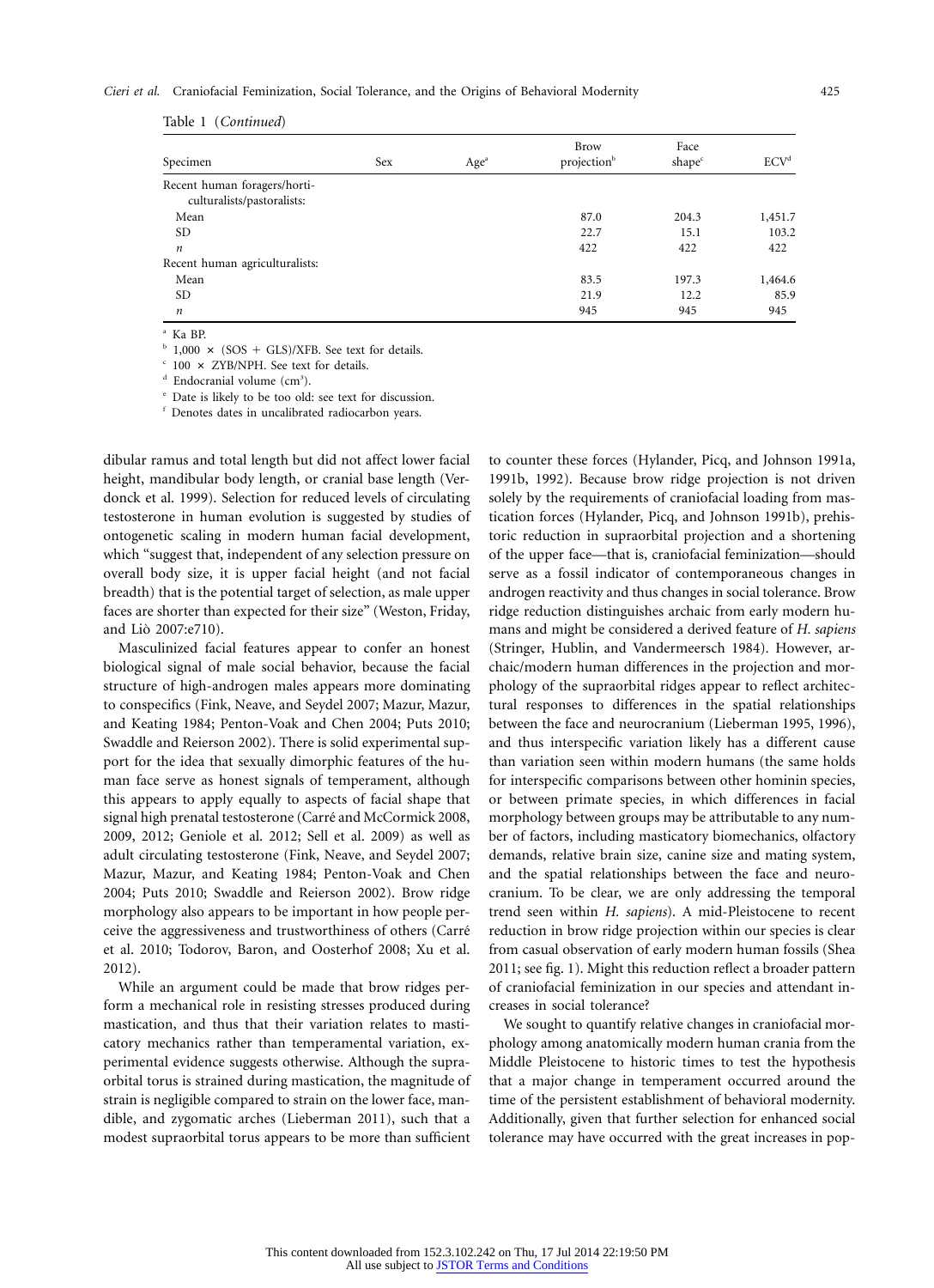ulation density that followed upon the establishment of sedentized, agricultural economies in the Neolithic, we tested for differences in average measures of craniofacial masculinity between modern humans from foraging and pastoral economies (living at lower population density) and those from agricultural systems. Specifically, we sought to answer these questions:

- 1) Do recent humans exhibit feminized crania (i.e., with reduced brow ridges and shorter faces) and smaller brains relative to the earliest fossil representatives of our species?
- 2) Are there significant differences in measures of craniofacial masculinity between fossil crania pre- and post-dating the apparent increase in CTE at 80 Ka BP?
- 3) Among recent humans, do groups living at relatively lower population densities (foragers and pastoralists) differ in average craniofacial masculinity from groups living at higher densities (agriculturalists)?

### Method

To address these questions, we examined measures of brow ridge projection, facial shape, and endocranial volume in three temporal samples of modern human crania (table 1). These samples included a pre–80 Ka BP MSA/MP-associated group  $(n = 13$ , ranging in age from ca. 200–90 Ka BP), a post–80 Ka BP LSA/UP associated group ( $n = 41$ , ranging in age from ca. 38–10 Ka BP), and a global sample of recent (Holocene) humans ( $n = 1,367$ ). The dating of many of the fossil specimens is problematic, but available radiometric dates on either the fossils themselves or on associated materials or strata, or their geological or archeological context, are generally sufficient to sort the fossil specimens into an MSA/MP pre–80 Ka BP group versus a LSA/UP post–80 Ka BP group (table 1). Some of the crania that we place in the pre-80 Ka *H. sapiens* groups (Eliye Springs, Ngaloba 18, Jebel Irhoud 1 and 2, and Singa) might be considered by some to represent a distinct species (*H. helmei*) antecedent to *H. sapiens* (see McBrearty and Brooks 2000) or an "African Transitional Group" (Cartmill and Smith 2009) morphologically intermediate between *H. heidelbergensis/rhodesiensis* and *H. sapiens*. We follow Lieberman (2011) in considering these "*H. helmei*/transitional" specimens as early representatives of *H. sapiens*, because they possess derived cranial base angles (CBA) within the range of extant human populations. These specimens share with later modern humans a derived relationship between the neurocranium and splanchnocranium, as well as a greater degree of neurocranial sphericity than earlier fossils, such that any differences that may exist between the pre–80 Ka BP and post–80 Ka BP groups is not likely to be a function of differences in CBA, facial hafting, or cranial vault sphericity.

By and large, the fossil specimens cluster into two temporal groups. One specimen, however, has especially problematic associated dates. The age of the partial skeleton from Liujiang in China, which derives from a cave breccia with a U-series date of 68–139 Ka BP (Shen et al. 2002), would place it in our pre-80 Ka sample. However, the relationship of the specimen to the breccia is not clear (Brown 1999; Wu and Poirier 1995), and given that the morphology of the specimen is most consistent with that of other later Pleistocene east Asian specimens (Brown 1999), we have included it in the post–80 Ka BP sample. Questions have also arisen about the sex of this specimen, but following Woo (1959), Wu (1997), and Rosenberg (2002), we consider the fossil to represent a male.

Since brow ridge projection and lower facial shape are known to be sexually dimorphic (Meindl et al. 2012; Schaefer et al. 2005), and since testosterone-mediated changes in social tolerance and attendant reductions in craniofacial masculinity should be more pronounced in males, we limited our analysis to male crania for the post–80 Ka BP and recent samples. However, sample size limitations in the pre–80 Ka BP sample necessitated the inclusion of six female or possible female specimens in that group. Since we are testing for directional increase in craniofacial feminization over time, the inclusion of female specimens in the pre–80 Ka BP sample can be considered conservative.

Craniometric data for most fossil specimens were taken on the original fossils and were supplemented with data from casts (collections of Duke University, New York University, and the American Museum of Natural History) and published sources. Endocranial volume (ECV) data for most specimens were taken from Beals, Smith, and Dodd (1984) and from the supplemental data provided by Ruff, Trinkaus, and Holliday (1997). Where these two sources disagreed, the average of the two values was used. The ECV value for Eliye Springs was taken from Bräuer et al. (2004), that of Omo 1 from Cartmill and Smith (2009), and that of Herto (BOU-VP-16/ 1) from White et al. (2003). While we know of no physiological basis for linking ECV with either prenatal or circulating testosterone levels, we have included this variable because of the empirical association between reduced ECV and domestication (i.e., tameness) in various mammalian species (Hare, Wobber, and Wrangham 2012; Kruska 1988).

Recent human data were obtained from the craniometric data set of William W. Howells (Howells 1973, 1989; available online at web.utk.edu/ãuerbach/HOWL.htm). Because the data collected by Howells do not include ECV, this variable was estimated from cranial dimensions for the recent human specimens using the male-specific formula of Lee and Pearson (1901): ECV = 359.34 + 0.000365(L  $\times$  B  $\times$  H), where L is is glabello-occipital length (GOL in the Howell's data set) and B is maximum cranial breadth (XCB in the Howell's data set). The variable H refers to auricular height, which was not taken by Howells. Thus we estimated H from Howell's basionbregma height (BBH) following Kennedy and Levisky (1985) as  $H = 51.0273 + 0.4998 \times BBH$ . While the additional step of estimating H from BBH adds an unknown amount of error variance to the estimates, the use of cranial vault dimensions to estimate ECV produces results that are close to those de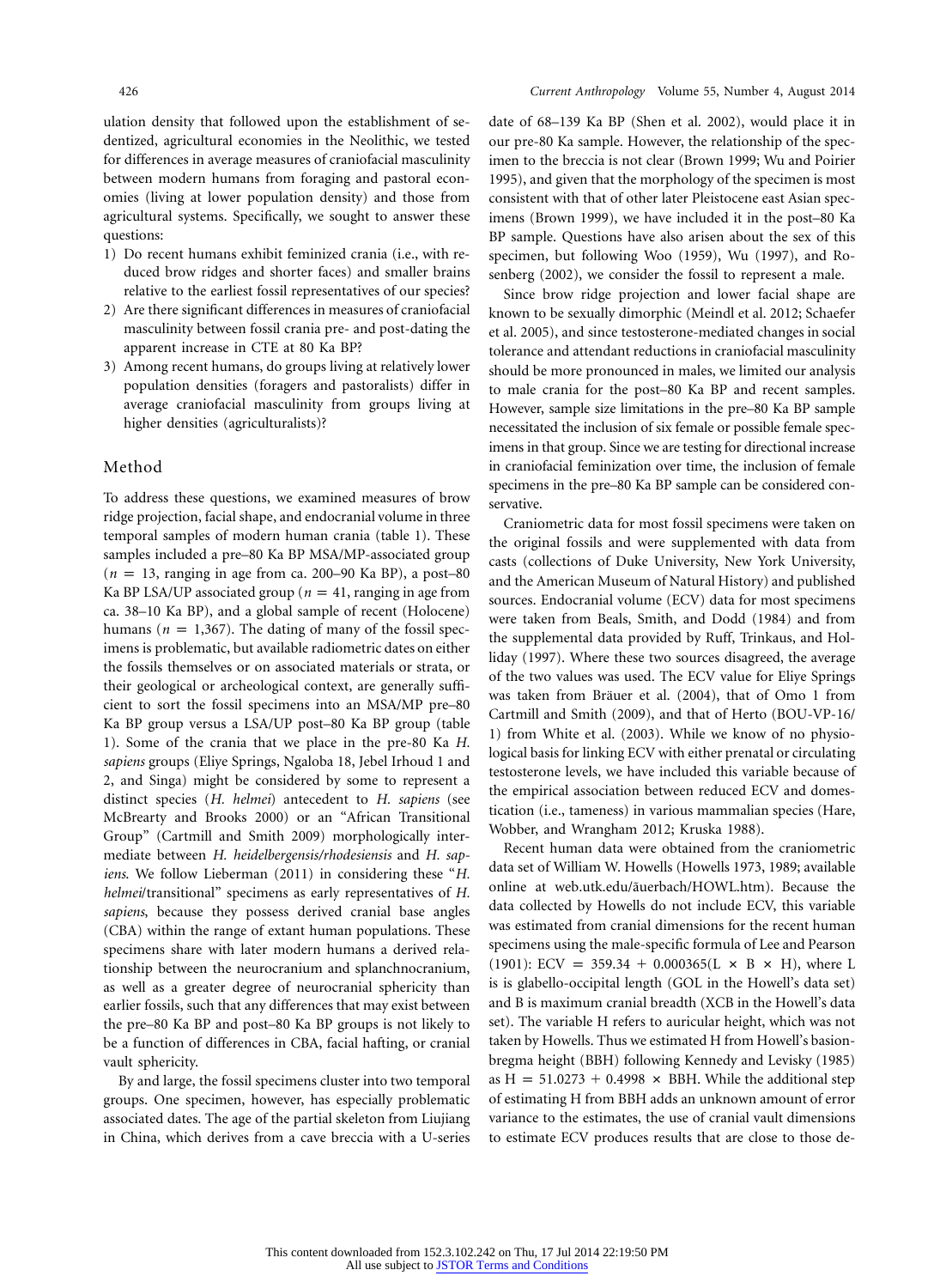rived from conventional mustard seed methods (average difference =  $-40.8 \pm 15.8 \text{ cm}^3$ ; Dekaban and Lieberman 1964).

Finally, to examine patterns of variation in facial masculinity and ECV within the recent human sample, we subdivided the Howells data into two groups, one representing foragers (plus one pastoral group), drawn from groups that lived at population densities between 0.014–0.86 persons  $km^{-2}$  (based on data in Kelly 1995 from the included groups or neighboring groups in similar ecological circumstances). The second group represents agriculturalists, who are assumed to have lived at population densities ranging from  $1.0-233.0$  person  $km^{-2}$ (Turner, Hanham, and Portararo 1977). These groups are listed in table 2.

To evaluate temporal changes in brow ridge morphology, we used a composite variable that includes measures of both supraorbital and glabellar projection, as defined in figure 2, which was standardized by frontal breadth to produce an index of brow ridge projection. To quantify lower facial shape, we used an index of bizygomatic breadth (ZYB) to nasionprosthion height (NPH; see fig. 2).

Imperfect preservation of fossil crania necessitated estimation of ZYB as the maximum distance between the intact part of the zygomatic arches for Jebel Irhoud 1 and Qafzeh 9. Since fossil samples are small and we cannot assume that variances are equal across samples, we used a nonparametric Wilcoxon test to examine differences in mean values between samples, with post hoc Tukey-Kramer HSD tests (all tests performed in JMP 9.0) following a significant test statistic.

### Results and Discussion

Although fossil samples sizes are small, a temporal trend for brow ridge reduction is apparent from the late Middle Pleistocene (pre–80 Ka BP) to Late Pleistocene (post–80 Ka BP) samples and continuing to the recent human samples (table 1). The mean brow projection index for the MSA/MP sample falls more than 1.5 standard deviations above that of the LSA/ UP group and between 2.7–3.0 standard deviations above the recent human sample means (table 1). The Wilcoxon test detected a significant difference between sample means  $(X^2 =$ 26.8706,  $df = 3$ ,  $P < .0001$ ), and post hoc testing revealed the following: (1) the MSA/MP sample had a significantly higher value than all other groups, (2) the LSA/UP and recent forager samples were not significantly different from one another, and (3) the LSA/UP and recent forager sample means were significantly larger than that of the recent agriculturalists. If the pre–80 Ka BP sample is restricted to only those specimens considered to represent males, the sample mean increases somewhat while the variance decreases (155.8  $\pm$  24.6, *n* = 7). If the "*H. helmei*/transitional" fossils (see Method section) are excluded, the sample mean drops (145.2  $\pm$  36.8, *n* = 7) but without altering the outcome of the statistical tests.

The data also document a reduction in facial length in the post–80 Ka BP samples, consistent with the hypothesis of higher levels of circulating testosterone during the MSA and

Table 2. Recent human samples

| Sample                              | $\boldsymbol{n}$ |
|-------------------------------------|------------------|
| Foragers:                           |                  |
| Bushmen (San) (southern Africa)     | 41               |
| Andaman Islanders (Indonesia)       | 35               |
| Lake Alexandrina tribes (Australia) | 52               |
| Tasmanians (Tasmania)               | 45               |
| Buriats (northern Asia)             | 55               |
| Ainu (northeast Asia)               | 48               |
| Arikara (North America)             | 42               |
| Santa Cruz (North America)          | 51               |
| Inugsuk Eskimo (Greenland)          | 53               |
| Total n                             | 422              |
| Agriculturalists:                   |                  |
| Zulu (southern Africa)              | 55               |
| Teita (east Africa)                 | 33               |
| Dogon (west Africa)                 | 47               |
| Egyptians (north Africa)            | 58               |
| Norse (northern Europe)             | 54               |
| Zalavar (central Europe)            | 53               |
| Berg (central Europe)               | 56               |
| Hainan (east Asia)                  | 45               |
| Anyang (east Asia)                  | 42               |
| Atayal (east Asia)                  | 29               |
| Hokkaido (east Asia)                | 55               |
| North Kyushu (east Asia)            | 50               |
| Philippine Islanders (Indonesia)    | 50               |
| Northern Maori (New Zealand)        | 10               |
| Southern Maori (New Zealand)        | 10               |
| Guam (Micronesia)                   | 30               |
| Tolai (Melanesia)                   | 56               |
| Mokapu (Polynesia)                  | 51               |
| Easter Islanders (Polynesia)        | 49               |
| Moriori (Polynesia)                 | 57               |
| Yauyos (South America)              | 55               |
| Total n                             | 945              |

Note. Group names as provided by Howells (1973, 1989).

MP. The MSA/MP sample has a mean face shape index below that of the LSA/UP and recent human samples, reflecting an average facial shape that is long relative to width. However, although the Wilcoxon test detected a significant betweengroup difference in mean face shape indices  $(X^2 = 66.3884,$  $df = 3$ ,  $P < .0001$ ), post hoc testing did not find a significant difference between the MSA/MP sample and any other group. Consideration of the mean values of ZYB and NPH (table 3) shows that while the MSA/MP sample has the absolutely largest mean ZYB of any sample, their mean facial width is not significantly different than that of the LSA/UP sample (in turn, the LSA/UP sample is not significantly different than the forager sample, yet both the LSA/UP and forager samples have significantly larger mean ZYB than the agriculturalists). While facial width does not differ significantly between the MSA/MP and LSA/UP samples, facial length does. The MSA/ MP sample has a mean NPH that is significantly larger than all the other groups (table 3). As with the index of brow ridge projection, the LSA/UP sample again did not differ significantly from the recent forager sample in face shape. However, the recent agriculturalists have a significantly smaller mean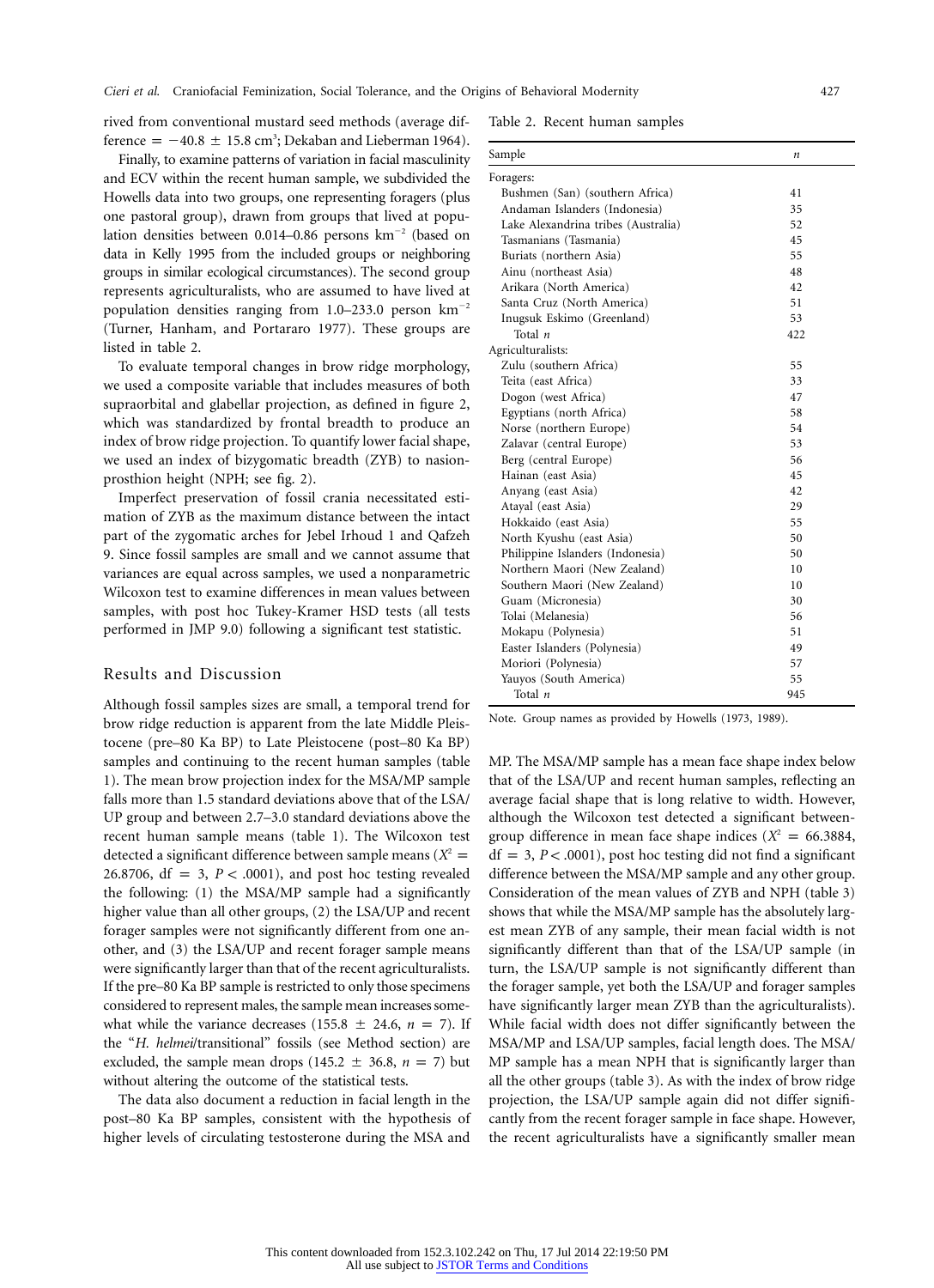

Figure 2. Facial measurements taken from and illustrated on a cast of the 190–90 Ka-year-old, MSA/MP associated specimen Jebel Irhoud 1. *A*, Upper facial shape was quantified by scaling bizygomatic breadth (ZYB: maximum breadth across the zygomatic arches, wherever found) by face height (NPH: upper facial height from nasion to prosthion). *B*, Supraorbital projection (SOS: maximum projection of the left supraorbital arch, taken as a subtense to a line between the midline in the region of glabella or above and the frontal bone just anterior to the temporal line in its forward part) was used as one measure of brow ridge size. *C*, Glabellar projection (GLS: maximum projection of the midline profile, taken as a subtense to a line between nasion and supraglabellare [or the point at which the convex profile of the frontal bone changes to join the prominence of the glabellar region]). Brow ridge projection was quantified by summing SOS and GLS and scaling the result by bifrontal breadth (XFB: maximum width across the coronal suture).

face shape index than the LSA/UP and recent forager samples and one that is not significantly different than that of the MSA/MP sample. The convergence of face shape indices between the agriculturalists and MSA/MP samples appears, however, to be primarily driven by a reduction in facial width in the agriculturalists (table 3). Thus the temporal trend in facial shape appears to have been one of relatively long faces before 80 Ka BP, followed by relatively shorter faces in the post–80 Ka BP sample, with maintenance of this face shape into the Holocene among foragers, followed by a moderate narrowing and lengthening of the face (and attendant reductions in facial shape index) among Holocene agricultural groups (fig. 3). Note also that removal of the "*H. helmei*/transitional" fossils reduces the face index slightly  $(190.4 \pm 10.8,$  $n = 6$ ) but in no way alters the outcome of the statistical tests.

To better control for the effect of head size on facial dimensions, we scaled ZYB and NPH to ECV (table 3, fig. 4). Nonparametric testing revealed significant differences in group means in both relative ZYB ( $X^2 = 65.6272$ , df = 3, *P* < .0001) and relative NPH ( $X^2 = 20.8013$ , df = 3, *P* = .0001). Means of the scaled values (table 3) reveal that the MSA/MP sample has faces that are larger relative to the cranial vault than do any of the other samples. In terms of relative facial width, the MSA/MP sample does not differ from the forager sample, although both have significantly higher ratios than the LSA/UP and agriculturalist samples. The MSA/MP sample, however, has a mean relative facial length significantly higher than all other groups (table 3). Both fossil groups show a similar relationship between relative facial width and length, with MSA/MP fossils tending to have greater relative lengths (fig. 4).

Temporal change in mean ECV does not follow the expectations of the feminization model. Mean ECV is almost 6% larger in the LSA/UP than MSA/MP sample (table 1), although the difference is not statistically significant. Fur-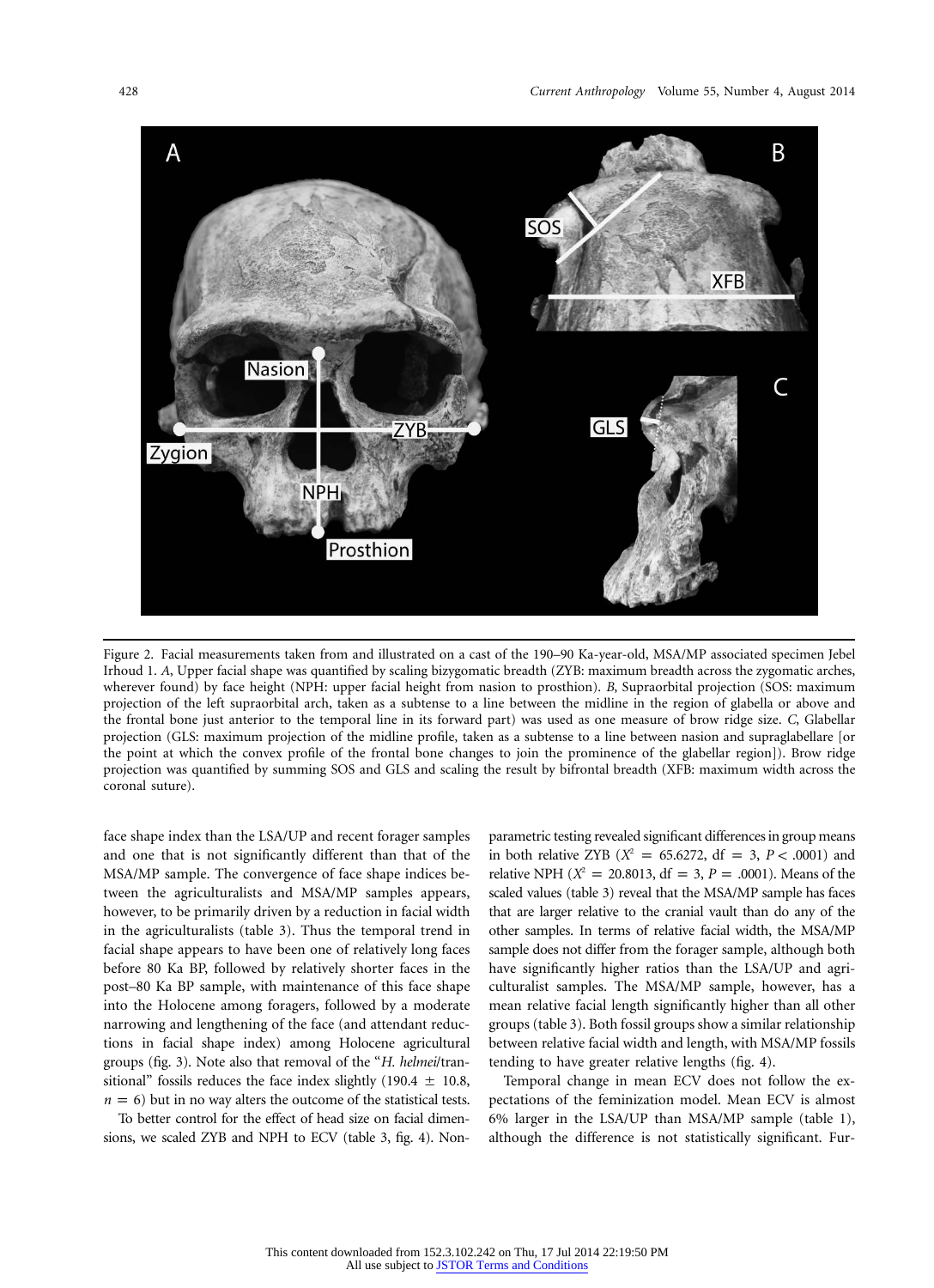Table 3. Absolute and relative facial dimensions in fossil and recent human samples (mean, SD, *n*), and post hoc test results

| Group            | <b>ZYB</b> | <b>NPH</b> | ZYB/ECV | NPH/ECV |
|------------------|------------|------------|---------|---------|
| MSA/MP           | 145.6      | 75.4       | .09687  | .05017  |
|                  | 10.9       | 3.0        | .01052  | .00383  |
|                  | 7          | 7          | 7       | 7       |
| LSA/UP           | 139.0      | 67.9       | .08883  | .04421  |
|                  | 8.6        | 5.5        | .00634  | .00388  |
|                  | 34         | 38         | 22      | 25      |
| Foragers         | 136.3      | 67.1       | .09410  | .04628  |
|                  | 6.3        | 4.3        | .00447  | .00383  |
|                  | 422        | 422        | 422     | 422     |
| Agriculturalists | 134.6      | 68.4       | .09211  | .04682  |
|                  | 5.5        | 4.3        | .00471  | .00306  |
|                  | 945        | 945        | 945     | 945     |

Note.  $ZYB = bizygomatic breadth; NPH = nasion-prosthion height;$  $ECV = endocranial volume.$  Boldface denotes means significantly different than MSA/MP sample (based on Tukey HSD tests at family-wide  $\alpha = 0.05$ ).

thermore, when the "*H. helmei*/transitional" fossils are excluded, the mean ECV of the MSA/MP (1517.9  $\pm$  57.8, *n* = 7) increases to close to that of the LSA/UP sample (and the means remain insignificantly different). The Wilcoxon test did detect a significant difference in mean ECVs across samples ( $X^2 = 19.9827$ , df = 3, *P* = .0002), and post hoc testing revealed significantly larger ECV in the LSA/UP sample relative to the two recent human samples (foragers and agriculturalists).

Recent humans do appear to have feminized crania relative to late Middle and Late Pleistocene *H. sapiens*. Brow ridge projection reduced consistently across the temporal samples, such that the mean measures of brow ridge projection in foragers (87.0) and agriculturalists (83.5) fall close to the single observation available for an MSA/MP female (83.2 in Qafzeh 9). Temporal changes in facial shape are a bit more difficult to interpret, although overall it does appear that recent humans are feminized relative to our Pleistocene conspecifics. The foragers in Howells's data set have faces that are relatively wide compared to the MSA/MP sample and have attained that morphology predominantly via a reduction in facial length (relative to cranial size), as would be predicted by a reduction in average levels of circulating testosterone from the Middle Pleistocene to the Holocene. The agriculturalists in Howells's data set, however, present an interesting challenge to the social tolerance model, since they secondarily converged on a relatively narrow-faced morphology (relative to the LSA/UP and forager samples), yet they represent groups living at relatively high population density, which would be expected to have high levels of social tolerance. However, consideration of facial dimensions relative to cranial size (as measured by ECV) suggests that the narrow faces of the agriculturalists are primarily due to facial narrowing (combined with a modest increase in facial length) relative to the LSA/ UP and forager groups. This may reflect a signal of reduced

prenatal testosterone levels imprinted over a preexisting reduction in circulating testosterone. Interestingly, when consideration of facial shape is limited to only those MSA/MP specimens that can confidently be considered male, their mean shape index falls to  $183.4 \pm 21.2$  ( $n = 4$ ). While the MSA/MP male-only mean is still not statistically different from that of the agriculturalist sample, it is the case that the agriculturalist mean is closer to those of the LSA/UP and forager samples than it is to that of the MSA/MP sample. These results show that the recent human groups living at higher population density, notwithstanding a degree of convergence on the facial shape of pre–80 Ka BP humans, are



Figure 3. *A*, Mean bizygomatic breadth (ZYB, in mm) against nasion-prosthion height (NPH, in mm) in fossil and recent modern humans. Mean values for 21 samples of agriculturalists are represented by open circles, while solid circles represent mean values for nine forager groups. The MSA/MP fossils (solid triangle) have the absolutely longest and widest faces, while LSA/ UP fossils (open square) and foragers have shorter and narrower faces. Agriculturalists are similar to foragers and LSA/UP samples in facial length but tend to have narrower faces. Ordinary least squares regression lines are provided for the recent human samples. Foragers (solid line),  $y = 1.1574x + 58.509$ ,  $r^2 = 0.8263$ ; agriculturalists (dashed line),  $y = 1.0067x + 66.343$ ,  $r^2 = 0.3029$ . *B*, When mean facial length (NPH) and breadth (ZYB) are plotted as percentages of the mean values of the MSA/MP sample, temporal patterns of reduction in both dimensions are apparent, as is the greater magnitude of change in facial length.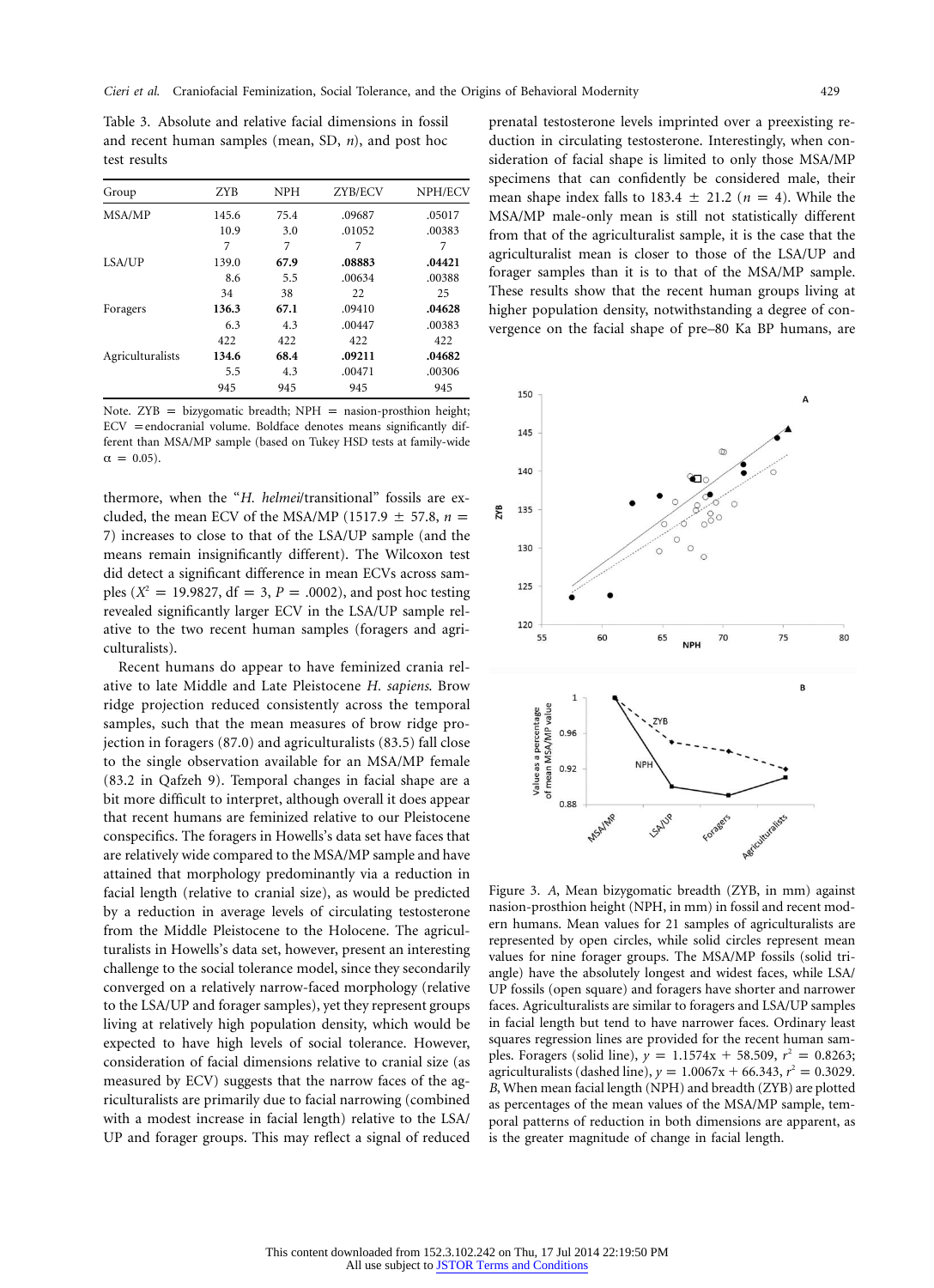

Figure 4. Relative facial breadth (ZYB/ECV) on relative facial height (NPH/ECV) in fossil modern humans. Slopes and intercepts of ordinary least squares regression lines do not differ significantly between the MSA/MP (solid triangles and solid line, *y*  $p = 2.2656x - 0.0168$ ,  $r^2 = 0.6796$  and LSA/UP fossils (open squares and dashed line,  $y = 0.8499x + 0.0515$ ,  $r^2 = 0.2722$ ).

still characterized by relatively shorter faces than their MSA/ MP ancestors. Finally, the data do suggest a reduction in ECV from the late Pleistocene to the Holocene and, as has been reported elsewhere (Beals, Smith, and Dodd 1984; Hawks 2013; Henneberg 1988; Ruff, Trinkaus, and Holliday 1997), this appears to be largely a Holocene phenomenon. However, differences in ECV estimation methods between the fossil and recent human samples warrant caution in uncritically accepting this result.

While the overall temporal trends from the Middle Pleistocene to Holocene might be complex, the changes across the 80 Ka BP boundary are clear (fig. 5). The MSA/MP sample, despite the incorporation of females, has significantly more projecting brow ridges and significantly longer, more masculine facial shape than the LSA/UP sample. ECV, however, does not differ significantly between the fossil samples, and the mean values suggest an increase, rather than a decrease, from the MSA/MP to LSA/UP. While reduction in ECV is an empirically observed consequence of domestication in many species (reviewed in Hare, Wobber, and Wrangham 2012; Leach 2003), there is no theoretical reason that it should be tied directly to androgen physiology. Thus the lack of a significant difference between the fossil groups does not necessarily argue against a major change in androgen reactivity between the MSA/MP and LSA/UP.

Patterns of variation in craniofacial feminization across recent human samples are less clear. The forager sample had significantly larger brow ridges than the agriculturalists. The ECV did not differ significantly between the two, and the agriculturalists had faces that, in terms of their relative length, were moderately more masculine than their forager counterparts. Again, however, the difference between the samples in facial shape appears to be driven by a narrowing of the face in the agricultural groups.

The fossil evidence reflects a significant reduction in androgen-mediated craniofacial masculinity between the MSA/ MP and LSA/UP, coincident with genetically and archeologically visible increases in human population size and density and with a markedly increased rate of cultural evolution. Craniofacial feminization appears to have continued into the Holocene, as did human population growth and cumulative cultural evolution. This suggests to us a change in average human temperament toward greater social tolerance and reduced aggression during the Late Pleistocene and continuing into the Holocene, in the context of greater population density and improved payoffs for cooperation. We can envision several selective scenarios that may have been in operation during the later part of the MSA and MP. Reduced aggressiveness and enhanced social tolerance may have had direct reproductive benefits in the later part of the MSA and MP. In the context of increased population density (Jacobs and Roberts 2009; Richerson, Boyd, and Bettinger 2009) and possibly expanded social networks (Bouzouggar et al. 2007; Marwick 2003; McBrearty and Brooks 2000; Stiner and Kuhn 2006), more tolerant males may simply have enjoyed a greater number of cooperative exchanges with others, which would have served to improve foraging return rates (through cooperative foraging and through shared innovations in subsistence technology) and reduce the risk of foraging shortfalls (through food sharing). Increased population density may have changed the ecological landscape from one characterized by exploitation of patchy resources to one of exploitation of resources controlled by other humans (Foley and Gamble 2009). In this context, cooperation and the formation of extensive social bonds would become a risk-avoidance strategy, promoting social tolerance toward unrelated and unfamiliar individuals, drastically extending the reach of social networks (Ambrose 2010; Hill et al. 2011; Seabright 2004). High-risk extractive foraging would have became viable, since greater sharing tendencies would have served as social insurance during temporary shortfalls (Greenberg et al. 2010; Gurven and Hill 2009; Hamann et al. 2011; Kaplan et al. 2000). These benefits would have been of growing importance as humans became obligate cultural animals and would have offset the cost of demographic expansion by creating a niche of technological dependence (Foley and Gamble 2009; Kaplan et al. 2000; Sterelny 2011). Higher rates of calorie capture, and reduced variance in capture rates, translate to improved somatic maintenance and greater ability to invest in reproduction (through both mating effort and offspring provisioning). Since facial masculinity appears to be an honest signal of behavioral tendencies, there may also have been some degree of sexual selection in operation as well. As population density and social complexity increased, females may have preferred males with more feminized faces that signal a greater propensity to invest in parenting effort (Kruger 2006).

Regardless of the selective mechanism at play, it is clear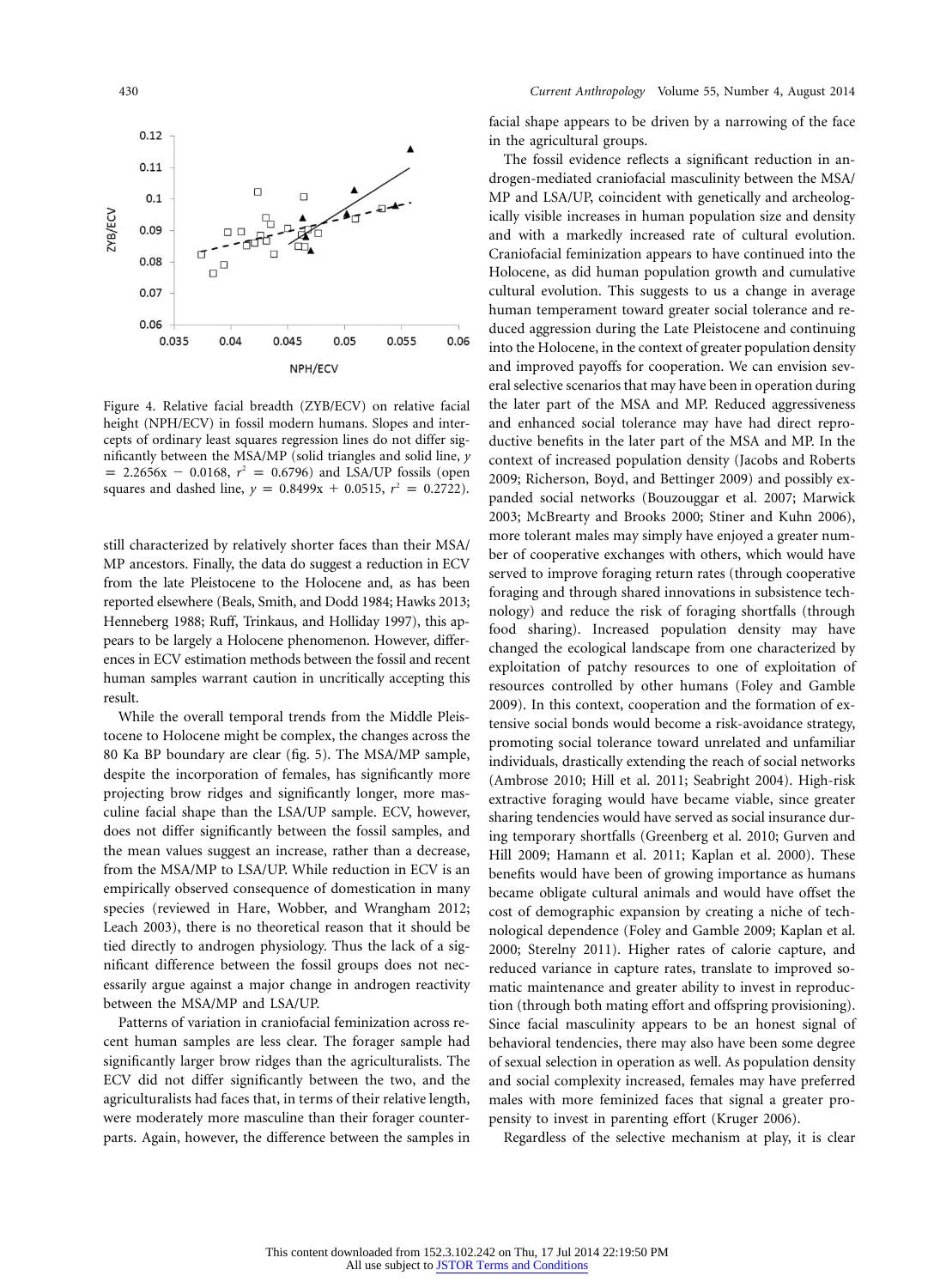

Figure 5. Summary of craniofacial feminization trends in anatomically modern *Homo sapiens* over the past 200,000 years. Feminization increases to the right (brow ridges) and downward (face shape) as a percent reduction from the original MP/MSA condition. The degree of feminization is also represented graphically by the adjacent geometric shapes: the height of the rectangles reflects the proportional difference in absolute brow ridge projection (SOS - GLS) relative to the pooled recent human male sample; the height and width of the diamonds reflect the proportional difference in absolute facial height (NPH) and width (ZYB), respectively, relative to the pooled recent human sample. The arrows reflect presumed increases in population density. Although agriculturalists have masculinized facial shapes relative to LSA/UP and recent human foragers, it is clear that the greatest changes in both brow ridge projection and facial shape occurred between the MSA/MP and LSA/UP samples.

that living humans are remarkably socially tolerant relative to other primates, and this tolerance is without doubt a significant component of our derived ability to engage in cooperative behaviors. While the question of self-domestication in humans remains open, the fossil record of *H. sapiens* does reflect reductions in craniofacial masculinity since the Middle Pleistocene. Given the empirical relationships that exist between temperament, androgen reactivity, and craniofacial morphology in humans, and between temperament and craniofacial morphology in both domesticates and wild animals, it seems likely that important increases in human social tolerance developed during this interval. In light of the variation that exists between foragers (both LSA/UP and recent) and agriculturalists, we might predict that humans living at very high population densities, such as those from city-states or industrialized agricultural economies, would show even greater levels of craniofacial feminization than do the smallscale agricultural groups that dominate the comparative data used here. Likewise, we might expect hunter-gatherers who lived at high population density (such as certain northwest coast Native Americans) to exhibit a level of feminization similar to that seen among the agriculturalists. These and other avenues (such as ancient DNA studies) should help to

clarify the proposed relationship between androgen reactivity, temperament, and social tolerance in human evolution.

### Acknowledgments

We thank S. Maddux for providing some of the fossil data used herein. Thanks also to L. Trut, A. Kharlamova, and S. Maddux for helpful discussion and insights regarding aspects of this paper. Robert G. Franciscus was supported by funding from NSF (SBR-9312567), the Leakey Foundation, and the UI Orthodontics Department. We also wish to thank the reviewers for very helpful comments on an earlier version of this paper.

# Comments

### **Sheela Athreya**

Department of Anthropology, Texas A&M University, 4352 TAMU, College Station, Texas 77843, U.S.A. [\(athreya@tamu.edu\)](mailto:athreya@tamu.edu). 18 IV 14

Cieri and colleagues present a clear hypothesis about the re-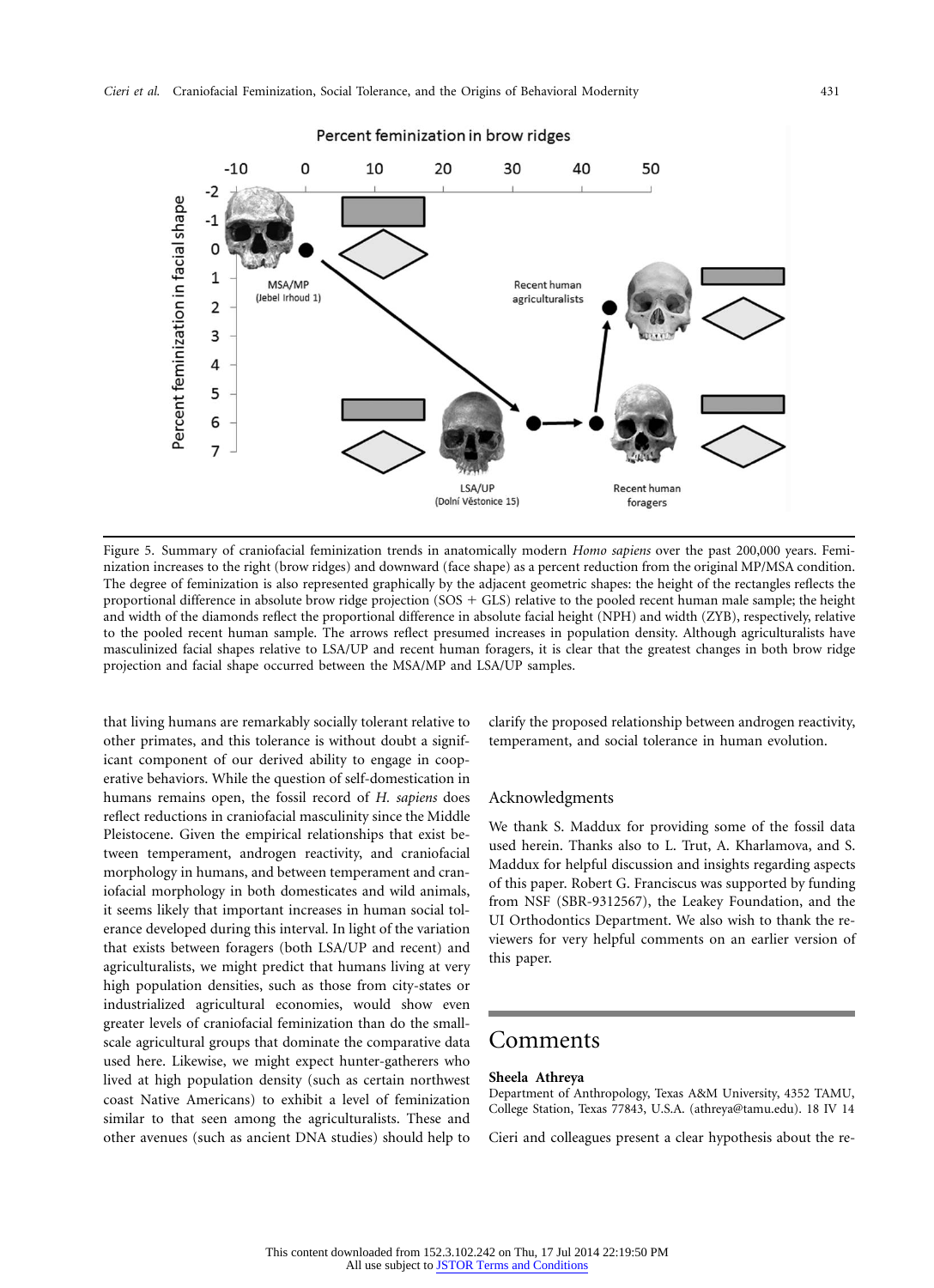lationship between social structure and biological changes associated with "modernity" and offer quantifiable predictions and excellent documentation from a wide range of literature to support their model. On the whole I agree with their premise—namely, that increased population density is expected to be correlated with increased social cooperation in humans. The authors also make a good case for the relationship between hormonal changes that would affect these cooperative behaviors and also contribute to craniofacial feminization. While the authors never overtly define specific behaviors as "feminine," they implicitly do so by linking the evidence for craniofacial feminization with both reduced aggressiveness and reduced testosterone/testosterone receptors in humans.

In considering this model, I was struck by the possibility that perhaps both the biological and behavioral definitions of "feminization" used here are culturally embedded in Western notions of masculine/feminine and thus not necessarily good measures of social change. In light of this, I offer some data from my work on modern human frontal bone variation for consideration, some of which does not conform to their predictions. My goal here is to hopefully assist in further refining their predictions.

Both biologically and behaviorally there is a valid basis for making predictions following the assumption that females are more gracile than males. This is true of most dimorphic primates. Likewise, the majority of primates are polygynous with greater aggressiveness by males versus between females. But can this be translated to humans today or in the past? We do not know the pattern of sexual dimorphism in the Middle Pleistocene at all, and the earliest *H. sapiens* emerged at the end of this period. If we do not know the pattern, I would hesitate to use "gracile" to define "feminine" for all humans. My own research has shown that not all modern human groups are sexually dimorphic in the frontal bone or even characterized by males being more robust than females.

In a global study (in preparation) of modern human frontal bone morphology, I found that only one aspect is significantly different between males and females in any sample: Khoi/San South Africans are differentiated by the presence of prominent frontal bossing on females versus males. However, no group was sexually dimorphic in browridge morphology or prominence. Interestingly, this absence of dimorphism did not always follow a pattern that we would call "feminine" as would be predicted by Cieri et al.'s model. In both Native Australians and Tierra del Fuegians, both sexes had equally prominent browridges and sloping frontal squamae. Among Central Europeans and Khoi/San, on the other hand, both sexes shared extremely gracile browridges.

The authors here do restrict their sample largely to populations from Europe, West Asia, and Africa—regions where a sexually dimorphic pattern is more likely to occur. However, when the assumption of gracile  $=$  female/robust  $=$  male is applied to our whole species, with respect to the browridge, my data do not quantitatively support this. Maybe our results differ because I used different ways to measure browridge prominence. However, because of these results I wonder if the correspondence between physical feminization and behavioral cooperation may not be as tightly linked as is proposed here.

The idea that female behavior is more cooperative and male behavior is more aggressive is well understood in most primates. But the role of mate selection exerts power. In foraging socieities studied here, who has the power of mate selection? Do males do all the provisioning and thus become the object of selection? Females often provide equal provisions as males in foraging societies, whereas the division of labor and sexual dimorphism is increased in agricultural societies. In my sample there is less dimorphism in foraging societies but not less masculinization, as evidenced by the shared gracility of the Khoisan but the shared robusticity of the Tierra del Fuegians and Aborigines.

This does not negate the fact that recent humans are characterized by a reduction in browridge prominence—they certainly are relative to archaic *Homo* (Athreya 2009). But there as well, I did not find the same pattern of temporal gracilization that Cieri et al. did—geologically older modern humans were not more robust, and younger ones were not more gracile. I wonder what would happen if the authors were to study trajectories toward "modernity" in regions with less dimorphism or more robust modern populations—would they see gracilization there over time?

It is possible that our conventional use of the browridge to sex skeletons does not have validity in a global context, but rather is a product of a sample bias (perhaps in forensics as well) based on populations that are more dimorphic. Notions of "feminization" would be hard to define if our study of human evolution was focused on Aboriginal Australians as the final morphological end product. In light of this, I propose that maybe both sexes underwent a paedomorphic transition independent of sex but due rather to changing spatial relationships. And if they did not undergo a feminization biologically, can we then assume that they underwent one behaviorally? Or, conversely, if there are groups in the world that are not dimorphic but both are robust—are they less cooperative? It would be intriguing to hear the authors' ideas on these questions, which follow on their provocative and interesting model.

#### **Trenton W. Holliday**

Department of Anthropology, Tulane University, New Orleans, Louisiana 70118, U.S.A. [\(thollid@tulane.edu\)](mailto:thollid@tulane.edu). 18 III 14

The authors of this contribution have done a great job bringing together data from fields as diverse as animal behavior, ontogenetic studies, human and mammalian endocrinology, neuroscience, archaeology, and human paleontology, and combined them into a single coherent, well thought-out, and ultimately highly stimulating narrative. While many pieces of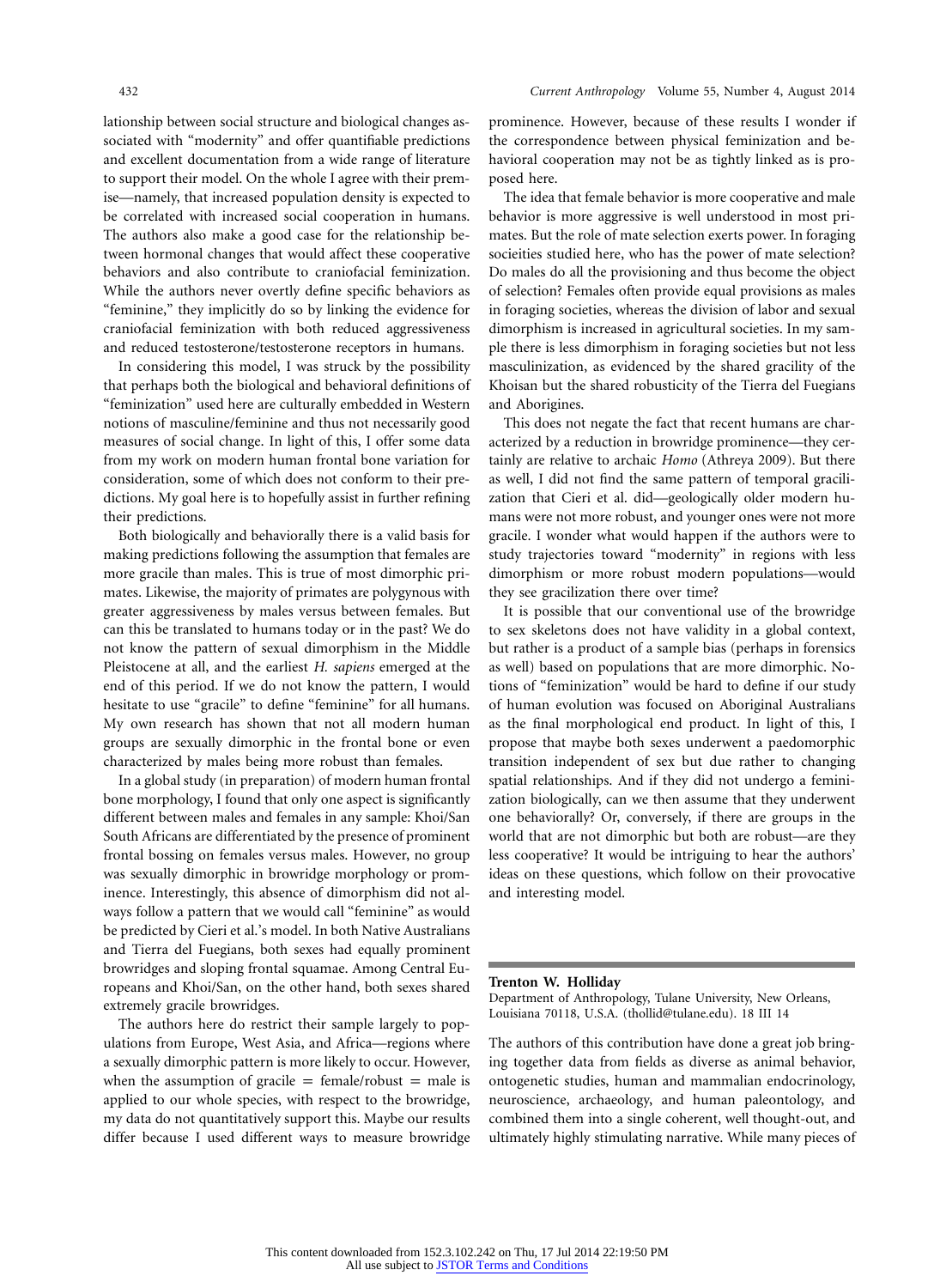their grand argument can be found in various places in the scientific literature, here these data are woven together with new data and fresh ideas in a truly novel (and to my mind) very rigorous fashion. I find myself in particular agreement with the authors' assertion that since at least some nonmodern forms of the genus *Homo* engaged (at least sometimes) in what would be broadly recognized as "modern" symbolic behavior, it is unlikely that differences in cognitive capacity for symbolism underlie the recurring pattern of the appearance, disappearance, and reappearance of archaeological evidence for symbolic behavior in the MSA, Mousterian, or the socalled transitional European Paleolithic industries such as the Châtelperronian. I also find compelling their arguments for the critical role played by population density in generating environments that would favor selection for cooperation, enhanced social tolerance, symbolic behavior, and ultimately, cumulative technological evolution. The authors have given us much to contemplate in this paper.

That being said, like all seminal pieces of work, the current contribution raises almost as many questions as it answers, and I would like the authors to address in this venue a couple of questions that occurred to me as I read it. My questions revolve around the decrease in cranial robusticity documented in this study from the early (i.e.,  $> 80$  Ka) to late (i.e.,  $< 80$ Ka) *Homo sapiens* samples. As my colleagues and I note in an upcoming article in *Current Anthropology* (Holliday, Gautney, and Friedl, forthcoming), beginning in the Pleistocene and continuing into and within the Holocene, there appears to be a decrease in robusticity (or, following the wording of the current contribution, increased feminization) in multiple mammalian lineages, not just our own, including taxa as diverse as wild boar, gazelle, horses, American black bear, black wildebeest, *Bison*, bighorn sheep, Steller's sea cow, wild bezoar goat, and aurochs (see references in Holliday, Gautney, and Friedl, forthcoming). Surely not all of these shifts were accompanied by increased social tolerance in these taxa? After all, while most of the above taxa in fact are gregarious, some (e.g., American black bear; wild boar males) tend to be solitary, and so for these species, at least, there would seem to be less impetus for selection to enhance feminization in response to increased sociality.

Some caveats about these observed changes should be mentioned. First, it is possible that most, if not all, of these observed "trends" in mammalian robusticity reduction during the Pleistocene and into the Holocene are in reality just variations due to cladogenetic differentiation between collateral relatives–the very type of relationship the current authors are so careful to avoid. Second, even assuming that we are observing change within lineages, it is difficult to evaluate how much of the observed shift in these other taxa is merely a reduction in overall size versus a decrease in actual robusticity (i.e., increased feminization) per se. Even today it remains difficult to disentangle skeletal and cranial size from robusticity (see references in Holliday, Gautney, and Friedl, forthcoming). In addition, few mammalogists have collected the kind of data

the current authors have taken for investigating the overall feminization of the human cranium. This is an enormous lacuna in our knowledge that should be further investigated.

There is, however, one possibility discussed in Holliday, Gautney, and Friedl (forthcoming) that may have interesting implications for the current contribution. Specifically, Leonard et al. (2002) note that in humans, life in a cold climate is associated with overall higher circulating thyroid hormone levels, seemingly an evolutionary adaptation. Since hypothyroidism is associated with lower free testosterone levels in men (Meikle 2004), it is possible that exposure to cold climates could result in higher free testosterone levels. Following this, as was first hypothesized by Perez, Bernal, and Gonzalez (2007), cold climate could at least partially explain the more "robust" (or "masculinized") faces of some human groups. An obvious implication of this, then, is that the shift from the colder Pleistocene to the warmer Holocene may have been a "happy accident" that led to increased feminization of the cranium in *Homo sapiens* (note, too, that the earliest "feminized" *H. sapiens* crania are found in tropical Africa, or just outside of the continent in the southern Levant). Is it possible, then, that this hormonal relationship could explain (or at least play a role in) many of the apparent mammalian trends for decreased robusticity from the Pleistocene to the Holocene?

### **April Nowell**

Department of Anthropology, University of Victoria, STN CSC, MS 3050, Victoria, BC Canada [\(anowell@uvic.ca\)](mailto:anowell@uvic.ca). 7 IV 14

While there are many interesting aspects of this paper to discuss, I will limit my comments to the relationship between increasing population size and the emergence of behavioral modernity that is its foundation. I am in agreement that population size and changing population dynamics are important factors in understanding patterning in the archaeological record. I have argued previously that changes in life history and metapopulation ecology can be used to understand both local and global patterning including, for example, the surprising diversity and evidence of innovation but lack of directional trends in the Acheulian (Hopkinson, Nowell, and White 2013; Nowell and White 2010) and the similarities and differences in the lives of Neanderthals and modern humans in the MP/MSA and early UP/LSA (Nowell 2013).

In their article, Cieri and colleagues argue that selection for greater social tolerance and lessened aggression is a necessary prerequisite for cultural ratcheting and the emergence of behavioral modernity, because social tolerance is linked with enhanced cooperation, more effective cultural transmission of technologies, and increased learning and teaching opportunities. I agree that demography on its own is not the answer to the emergence of modern behavior and that we must also look at social mechanisms, among other factors. For example, consider the case of the late Neanderthals, that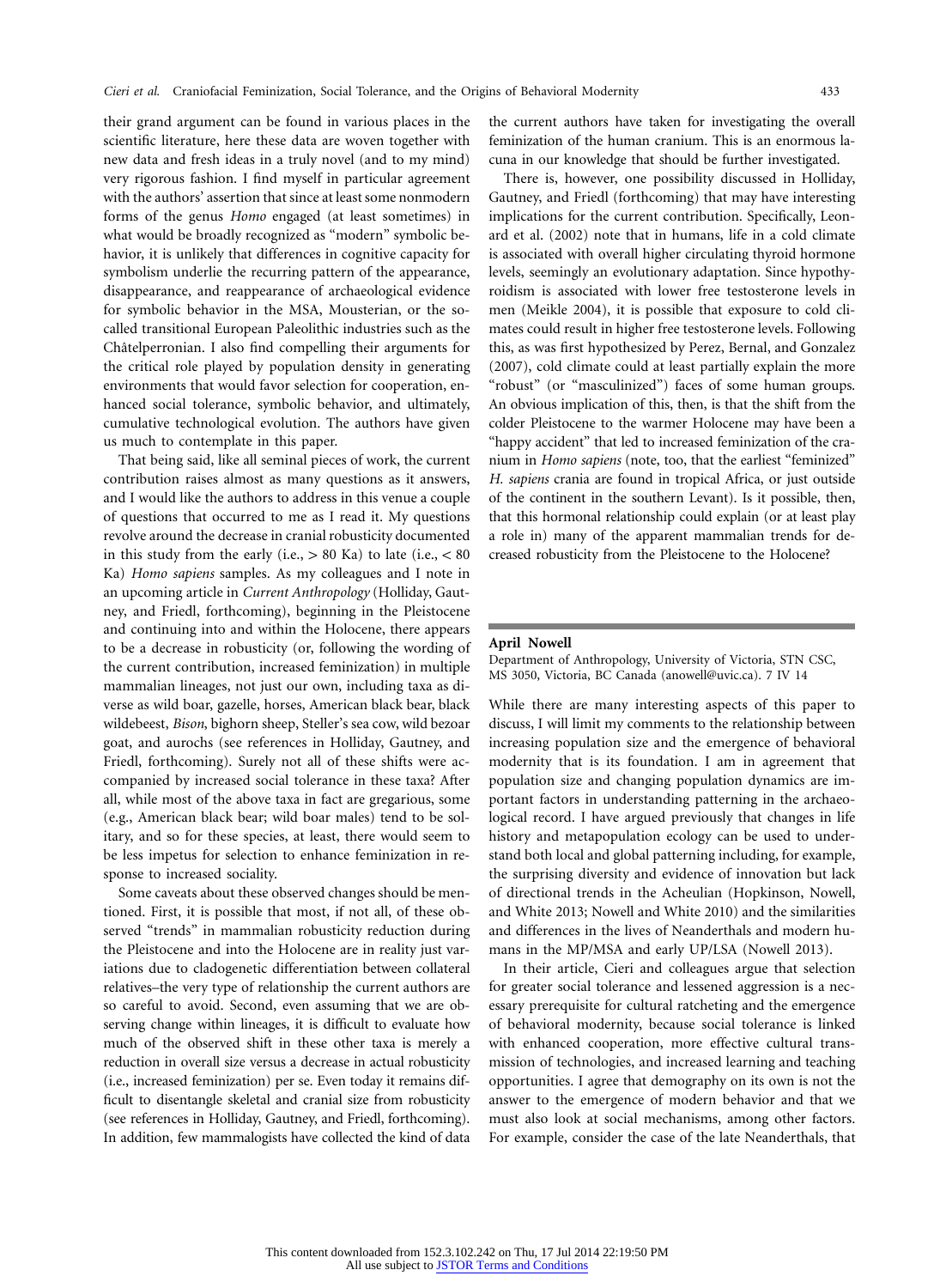is, those younger than 50,000 BP; 50,000 BP is an important temporal boundary because this is when, according to Cieri et al., sufficient population size, increased social tolerance (as evidenced by craniofacial feminization), and the "prevalence and permanence" of symbolic behavior (a generally agreed upon hallmark of behavioral modernity) coalesce for modern humans.

Before 50,000 BP there are few symbolic artifacts associated with Neanderthals that most paleoanthropologists would accept as authentic—many are best explained by taphonomic causes (e.g., the putative Molodova IV engravings, the Neanderthal bone "flute," etc.) but late Neanderthals do appear to engage in the production of personal ornaments, with broadly accepted examples from sites such as Fumane, Quinçay, Cueva de los Aviones, Cueva Antón, Grotta del Cavallo, les Fieux, Klisoura 1, and Meged Rockshelter (e.g., Koumouzelis et al. 2001; Morin and Laroulandie 2012; Roussel and Soressi 2010; Zilhao et al. 2010). Even if some of these examples are not accepted by all paleoanthropologists, there is enough evidence to suggest that the pace and nature of symbolic behavior among Neanderthals changes both quantitatively and qualitatively after 50,000 BP (Nowell and Chang 2012). However, it is clear that at this time Neanderthal populations are not increasing but are in decline.

Most of the examples of personal ornaments with late Neanderthals are artifacts that come from sites in southern France, Spain, and possibly Italy in areas that are often interpreted as refugia for late Neanderthals (Nowell and Chang 2012). Southern Europe, in particular, seems to have been continuously occupied by Neanderthals (although not perhaps by continuous populations) ca.  $100,000 - < 30,000$  BP, whereas northern Europe exhibits apparent hiatuses in occupation associated with the coldest periods (H4, H5) that have been interpreted as either local extinctions or emigration (Roebroeks, Hublin, and MacDonald 2011; Stewart and Stringer 2012). Based on these paleoclimatic reconstructions, Roebroeks, Hublin, and MacDonald (2011) argue that northern populations of Neanderthals may have undergone local extinctions due to an inability to move south into refugia because these areas were already occupied by other Neanderthals. Paleoclimatic and genetic data support the hypothesis that Neanderthals may have retreated to refugia in the most isolated parts of western Europe during periods of extreme cold, experiencing bottlenecks or local extinctions followed by repopulation during warmer periods, perhaps by migrants from the eastern parts of the Neanderthal range (Dalén et al. 2012). If the data are correct, then it is possible that the investment in making items of personal adornment (and likely other nonvisible, nonarchaeologically preserved signs or symbols) functioned to distinguish Neanderthal groups from each other and prevent outsiders from encroaching on group territories (which may have been even more important if they served as refuge areas). Dalén et al. (2012) have argued that European Neanderthals may have already been on the verge of extinction before modern humans arrived, and therefore Neanderthal-associated ornaments may represent reactions to crowding among Neanderthals themselves in refuge areas, or encroachment/social stress by other Neanderthal culture groups or modern humans, even before moderns arrive in western Europe around 40,000 BP (Nowell and Chang 2012).

While Cieri et al. emphasize that they are studying modern humans only, what this example shows is that two very closely related hominin populations came to a place culturally and socially where it made sense to produce symbolic artifacts on an accelerated scale but for different reasons: one in the context of a population in ascendancy and one of a population in decline. Both are examples of demographic packing, but the relative scales and the social and environmental contexts appear to be very different. Thus, I agree with Cieri et al. that demography alone may not be sufficient to explain the emergence of behavioral modernity. However, I would suggest that there are more variables at play than their model takes into account.

### **Teresa E. Steele and Timothy D. Weaver**

Department of Anthropology, University of California, Davis, California 95616, U.S.A. [\(tdweaver@ucdavis.edu\)](mailto:tdweaver@ucdavis.edu). 26 III 14

We commend Cieri and colleagues for proposing an original and thought-provoking model that links evidence from breeding experiments, fossil morphology, and archaeological signatures of behavioral changes. Their aim seems to be to spark discussion; in this spirit, we have a few points for them and others to consider.

The authors' model, as we understand it, can be summarized by the following logical chain. Growth in human population size in Africa beginning 200,000 years ago led to higher population densities, which resulted in natural selection for increased social tolerance. Certain cranial features, such as browridge projection and upper facial height, would have become reduced as correlated responses to selection for social tolerance. Enhanced social tolerance, in turn, would have allowed for even higher population densities, which would have established the necessary demographic conditions for "behavioral modernity." Although we find this model intriguing, to be widely accepted it will need to overcome some challenges: ambiguous evidence, data deficiencies, and contradictory evidence.

In some cases, it is difficult to make connections between the components of the model because the evidence is ambiguous. For example, although the older mitochondrial DNA studies cited by the authors concluded that human population size in Africa grew rapidly during the past 200,000 years, more recent analyses of autosomal DNA paint a more complicated picture. According to Li and Durbin (2011), effective population size in Africa started to increase 700,000–500,000 years ago to a peak 200,000–100,000 years ago; this growth was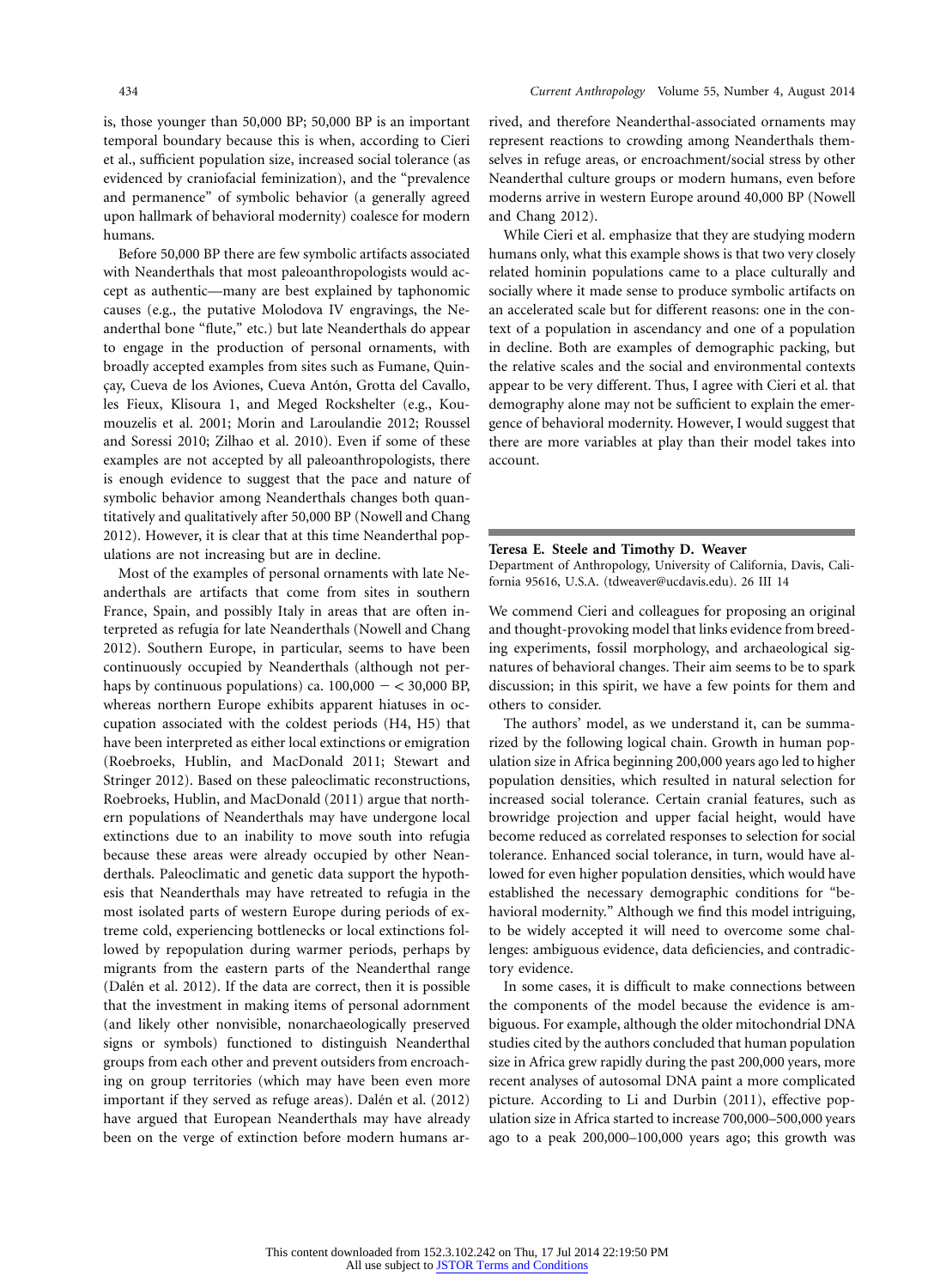followed by a drop in effective population size, until it began to increase again 50,000–30,000 years ago. Effective population size roughly corresponds to the number of breeding individuals in an idealized population that would have as much genetic drift as in the actual population, so its relationship with census size may vary with time, but researchers have generally assumed that effective population size and census size correspond at least approximately (i.e., when effective size is large, census size is large, and when effective size is small, census size is small). Making this assumption, if the authors' model is correct, one might expect there would be pulses of behavioral modernity and social tolerance, and their archaeological and fossil manifestations, 150,000 years ago and 40,000 years ago. These dates are certainly subject to change given uncertainty in the appropriate mutation rate to use (Scally and Durbin 2012). Our point is simply that it is not clear whether the genetic evidence for changes in population size in Africa matches well with purported signatures of behavioral modernity or increased social tolerance.

In other cases, data deficiencies hinder the testing of aspects of the model. For example, according to the authors' interpretation of the archaeological record, an important shift in the amount of cumulative technological evolution occurred between 80,000 and 30,000 years ago, but their (and everyone else's) fossil sample includes very few specimens that are likely to come from this interval. In table 1, the Middle Stone Age/ Middle Paleolithic crania are all > 90,000 years old, and most of the Later Stone Age/Upper Paleolithic crania are  $<$  30,000 years old (even after adding a few thousand years to the uncalibrated radiocarbon dates). In fairness, this is a general problem for models attempting to explain the advent of behavioral modernity in Africa and the expansion of modern humans to other parts of the world. We lack fossils, and in many parts of Africa archaeological sites, from this critical interval.

Finally, some evidence appears to contradict the model. For example, the authors cite Steele and Klein's (2005) research on the relationship between the size of shellfish found in archaeological sites, collection intensity, and human population densities as evidence that human populations began to expand during the late Middle Stone Age and that the resulting increased population densities allowed for more cumulative technological evolution. However, at Blombos Cave, which has yielded arguably the best evidence for behavioral modernity in the Middle Stone Age—in the form of engraved ochre, perforated shells, bone points, and finely crafted stone tools—the size of the shellfish from the Middle Stone Age levels indicate consistently low human population densities (Klein and Steele 2013). Unlike estimates of effective population size from DNA sequences, which at best reflect largescale fluctuations in human population size, shellfish size potentially provides information about local changes in population density, which would seem to be the relevant scale for making mechanistic links with cumulative technological evolution. In the case of Blombos Cave, apparently, the expected pairing of high population density and archaeological signatures of behavior modernity does not hold.

These concerns aside, Cieri and colleagues have produced a stimulating piece of work. We expect that their model will generate useful discussion, prompt further testing, and lead to new and productive avenues of research.

#### **Richard Wrangham**

Department of Human Evolutionary Biology, Peabody Museum, 11 Divinity Avenue, Cambridge, Massachusetts 02138, U.S.A. [\(wrangham@fas.harvard.edu\)](mailto:wrangham@fas.harvard.edu).

Cieri and colleagues have focused a wide range of data and ideas on an appealing set of hypotheses: that is, that increasing population density at the end of the Pleistocene favored the characteristically high level of human social tolerance; that because this increased tolerance enabled individuals to cooperate more easily, it contributed to the cultural evolution of behavioral modernity; and that reductions in androgens or androgen receptors were particularly important mechanisms in the promotion of tolerance both theoretically and because they allow empirical tests. Their analyses testing whether craniofacial feminization has increased steadily from the Middle Pleistocene onward, and whether such feminization is greater in farmers than foragers, are therefore valuable. They show that some detectable effects are as predicted, namely, a reduction in masculine facial proportions up to the Upper Paleolithic, while others are either more complex than expected or directly challenging to the core hypotheses.

Here I focus on two problems concerned with the mechanisms underlying the postulated changes in behavior and anatomy.

1) Cieri et al. claim that an increase in population density should be expected to promote social tolerance but offer no supporting evidence. Their idea seems surprising when applied to humans since, even when population density is low, individuals gather in small face-to-face groups with a high local density of interaction. Two tests suggest themselves with other species. First, Thierry (2007) classified *Macaca* species into four grades of tolerance. According to Cieri et al.'s hypothesis, population density should rise from grade 1 to grade 4. However, no such trend appears for 12 species listed by Jones et al. (2009): mean population densities were 20.6 (grade 1), 34.1 (grade 2), 12.9 (grade 3), and 27.9 (grade 4; see table 4). Second, bonobos are more socially tolerant than chimpanzees, which would predict that bonobos live at higherpopulation densities than chimpanzees. I know of no evidence in favor of this idea (e.g., compare Balcomb et al. 2000 with Fruth et al. 2008). Further examination of the relationship between tolerance and density is needed, but these initial comparisons suggest that increasing population density is an unpromising explanation for rising social tolerance.

2) Cieri et al. discuss the factors that could have favored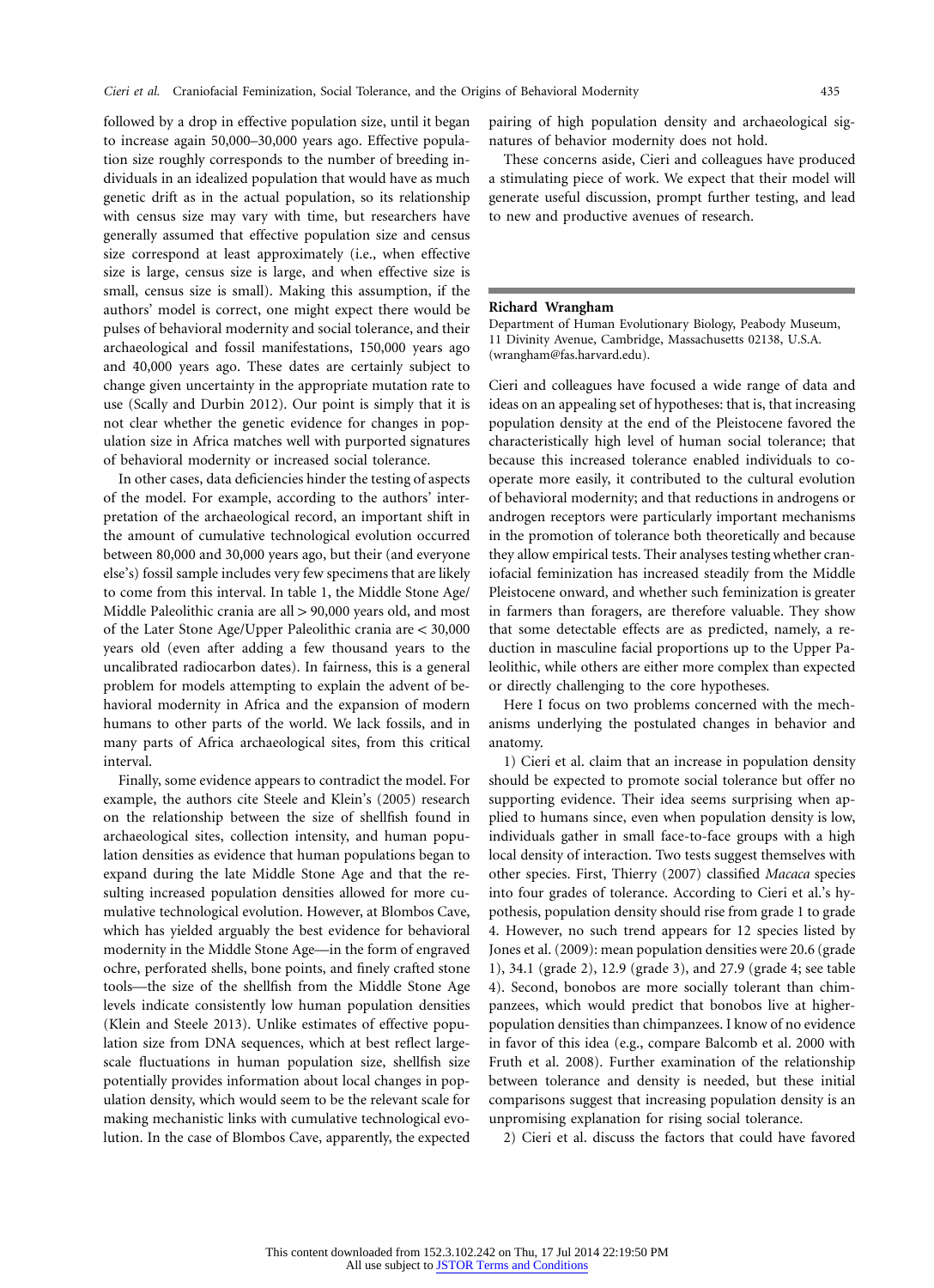Table 4. Population densities of *Macaca* species in relation to social tolerance

| Common name   | Species         | Population density<br>$(\frac{\#}{\text{sq km}})$ | Tolerance grade |
|---------------|-----------------|---------------------------------------------------|-----------------|
| Rhesus        | M. mulatta      | 11.1                                              | 1               |
| Japanese      | M. fuscata      | 30.2                                              | 1               |
| Longtailed    | M. fascicularis | 50                                                | $\overline{c}$  |
| Pigtailed     | M. nemestrina   | 18.1                                              | 2               |
| Toque         | M. sinica       | 30                                                | 3               |
| Liontailed    | M. silenus      | 1                                                 | 3               |
| <b>Bonnet</b> | M. radiata      | 8.23                                              | 3               |
| Barbary       | M. sylvanus     | 12.5                                              | 3               |
| Tonkean       | M. tonkeana     | 10                                                | 4               |
| <b>Booted</b> | M. ochreata     | 15                                                | 4               |
| Crested black | M. nigra        | 66.7                                              | 4               |
| Moor          | M. maura        | 20                                                | 4               |

Note. Population densities are from Jones et al. (2009). Tolerance grade is from Thierry (2007).

a reduction in male aggressiveness but focus only on the benefits of tolerance rather than on the mechanisms by which aggressive behavior would be selected against. They propose that by allowing better cooperation, reduced aggression could have led to increased foraging success (through superior cooperation and improved access to contested patches) and possibly to positive mate choice by females. A complementary kind of proposal emerges from considering the costs of aggression. In recent nomadic foragers, aggressive men are liable to be socially ostracized, exiled, or executed (Boehm 2012). The mechanism for these sanctions is language, which allows conspiratorial planning. Thus, if communal decisions to sanction aggressors have been a consistent feature of linguistically competent *sapiens*, as seems plausible, the emergence of sophisticated language can explain the reduced fitness of aggressive males. Reduced aggression is then seen as an incidental consequence of a novel social dynamic (Boehm 2012). This view is consistent with the emergence of social tolerance in domesticated foxes and bonobos, where the ability to cooperate is an incidental side-effect of selection against aggression (Hare et al 2005, 2007).

In summary, Cieri et al.'s argument that social tolerance is an important human trait that demands evolutionary explanation is important because it unites many relevant observations, and the possibility that reduced aggression is anatomically detectable is exciting. However, it is worthwhile to consider a broader set of mechanisms for explaining why aggression was reduced and tolerance favored.

# Reply

We are grateful to all of the commentators for their thoughtful, and thought-provoking, responses, which highlight some of the issues inherent in trying to infer the evolution of human behavioral tendencies and temperament from skeletal morphology. While the commentators raise a number of good points that add to discourse about the evolution of modern human behavior, we see four main issues that emerge from the responses: (1) the use of browridge morphology as a reflection of facial masculinity may be problematic, given that many modern human populations do not show expected patterns of sexual dimorphism in this feature (Athreya); (2) a comparative perspective suggests that skeletal gracilization (of which craniofacial feminization may be a part) is a late Pleistocene and Holocene pan-mammalian trend (perhaps related to interglacial warming) that is not unique to humans and thus not requiring a human-specific explanation (Holliday); (3) a direct causal relationship between metapopulation size and CTE may require rethinking, both because Neanderthals appear to have experienced some degree of CTE at a time that their numbers may have been waning (Nowell) and because a late MSA/early LSA increase in modern human population size is poorly supported by genetic and archeological data (Steele and Weaver); (4) our model predicts a general relationship between population density and social tolerance in other social species, but this prediction is not borne out in other primates (Wrangham). We address each of these in turn.

Athreya's comments highlight a problem that is common to most, if not all, studies of craniofacial dimorphism in humans: in many skeletal samples, especially cranial samples lacking associated postcranial material, sex is ascribed to specimens on the basis of craniofacial morphology, of which browridge projection is a heavily weighed character. The circularity inherent in trying to assess dimorphism in these samples is well recognized (see, e.g., Lahr 1996) and prevents us from examining patterns of browridge dimorphism in our recent human data (since Howells used cranial morphology to sex specimens; accordingly, our recent human "male" samples might best be considered samples of the most craniofacially masculine individuals, which is still conservative with respect to our hypothesis). We are not in a position to comment on Athreya's unpublished data, but her finding that some populations do not adhere to expected patterns of browridge dimorphism is somewhat concerning (assuming, of course, that the skeletons were sexed using postcranial features). Studies involving documented individuals of known sex, or individuals sexed from associated postcranial material, conform to expected patterns of browridge dimorphism in multiple populations (Garvin and Ruff 2012; Perlaza 2014; Shearer et al. 2012), which makes Athreya's findings all the more surprising and which suggests that more research is needed in this area. We agree that one central question concerns the extent to which both sexes may have undergone feminization (or a paedomorphic transition, to use Athreya's term) and what this means in terms of evolving human temperament. We note that, among the Siberian foxes, cranial morphology of males in the tame strain approaches that of females, while in the strain selected for aggressiveness, female morphology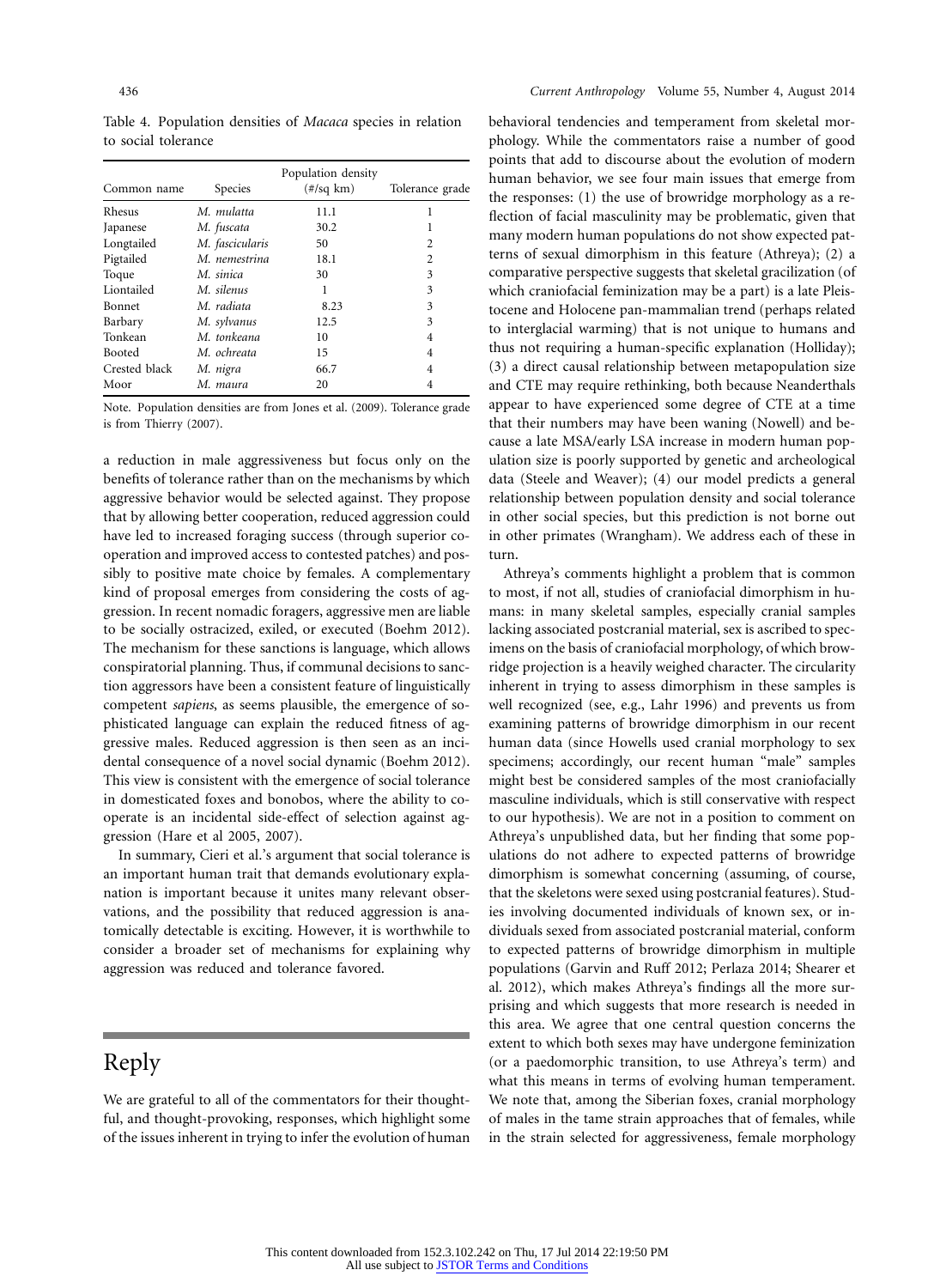tends toward that of males, such that both strains show similar overall levels of dimorphism (LN Trut and AV Kharlamova, personal communication to Robert G. Franciscus; it is not widely known that the farm fox experiment also involved the development of an aggressive strain of foxes). This suggests that levels of dimorphism within populations are not the appropriate measure of temperament but rather that one must examine evolutionary change in craniofacial morphology within sexes.

We find provocative Holliday, Gautney, and Friedl's (forthcoming) observation that several mammalian taxa underwent skeletal gracilization across the terminal Pleistocene and Holocene, a trend which we have noted in some taxa as well (Churchill, Brink, and Gruss 2000; Lewis et al. 2010). For most taxa, however, the empirical temporal trend is based almost exclusively on postcranial measures of size coupled with subjective impressions of robusticity, and at present it is unclear what role allometric relationships between body size and robusticity may play or the extent to which craniofacial feminization may have characterized nonhuman taxa. Late Pleistocene size reduction in hominins is unlikely to explain craniofacial feminization. When femoral head diameter is used as a measure of body size, lineages of both hominins (archaic vs. early modern vs. recent modern humans) and canids (wolves vs. prehistoric dogs vs. modern dogs) show much greater reduction in facial length than facial breadth relative to body size (Franciscus, Maddux, and Wikstrom Schmidt 2013), consistent with the model presented here. Furthermore, the most striking changes in human body size occurred in the last 30 Ka (Ruff, Trinkaus, and Holliday 1997), well after the greatest changes in craniofacial masculinity in modern humans. We also find intriguing the suggestion that colder Pleistocene climates may have selected for adaptive hyperthyroidism in humans, which in turn may have increased levels of circulating testosterone and thus produced greater facial masculinity. However, when we separate the recent human data into high (Norse, Ainu, Eskimo, and Buriat:  $n = 210$ ) versus low (all others:  $n = 1,157$ ) latitude subsamples, mean values of brow projection are actually significantly lower in the colder-climate crania (77.8 vs. 88.7), while the face shape index does not differ significantly between samples (197.5 vs. 199.8), which does not lend support to this hypothesis.

We agree with Nowell that the apparent cultural ratcheting seen in the terminal Mousterian, and attributed to Neanderthals, deserves special consideration. She suggests that innovations in Mousterian material culture and in symbolic expression were occurring at a time in Marine Isotope Stage (MIS) 3 that Neanderthal populations were in decline but that the more southerly parts of Europe (exactly where these innovations appear in the archeological record) may still have seen locally high population densities sufficient to stimulate CTE. Archeological site density suggests that Neanderthal metapopulation sizes were waxing and waning across MIS 3 (see Churchill 2014), and given the error inherent in the radiocarbon chronology, an alternative hypothesis is that brief periods of CTE in the Mousterian correspond with ephemeral upturns in population density, similar to what was happening in the African MSA prior to 50 Ka BP. Regardless, Nowell is correct that the Neanderthal/Mousterian record serves as a parallel case of CTE, and it would be worthwhile to ask if later (post-50 Ka BP) Neanderthal crania are feminized relative to their earlier conspecifics.

Steele and Weaver correctly note that an increase in human population density in the later part of the African MSA is central to our model of the evolution of human social tolerance. They are also correct that the evidence for late MSA population growth is mixed. We note, however, that effective population size  $(n_e:$  as reported in recent mtDNA studies) is not an appropriate measure of census size  $(n_c)$ , contra their claim. By way of illustration, one estimate of  $n_e$  for living humans is  $622-10,437$  individuals (Park 2011), whereas n<sub>c</sub> is greater than 7 billion! More troubling to our hypothesis, as well as to more general models linking CTE to population density, is the finding that at the important site of Blombos Cave, MSA innovations appear in the context of what may have been low population density (based on shellfish remains). It may be that the MSA inhabitants of Blombos were part of a highly interconnected social network, which would thus allow for CTE (Powell, Shennan, and Thomas 2009) despite low population density. Certainly, an increased attention to the potential relationship between periods of cultural innovation and population growth (e.g., Jacobs et al. 2008) in the African MSA is needed to resolve this issue.

Wrangham raises a salient criticism of our model when he notes that available data for anthropoid primates do not support the assumption that higher population density leads to greater social tolerance. We admit that this presents an interesting, although not altogether damning, challenge to our hypothesis. When combined with Steele and Weaver's observation about apparent MSA population density at Blombos Cave, it suggests that population packing is neither necessary to CTE nor sufficient to promote the evolution of social tolerance. As noted above, CTE may accelerate in the absence of high population density given a high degree of interconnectivity of social groups. We note that recent foragers tend to live in relatively small social groups and at relatively low population densities but within extensive social networks (Hill et al. 2011). What is unique about these groups, compared to other primates, is that they are characterized by relatively low levels of genetic relatedness (Hill et al. 2011) and high levels of affinal relationships, especially between unrelated adult males (Chapais 2010). We postulated that increased population density in the late MSA was the driving force behind increased social tolerance, but it is equally (and perhaps more) likely that a need for greater male-male tolerance in the context of enhanced social networking provided the selective environment for a shift in human temperament (along these lines, it would be useful to examine the macaque data in terms of group size and number of adult males per group, since population density data may be saying more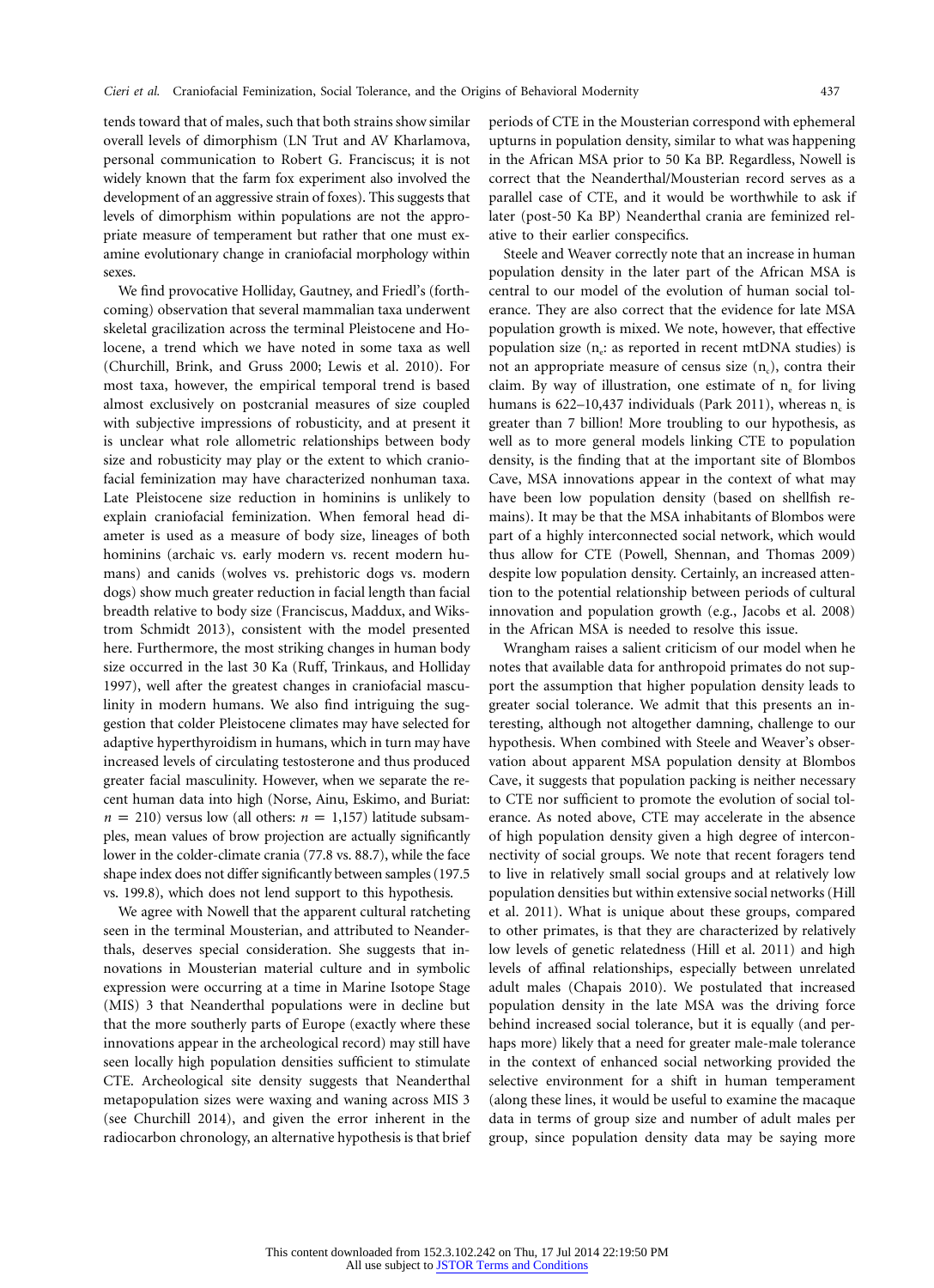about the carrying capacity than the actual "local" population density experienced by the animals themselves). Wranghan → tooth size differences. *Journal of Human Evolution* 9:417–435.<br>Register, Günter, Christoph Groden, Flora Gröning, Angelika Kro himself may have also provided part of the answer in noting that language, and the coalitionary behavior that it promotes, may have been a major factor in selection against less toleran → Broglio, Alberto, Mirco De Stefani, Fabio Guriolo, Pasquino Palle individuals (we focused on the reproductive benefits of greater tolerance: Wrangham offers the flip side of the same coin in delineating the potential reproductive costs of intolerance). Thus population packing per se may be insufficient to promote tolerant temperaments in most primates, yet will do so in language-bearing early modern humans.

Much more work remains to be done on the physiological and neurological underpinnings of modern human behavior and its evolutionary history, but we hope we have at leas  $\rightarrow$ suggested some avenues that might merit further research. Again, we thank the commentators for their useful and constructive thoughts.

> —Robert L. Cieri, Steven E. Churchill, Robert G. Franciscus, Jingzhi Tan, and Brian Hare

### References Cited

- Ambrose, Stanley H. 1998. Chronology of the Later Stone Age and food production in east Africa. *Journal of Archaeological Science* 25:377–392. ———. 2010. Coevolution of composite-tool technology, constructive memory, and language: implications for the evolution of modern human behavior. *Current Anthropology* 51(suppl.):S135-S147.
- Archer, John. 1991. The influence of testosterone on human aggression. *British Journal of Psychology* 82:1–28.
- 2006. Testosterone and human aggression: an evaluation of the challenge hypothesis. *Neuroscience and Biobehavioral Reviews* 30:319–345.
- Athreya S. 2009. A comparative study of frontal bone morphology among Pleistocene hominin fossil groups. *Journal of Human Evolution* 57:786–804. [SA]
- Backwell, Lucinda, Francesco d'Errico, and Lyn Wadley. 2008. Middle Stone Age bone tools from the Howiesons Poort layers, Sibudu Cave, South Africa. *Journal of Archaeological Science* 35:1566–1580.
- Balcomb, S. R., C. A. Chapman, and R. W. Wrangham. 2000. The relationship between chimpanzee (*Pan troglodytes*) density and large, fleshy-fruit tree density: conservation implications. *American Journal of Primatology* 51:197– 203. [RW]
- Baron-Cohen, Simon, Rebecca C. Knickmeyer, and Matthew K. Belmonte. 2005. Sex differences in the brain: implications for explaining autism. *Science* 310:819–823.
	- Barrett, Roger L., and Edward F. Harris. 1993. Anabolic steroids and craniofacial growth in the rat. *Angle Orthodontist* 63:289–298.
- Bar-Yosef, Ofer. 2002. The Upper Paleolithic revolution. *Annual Review of Anthropology* 31:363–393.
- Beals, Kenneth L., Courtland L. Smith, and Stephen M. Dodd. 1984. Brain size, cranial morphology, climate, and time machines. *Current Anthropology* 25(3):301–330.
	- Boehm, C. 2012. *Moral origins: the evolution of virtue, altruism and shame*. New York: Basic. [RW]
- Booij, Linda, Richard E. Tremblay, Marco Leyton, Jean R. Séguin, Frank Vitaro, Paul Gravel, Elisabeth Perreau-Linck et al. 2010. Brain serotonin synthesis in adult males characterized by physical aggression during childhood: a 21 year longitudinal study. *PLoS ONE* 5:e11255.
- Bouzouggar, Abdeljalil, Nick Barton, Marian Vanhaeren, Francesco d'Errico, Simon Collcutt, Tom Higham, Edward Hodge et al. 2007. 82,000-year-old shell beads from North Africa and implications for the origins of modern human behavior. *Proceedings of the National Academy of Sciences* 104:9964– 9969.
- Boyd, Robert, and Peter J. Richerson. 1982. Cultural transmission and the evolution of cooperative behavior. *Human Ecology* 10:325–351.
- Brace, C. Loring, and Alan S. Ryan. 1980. Sexual dimorphism and human
- Bräuer, Günter, Christoph Groden, Flora Gröning, Angelika Kroll, Kornelius Kupczik, Emma Mbua, Andreas Pommert, and Thomas Schiemann. 2004. Virtual study of the endocranial morphology of the matrix-filled cranium
- Broglio, Alberto, Mirco De Stefani, Fabio Guriolo, Pasquino Pallecchi, Gianna Giachi, Thomas Higham, and Fiona Brock. 2009. L'art aurignacien dans la de´coration de la Grotte de Fumane. *L'Anthropologie* 113:753–761.
- Brooks, Alison S., David M. Helgren, Jon S. Cramer, Alan Franklin, William Hornyak, Jody M. Keating, Richard G. Klein et al. 1995. Dating and context of three Middle Stone Age sites with bone points in the Upper Semliki Valley, Zaire. *Science* 268:548–553.
- Brooks, Alison S., Lisa Nevell, John E. Yellen, and Gideon Hartman. 2005. Projectile technologies of the African MSA: implications for modern human origins. In *Transitions before the transition: evolution and stability in the Middle Paleolithic and Middle Stone Age*. Erella Hovers and Steven L. Kuhn, eds. Pp. 233–255. New York: Kluwer.
- Brown, Kyle S., Curtis W. Marean, Andy I. R. Herries, Zenobia Jacobs, Chantal Tribolo, David Braun, David L. Roberts, Michael C. Meyer, and Jocelyn Bernatchez. 2009. Fire as an engineering tool of early modern humans. *Science* 325:859–862.
- Brown, Peter. 1999. The first modern East Asians?: another look at Upper Cave 101, Liujiang and Minatogawa 1. In *Interdisciplinary perspectives on the origins of the Japanese*. Keiichi Omoto, ed. Pp. 105–130. Kyoto: International Research Center for Japanese Studies.
- Burkart, Judith M., Sarah B. Hrdy, and Carel P. van Schaik. 2009. Cooperative breeding and human cognitive evolution. *Evolutionary Anthropology* 18:175– 186.
- Byrd, Kenneth E., and T. A. Sheskin. 2001. Effects of post-natal serotonin levels on craniofacial complex. *Journal of Dental Research* 80:1730–1735.
- Cann, Rebecca L., Mark Stoneking, and Allan C. Wilson. 1987. Mitochondrial DNA and human evolution. *Nature* 325:31–36.
- Carré, Justin M., and Cheryl M. McCormick. 2008. In your face: facial metrics predict aggressive behaviour in the laboratory and in varsity and professional hockey players. *Proceedings of the Royal Society B: Biological Sciences* 275:2651–2656.
- Carre´, Justin M., Cheryl M. McCormick, and Catherine J. Mondloch. 2009. Facial structure is a reliable cue of aggressive behavior. *Psychological Science* 20:1194–1198.
- Carré, Justin M., Mark D. Morrissey, Catherine J. Mondloch, and Cheryl M. McCormick. 2010. Estimating aggression from emotionally neutral faces: which facial cues are diagnostic? *Perception* 39:356–377.
- Carré, Justin M., Kelly R. Murphy, and Ahmad R. Hariri. 2012. What lies beneath the face of aggression? *Social Cognitive and Affective Neuroscience*, December 23, 2011, doi:10.1093/scan/nsr096.
- Cartmill, Matt, and Fred H. Smith. 2009. *The human lineage*. Hoboken, NJ: Wiley Blackwell.
- Chapais, Bernard. 2010. The deep structure of human society: primate origins and evolution. In *Mind the gap: tracing the origins of human universals*. Peter M. Kappeler and Joan B. Silk, eds. Pp. 19–51. Berlin: Springer.
- Chase, Philip G. 2006. *The emergence of culture: the evolution of a uniquely human way of life*. New York: Springer.
- Churchill, Steven E. 2014. *Thin on the ground: Neandertal biology, archeology and ecology*. Hoboken, NJ: Wiley-Blackwell.
- Churchill, Steven E., James S. Brink, and Laura T. Gruss. 2000. Middle Pleistocene to Holocene postcranial gracilization in black wildebeest, *Connochaetes gnou*, and its implications for understanding diachronic changes in robusticity in the genus *Homo*. *American Journal of Physical Anthropology* 111(S30):124–125.
- Conard, Nicholas J. 2003. Palaeolithic ivory sculptures from southwestern Germany and the origins of figurative art. *Nature* 426:830–832.
- ———. 2009. A female figurine from the basal Aurignacian of Hohle Fels Cave in southwestern Germany. *Nature* 459:248–252.
- Conard, Nicholas J., Maria Malina, and Susanne C. Münzel. 2009. New flutes document the earliest musical tradition in southwestern Germany. *Nature* 460:737–740.
- Coussi-Korbel, Sabine, and Dorothy M. Fragaszy. 1995. On the relation between social dynamics and social learning. *Animal Behaviour* 50:1441–1453.
- Cramer, Douglas L. 1977. Craniofacial morphology of *Pan paniscus*: a morphological and evolutionary appraisal. *Contributions to Primatology* 10:1– 64.
- Dalén, Love, Ludovic Orlando, Beth Shapiro, Mikael Brandström Durling,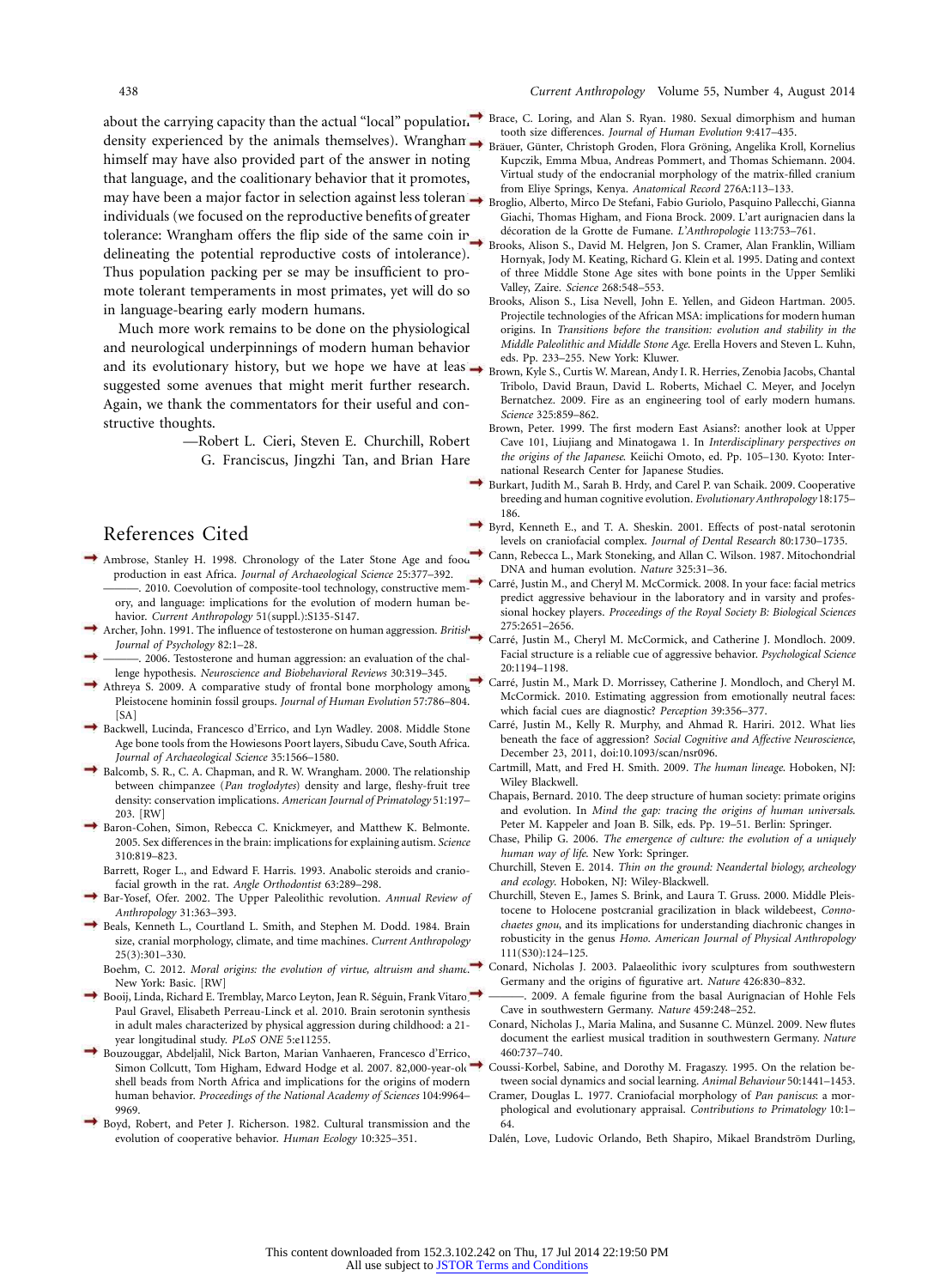Willerslev, Juan Luis Arsuaga, and Anders Götherström. 2012. Partial genetic turnover in Neandertals: continuity in the east and population replacement in the west. *Molecular Biology and Evolution*, doi:10.1093/molbev/ mss074. [AN]

- Davidson, Iain, and William Noble. 1992. Why the first colonisation of the Australian region is the earliest evidence of modern human behaviour. *Archaeology in Oceania* 27:113–119.
- Deino, Alan L., and Sally McBrearty. 2002. <sup>40</sup>Ar/<sup>39</sup>Ar dating of the Kapthurin Formation, Baringo, Kenya. *Journal of Human Evolution* 42:185–210.
- Dekaban, Anatole, and J. E. Lieberman. 1964. Calculation of cranial capacity from linear dimensions. *Anatomical Record* 150:215–220.
- D'Errico, Francesco, and Christopher S. Henshilwood. 2007. Additional evidence for bone technology in the southern African Middle Stone Age. *Journal of Human Evolution* 52:142–163.
	- D'Errico, Francesco, Christopher S. Henshilwood, and Peter J. Nilssen. 2001. An engraved bone fragment from c. 70,000-year-old Middle Stone Age levels at Blombos Cave, South Africa: implications for the origin of symbolism and language. *Antiquity* 75:309–318.
- D'Errico, Francesco, Christopher Henshilwood, Marian Vanhaeren, and Karen van Niekerk. 2005. *Nassarius kraussianus* shell beads from Blombos Cave: evidence for symbolic behaviour in the Middle Stone Age. *Journal of Human Evolution* 48:3–24.
- D'Errico, Francesco, and Chris B. Stringer. 2011. Evolution, revolution o saltation scenario for the emergence of modern cultures? *Philosophical Transactions of the Royal Society B: Biological Sciences* 366:1060–1069.
- → D'Errico, Francesco, Marian Vanhaeren, Nick Barton, Abdeljalil Bouzouggar→ Henk Mienis, Daniel Richter, Jean-Jacques Hublin, Shannon P. McPherron, and Pierre Lozouet. 2009. Additional evidence on the use of personal ornaments in the Middle Paleolithic of North Africa. *Proceedings of the National Academy of Sciences* 106:16051–16056.
- De Waal, Frans B. M., and Jason Davies. 2003. Capuchin cognitive ecology cooperation based on projected returns. *Neuropsychologia* 41:221–228.
- Dingemanse, Niels J., Christiaan Both, Piet J. Drent, and Joost M Tinbergen. 2004. Fitness consequences of avian personality in a fluctuating environment. *Proceedings of the Royal Society B: Biological Sciences* 271:847–852.
- Drea, Christine M., and Kim Wallen. 1999. Low-status monkeys "play dumb" when learning in mixed social groups. *Proceedings of the National Academ of Sciences* 96:12965–12969.
- Dunbar, Robin I. M. 2003. The social brain: mind, language, and society in evolutionary perspective. *Annual Review of Anthropology* 32:163–181.
- Durrleman, Stanley, Xavier Pennec, Alain Trouvé, Nicholas Ayache, and Jose Braga. 2012. Comparison of the endocranial ontogenies between chimpanzees and bonobos via temporal regression and spatiotemporal registration. *Journal of Human Evolution* 62:74–88.
	- Enlow, Donald H., and Mark G. Hans. 1996. *Essentials of facial growth*. Philadelphia: Saunders.
- Excoffier, Laurent, and Stefan Schneider. 1999. Why hunter-gatherer populations do not show signs of Pleistocene demographic expansions. *Proceedings of the National Academy of Sciences* 96:10597–10602.
	- Fenart, R., and R. Deblock. 1972. Sexual differences in adult skulls of *Pan paniscus*. *Medical Primatology* 1972:342–348.
	- ———. 1973. *Pan paniscus-Pan troglodytes*: Craniometrie; E´tude comparative et ontogenique selon les methodes classiques et vestibulaire. *Annales Musée Royal de l'Afrique Centrale, Tervuren* 1:1–593.
- ———. 1974. Sexual differences in adult skulls of *Pan troglodytes*. *Journal of Human Evolution* 3:123–133.
- Fink, Bernhard, Nick Neave, and Hanna Seydel. 2007. Male facial appearance signals physical strength to women. *American Journal of Human Biology* 19: 82–87.
- Foley, Robert, and Clive Gamble. 2009. The ecology of social transitions in human evolution. *Philosophical Transactions of the Royal Society B: Biological Sciences* 364:3267–3279.
- Forster, Peter. 2004. Ice Ages and the mitochondrial DNA chronology of human dispersals: a review. *Philosophical Transactions of the Royal Society B: Biological Sciences* 359:255–264.
	- Franciscus, Robert G., Scott D. Maddux, and Krystal Wikstrom Schmidt. 2013. Anatomically modern humans as a "self-domesticated" species: insight. from ancestral wolves and descendant dogs. *American Journal of Physical Anthropology* (suppl.) 56:125.
	- Fruth, B., J. M. Benishay, I. Bila-Isia, S. Coxe, J. Dupain, T. Furuichi, J. Hart et al., eds. 2008. *Pan paniscus: IUCN 2013*. IUCN Red List of Threatened Species, version 2013.2, [www.iucnredlist.org.](http://www.iucnredlist.org) [RW]
- Rolf Quam, M. Thomas P. Gilbert, J. Carlos Díez Fernández-Lomana, Esk → Fuentes, Agustin. 2004. It's not all sex and violence: integrated anthropology and the role of cooperation and social complexity in human evolution. *American Anthropologist* 106:710–718.
	- Gariépy, Jean-Louis, Daniel J. Bauer, and Robert B. Cairns. 2001. Selective breeding for differential aggression in mice provides evidence for heterochrony in social behaviours. *Animal Behaviour* 61:933–947.
	- Garvin, Heather M., and Christopher B. Ruff. 2012. Sexual dimorphism in skeletal browridge and chin morphologies determined using a new quantitative method. *American Journal of Physical Anthropology* 147:661–670.
	- Geniole, Shawn N., Amanda E. Keyes, Catherine J. Mondloch, Justin M. Carré, and Cheryl M. McCormick. 2012. Facing aggression: cues differ for female versus male faces. *PLoS ONE* 7:e30366.
	- Giovannucci, Edward, Meir J. Stampfer, Krishna Krithivas, Myles Brown, Adam Brufsky, James Talcott, Charles H. Hennekens, and Philip W. Kantoff. 1997. The CAG repeat within the androgen receptor gene and its relationship to prostate cancer. *Proceedings of the National Academy of Sciences* 94: 3320–3323.
	- Greenberg, Julia R., Katharine Hamann, Felix Warneken, and Michael Tomasello. 2010. Chimpanzee helping in collaborative and noncollaborative contexts. *Animal Behaviour* 80:873–880.
	- Gurven, Michael, and Kim Hill. 2009. Why do men hunt? A reevaluation of "man the hunter" and the sexual division of labor. *Current Anthropology* 50:51–74.
	- Hamann, Katharine, Felix Warneken, Julia R. Greenberg, and Michael Tomasello. 2011. Collaboration encourages equal sharing in children but not in chimpanzees. *Nature* 476:328–331.
	- Hare, Brian. 2011. From hominoid to hominid mind: what changed and why? *Annual Review of Anthropology* 40:293–309.
	- Hare, Brian, Alicia P. Melis, Vanessa Woods, Sara Hastings, and Richard Wrangham. 2007. Tolerance allows bonobos to outperform chimpanzees on a cooperative task. *Current Biology* 17:619–623.
	- Hare, Brian, Irene Plyusnina, Natalie Ignacio, Olesya Schepina, Anna Stepika, Richard Wrangham, and Lyudmila Trut. 2005. Social cognitive evolution in captive foxes is a correlated by-product of experimental domestication. *Current Biology* 15:226–230.
		- Hare, Brian, and Michael Tomasello. 2005. Human-like social skills in dogs? *Trends in Cognitive Sciences* 9:439–444.
		- Hare, Brian, Victoria Wobber, and Richard Wrangham. 2012. The self-domestication hypothesis: evolution of bonobo psychology is due to selection against aggression. *Animal Behaviour* 83:573–585.
		- Harpending, Henry C., Stephen T. Sherry, Alan R. Rogers, and Mark Stoneking. 1993. The genetic structure of ancient human populations. *Current Anthropology* 34:483–496.
		- Hawks, John. 2013. Selection for smaller brains in Holocene human evolution. *arXiv*:1102.5604v1 (preprint).
		- Henneberg, Maciej. 1988. Decrease of human skull size in the Holocene. *Human Biology* 60:395–405.
		- Henrich, Joseph. 2004. Demography and cultural evolution: how adaptive cultural processes can produce maladaptive losses: the Tasmanian case. *American Antiquity* 69:197–214.
		- Henshilwood, Christopher S., Francesco d'Errico, Curtis W. Marean, Richard G. Milo, and Royden Yates. 2001. An early bone tool industry from the Middle Stone Age at Blombos Cave, South Africa: implications for the origins of modern human behaviour, symbolism and language. *Journal of Human Evolution* 41:631–678.
		- Henshilwood, Christopher, Francesco d'Errico, Marian Vanhaeren, Karen van Niekerk, and Zenobia Jacobs. 2004. Middle Stone Age shell beads from South Africa. *Science* 304:404.
		- Henshilwood, Christopher S., Francesco d'Errico, and Ian Watts. 2009. Engraved ochres from the Middle Stone Age levels at Blombos Cave, South Africa. *Journal of Human Evolution* 57:27–47.
		- Henshilwood, Christopher S., Francesco d'Errico, Royden Yates, Zenobia Jacobs, Chantal Tribolo, Geoff A. T. Duller, Norbert Mercier, Judith C. Sealy, Helene Valladas, Ian Watts, and Ann G. Wintle. 2002. Emergence of modern human behavior: Middle Stone Age engravings from South Africa. *Science* 295:1278–1280.
	- Henshilwood, Christopher S., and Curtis W. Marean. 2003. The origin of modern human behavior. *Current Anthropology* 44:627–651.
	- Henshilwood, Christopher S., and Judith C. Sealy. 1997. Bone artefacts from the Middle Stone Age at Blombos Cave, Southern Cape, South Africa. *Current Anthropology* 38(5):890–895.
	- Herrmann, Esther, Brian Hare, Julia Cissewki, and Michael Tomasello. 2011.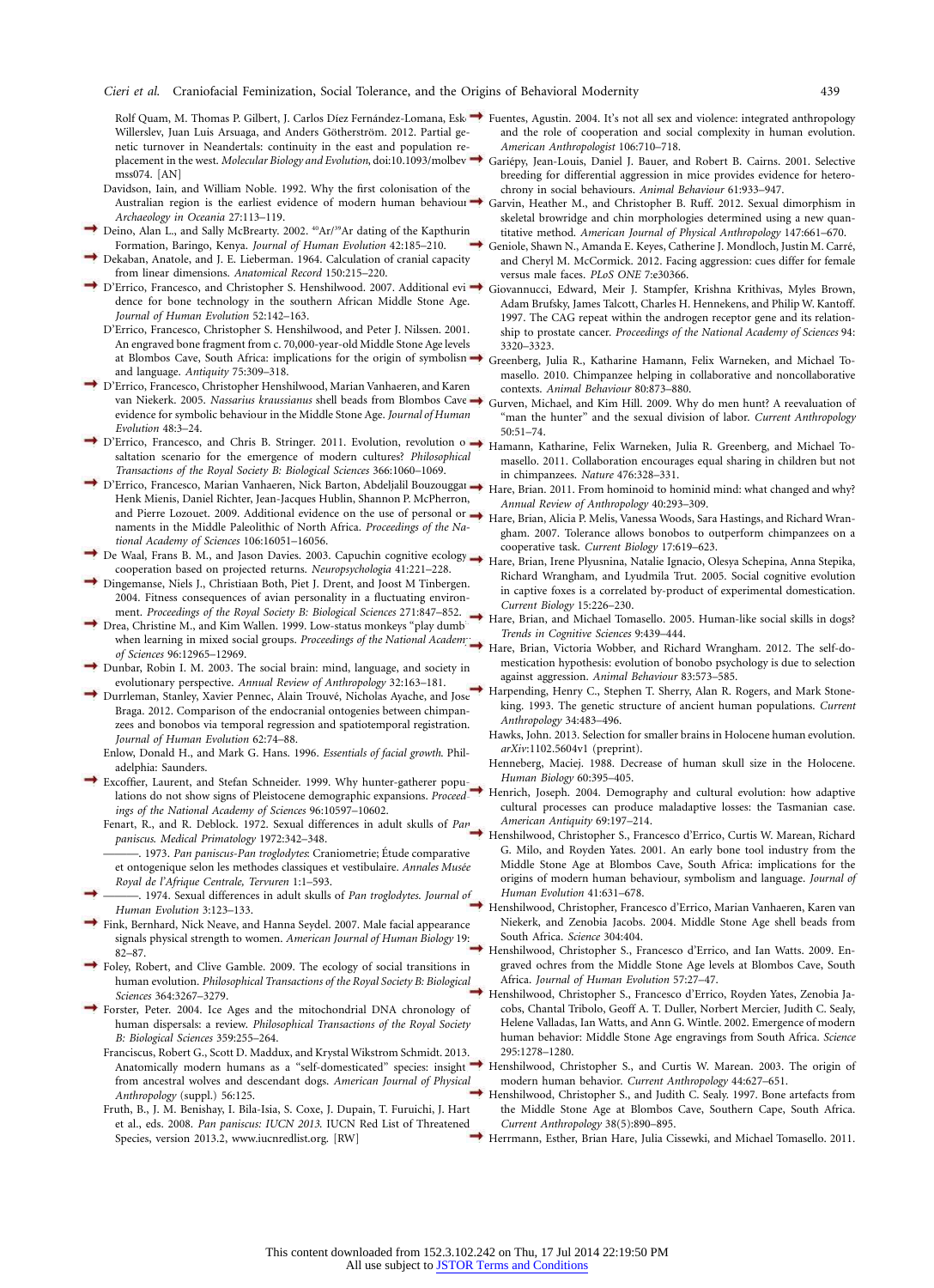A comparison of temperament in nonhuman apes and human infants. *Developmental Science* 14:1393–1405.

- Higham, Thomas, Laura Basell, Roger Jacobi, Rachel Wood, Christophe Bronk Ramsey, and Nicholas J. Conard. 2012. Testing models for the beginnings of the Aurignacian and the advent of figurative art and music: the radiocarbon chronology of Geißenklösterle. *Journal of Human Evolution* 62 → 664–676.
- Higley, J. Dee, Patrick T. Mehlman, Russell E. Poland, David M. Taub, James Vickers, Stephen J. Suomi, and Markku Linnoila. 1996. CSF testosterone and 5-HIAA correlate with different types of aggressive behaviors. *Biological Psychiatry* 40:1067–1082.
- Hill, Kim, Michael Barton, and A. Magdalena Hurtado. 2009. The emergence of human uniqueness: characters underlying behavioral modernity. *Evolutionary Anthropology* 18:187–200.
- Hill, Kim R., Robert S. Walker, Miran Bozicević, James Eder, Thomas Head<sup>+</sup> land, Barry Hewlett, A. Magdalena Hurtado, Frank Marlowe, Polly Wiessner, and Brian Wood. 2011. Co-residence patterns in hunter-gatherer societies show unique human social structure. *Science* 331:1286–1289.
- Holliday, Trenton W. 1998. The ecological context of trapping among recent hunter-gatherers: Implications for subsistence in terminal Pleistocene Europe. *Current Anthropology* 39:711–719.
- Holliday, Trenton W., Joanna R. Gautney, and Lukaš Friedl. Forthcoming. Right for the wrong reasons: reflections on modern human origins in th post-Neanderthal genome era. *Current Anthropology*. [TWH]
- Hong, Kyung-Won, Emi Hibino, Osamu Takenaka, Ikuo Hayasaka, Yuichi Murayama, Shin'ichi Ito, and Miho Inoue-Murayama. 2006. Comparison of androgen receptor CAG and GGN repeat length polymorphism in humans and apes. *Primates* 47:248–254.
	- Hopkinson, Terrance, April Nowell, and Mark White. 2013. Middle Pleistocene life histories, metapopulation ecology and innovation in the Acheulian. *Journal of the Paleoanthropology Society* 2013:61–76. [AN]
	- Horner, Victoria. 2010. The cultural mind of chimpanzees: how social tol  $\rightarrow$ erance can shape the transmission of culture. In *The mind of the chimpanzee: ecological and experimental perspectives*. Elizabeth V. Lonsdorf, Stephen R. Ross, and Tetsuro Matsuzawa, eds. Pp. 101–115. Chicago: University of Chicago Press.
- Horner, Victoria, Andrew Whiten, Emma Flynn, and Frans B. M. de Waal. 2006. Faithful replication of foraging techniques along cultural transmission chains by chimpanzees and children. *Proceedings of the National Academy of Sciences* 103:13878–13883.
	- Howells, William W. 1973. *Cranial variation in man: a study by multivariate analysis of patterns of difference among recent populations*, vol. 67. Papers of the Peabody Museum, Archaeology and Ethnology. Cambridge, MA: Harvard University Press.
	- ———. 1989. *Skull shapes and the map: craniometric analyses in the dispersion of modern Homo*, vol. 79. Papers of the Peabody Museum, Archaeology and Ethnology. Cambridge, MA: Harvard University Press.
- Hylander, William L., Pascal G. Picq, and Kirk R. Johnson. 1991a. Function of the supraorbital region of primates. *Archives of Oral Biology* 36:273–281.
- -. 1991b. Masticatory-stress hypotheses and the supraorbital region of  $\rightarrow$ primates. *American Journal of Physical Anthropology* 86:1–36.
	- ———. 1992. Bone strain and the supraorbital region of primates. In *Bone biodynamics in orthodontic and orthopedic treatment*, vol. 27. Craniofacial Carlson and Steven A. Goldstein, eds. Pp. 315–349. Ann Arbor: University of Michigan.
- ◆ Ingman, Max, Henrik Kaessmann, Svante Pääbo, and Ulf Gyllensten. 2000. Mitochondrial genome variation and the origin of modern humans. *Nature* 408:708–713.
- Jacobs, Zenobia, and Richard G. Roberts. 2009. Human history written in stone and blood. *American Scientist* 97:2–9.
- Jacobs, Zenobia, Richard G. Roberts, Rex F. Galbraith, Hilary J. Deacon, Rainer Grün, Alex Mackay, Peter Mitchell, Ralf Vogelsang, and Lyn Wadley. 2008. Ages for the Middle Stone Age of southern Africa: implications for human behavior and dispersal. *Science* 322:733–735.
- Janson, Charles H., and Michele L. Goldsmith. 1995. Predicting group size in primates: foraging costs and predation risks. *Behavioral Ecology* 6:326– 336.
- Jones, K. E., J. Bielby, M. Cardillo, S. A. Fritz, J. O'Dell, C. D. L. Orme, K. Safi et al. 2009. PanTHERIA: a species-level database of life history, ecology, and geography of extant and recently extinct mammals. *Ecology* 90:2648. [RW]
- Kagan, Jerome, and Nancy Snidman. 2004. *The long shadow of temperament*. Cambridge, MA: Harvard University Press.
- Kaplan, Hillard, Kim Hill, Jane Lancaster, and A. Magdalena Hurtado. 2000. A theory of human life history evolution: diet, intelligence, and longevity. *Evolutionary Anthropology* 9:156–185.
- Kappeler, Peter M., and Carel P. van Schaik. 2002. Evolution of primate social systems. *International Journal of Primatology* 23:707–740.
- Kelly, Robert L. 1995. *The foraging spectrum: diversity in hunter-gatherer lifeways*. Washington DC: Smithsonian Institution.
- Kennedy, Kenneth A. R., and John Levisky. 1985. The element of racial biology in Indian Megalithism: a multivariate analysis approach. In *Recent advances in Indo-Pacific prehistory: proceedings of the international symposium held at Poona, December 19–21, 1978*. Virendra N. Misra and Peter S. Bellwood, eds. Pp. 455–464. New Delhi: Oxford & IBH Publishing Co.
- Klein, R. G., and T. E. Steele. 2013. Archaeological shellfish size and late human evolution in Africa. *Proceedings of the National Academy of Sciences of the United States of America* 110:10910–10915. [TES/TDW]
- Klein, Richard G. 1995. Anatomy, behavior, and modern human origins. *Journal of World Prehistory* 9:167–197.
- ———. 2000. Archeology and the evolution of human behavior. *Evolutionary Anthropology* 9:17–36.
- ———. 2003. Whither the Neanderthals? *Science* 299:1525–1527.
- ———. 2008. Out of Africa and the evolution of human behavior. *Evolutionary Anthropology* 17:267–281.
- Kline, Michelle A., and Robert Boyd. 2010. Population size predicts technological complexity in Oceania. *Proceedings of the Royal Society B: Biological Sciences* 277:2559–2564.
- Koumouzelis, Margarita, Boleslaw Ginter, Janusz K. Kozlowski, Maciej Pawlikowski, Ofer Bar-Yosef, Rosa Maria Albert, Maria Litynska-Zajac et al. 2001. The Early Upper Palaeolithic in Greece: the excavations in Klisoura Cave. *Journal of Archaeological Science* 28(5):515–539. [AN]
- Kruger, Daniel J. 2006. Male facial masculinity influences attributions of personality and reproductive strategy. *Personal Relationships* 13:451–463.
- Kruska, Dieter. 1988. Mammalian domestication and its effect on brain structure and behavior. In *Intelligence and evolutionary biology*. Harry J. Jerison and Irene Jerison, eds. Pp. 211–250. New York: Springer.
- Kulikova, A., E. Zhanaeva, and N. K. Popova. 1989. Change in tryptophan hydroxylase activity in the brain of silver foxes and wild Norway rats in the course of selection according to behavior. *Genetika* 25:346–350.
- Lahr, Marta M. 1996. *The evolution of human diversity: a study of cranial variation*. Cambridge: Cambridge University Press.
- Lahr, Marta M., and Robert A. Foley. 2003. Demography, dispersal and human evolution in the Last Glacial period. In *Neanderthals and modern humans in the European landscape during the last glaciation*. Tjeerd van Andel and William Davies. Pp. 241–256. Cambridge: McDonald Institute for Archaeological Research.
- Lahr, Marta M., and Richard V. S. Wright. 1996. The question of robusticity and the relationship between cranial size and shape in *Homo sapiens*. *Journal of Human Evolution* 31:157–191.
- Langley, Michelle C., Christopher Clarkson, and Sean Ulm. 2008. Behavioural complexity in Eurasian Neanderthal populations: a chronological examination of the archaeological evidence. *Cambridge Archaeological Journal* 18: 289–307.
- Growth series, Center for Human Growth and Development. David S. Leach, Helen M. 2003. Human domestication reconsidered. *Current Anthropology* 44:349–368.
	- Lee, Alice, and Karl Pearson. 1901. Data for the problem of evolution in man: VI, a first study of the correlation of the human skull. *Philosophical Transactions of the Royal Society of London Series A* 196:225–264.
	- Leonard, William R., Mark V. Sorensen, Victoria A. Galloway, Gary J. Spencer, M. J. Mosher, Ludmilla Osipova, and Victor A. Spitsyn. 2002. Climatic influences on basal metabolic rates among circumpolar populations. *American Journal of Human Biology* 14:609–620. [TWH]
	- ewis, Patrick J., Eileen Johnson, Briggs Buchanan, and Steven E. Churchill. 2010. The impact of changing grasslands on Late Quaternary bison of the Southern Plains. *Quaternary International* 217:117–130.
	- Lewis-Williams, David. 2002. *The mind in the cave: consciousness and the origins of art*. London: Thames & Hudson.
	- Li, H., and R. Durbin. 2011. Inference of human population history from individual whole-genome sequences. *Nature* 475:403–407. [TES/TDW]
	- Lieberman, Daniel E. 1995. Testing hypotheses about recent human evolution from skulls. *Current Anthropology* 36(2):159–197.
	- -. 1996. How and why recent humans grow thin skulls: experimental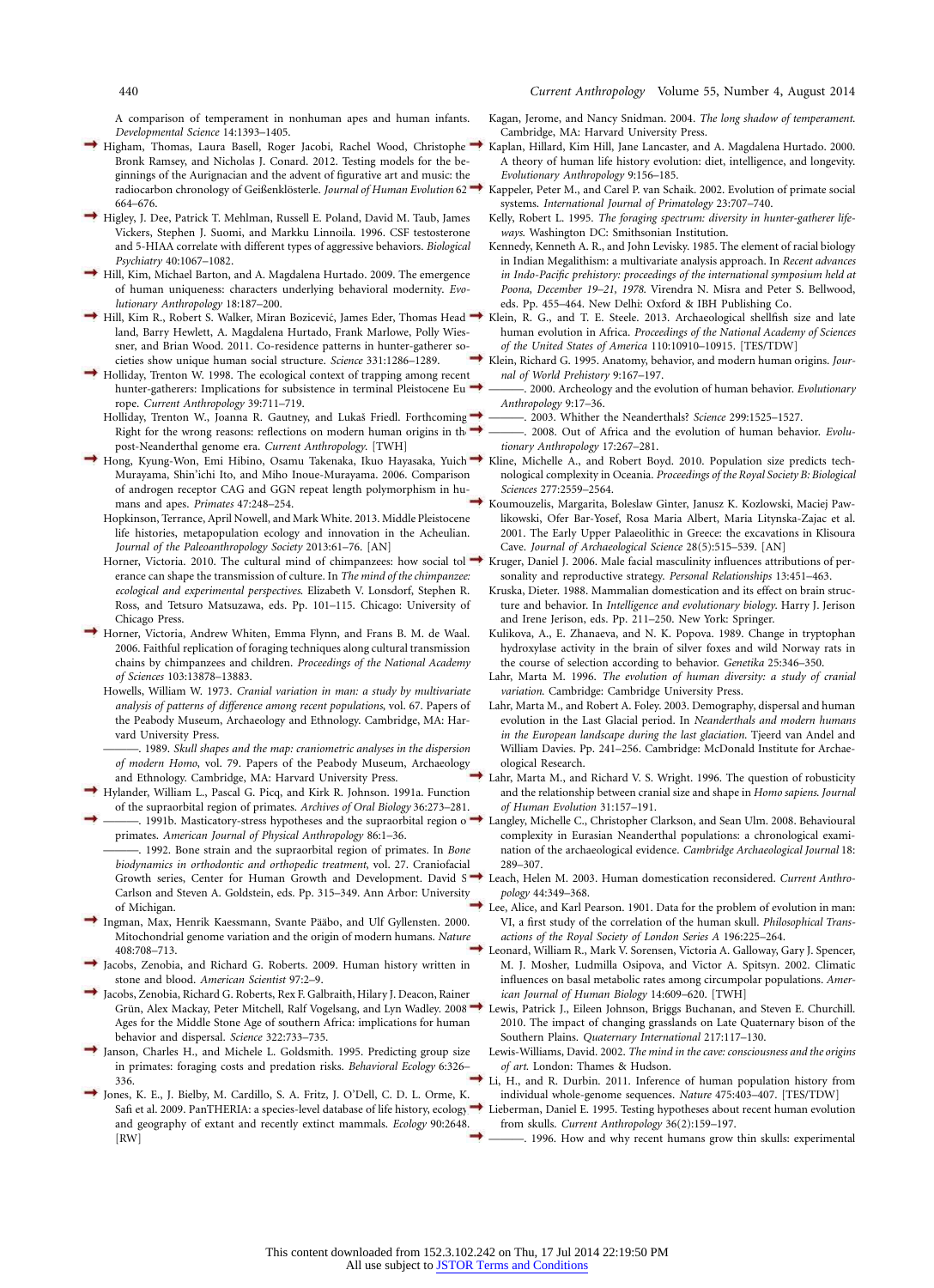evidence for systemic cortical robusticity. *American Journal of Physical Anthropology* 101:217–236.

- ———. 2011. *The evolution of the human head*. Cambridge, MA: Harvard Nowell, April. 2010. Defining behavioral modernity in the context of Nean-University Press.
- Lieberman, Daniel E., Julian Carlo, Marcia S. Ponce de León, and Christoph P. E. Zollikofer. 2007. A geometric morphometric analysis of heterochrony in the cranium of chimpanzees and bonobos. *Journal of Human Evolution* 52:647–662.
	- Lombard, Marlize, and Laurel Phillipson. 2010. Indications of bow and stonetipped arrow use 64,000 years ago in KwaZulu-Natal, South Africa. *Antiquity* 84:1–14.
- Lutchmaya, S., S. Baron-Cohen, P. Raggatt, R. Knickmeyer, and J. T. Manning. 2004. 2nd to 4th digit ratios, fetal testosterone and estradiol. *Early Human Development* 77:23–28.
- Marean, Curtis W., Miryam Bar-Matthews, Jocelyn Bernatchez, Erich Fisher, Paul Goldberg, Andy I. R. Herries, Zenobia Jacobs et al. 2007. Early human use of marine resources and pigment in South Africa during the Middle Pleistocene. *Nature* 449:905–908.
- Marwick, Ben. 2003. Pleistocene exchange networks as evidence for the evolution of language. *Cambridge Archaeological Journal* 13:67–81.
- Mazur, Allan, and Alan Booth. 1998. Testosterone and dominance in men. *Behavioural and Brain Sciences* 21:353–363.
- Mazur, Allan, Julie Mazur, and Caroline Keating. 1984. Military rank attainment of a West Point class: effects of cadets' physical features. *American Journal of Sociology* 90:125–150.
- McBrearty, Sally, and Alison S. Brooks. 2000. The revolution that wasn't: a new interpretation of the origin of modern human behavior. *Journal of Human Evolution* 39:453–563.
- McDougall, Ian, Francis H. Brown, and John G. Fleagle. 2005. Stratigraphic placement and age of modern humans from Kibish, Ethiopia. *Nature* 433: 733–736.
- McIntyre, Matthew H., Esther Herrmann, Victoria Wobber, Michel Halbwax, Crispin Mohamba, Nick de Sousa, Rebeca Atencia, Debby Cox, and Brian Hare. 2009. Bonobos have a more human-like second-to-fourth finger length ratio (2D: 4D) than chimpanzees: a hypothesized indication of lower prenatal androgens. *Journal of Human Evolution* 56:361–365.
- Meindl, Konstanze, Sonja Windhager, Bernard Wallner, and Katrin Schaefer. 2012. Second-to-fourth digit ratio and facial shape in boys: the lower the digit ratio, the more robust the face. *Proceedings of the Royal Society B: Biological Sciences* 279:2457–2463.
- Melis, Alicia P., Brian Hare, and Michael Tomasello. 2006. Chimpanzees recruit the best collaborators. *Science* 311:1297–1300.
- Mellars, Paul. 1989a. Major issues in the emergence of modern humans. *Current Anthropology* 30(3):349–385.
	- 1989b. Technological changes across the Middle-Upper Palaeolithic transition: economic, social and cognitive perspectives. In *The human revolution: behavioural and biological perspectives on the origins of modern humans*. Paul Mellars and Chris Stringer, eds. Pp. 338–365. Princeton, NJ: Princeton University Press.
- ———. 2006a. A new radiocarbon revolution and the dispersal of modern → powell, Adam, Stephen Shennan, and Mark G. Thomas. 2009. Late Pleistocene humans in Eurasia. *Nature* 439:931–935.
	- -. 2006b. Why did modern human populations disperse from Africa ca. 60,000 years ago? A new model. *Proceedings of the National Academy of Sciences* 103:9381–9386.
	- $-$ , 2007. Rethinking the human revolution: Eurasian and African per $\rightarrow$ spectives. In *Rethinking the human revolution*. Paul Mellars, Katie Boyle, Ofer Bar-Yosef, and Chris Stringer, eds. Pp. 1–11. Cambridge: McDonald Institute Monographs.
- Mellars, Paul, and Jennifer C. French. 2011. Tenfold population increase in western Europe at the Neandertal-to-modern human transition. *Science* 333: 623–627.
- Meikle, A. Wayne. 2004. The interrelationships between thyroid dysfunction and hypogonadism in men and boys. *Thyroid* 14 (suppl. 1):S17–S25. [TWH]
- Mitteroecker, Philipp, Philipp Gunz, and Fred L. Bookstein. 2005. Heterochrony and geometric morphometrics: a comparison of cranial growth in *Pan paniscus* versus *Pan troglodytes*. *Evolution and Development* 7:244–258.
- Morin, Eugéne, and Véronique Laroulandie. 2012. Presumed symbolic use of diurnal raptors by Neanderthals. *PLoS ONE* 7:e32856.
- Mourre, Vincent, Paola Villa, and Christopher S. Henshilwood. 2010. Early use of pressure flaking on lithic artifacts at Blombos Cave, South Africa. *Science* 330:659–662.
- Muller, Martin N., and Richard W. Wrangham. 2004. Dominance, aggression

and testosterone in wild chimpanzees: a test of the "challenge hypothesis." *Animal Behaviour* 67:113–123.

- dertal and anatomically modern human populations. *Annual Review of Anthropology* 39:437–452.
- ———. 2013. Cognition, behavioral modernity and the archaeological record of the Middle and Early Upper Paleolithic. In *The evolution of mind, brain, and culture*. Gary Hatfield and Holly Pittman, eds. Pp. 236–262. Philadelphia: University of Pennsylvania Museum of Archaeology and Anthropology Press. [AN]
- Nowell, April, and Melanie L. Chang. 2012. Symbolism in Late European Neanderthals: detection and evolutionary context. Presented in session designated as the Wiley-Blackwell symposium, American Association of Physical Anthropologists meetings, Portland, OR. [AN]
- Nowell, April, and Mark White. 2010. Growing up in the Middle Pleistocene: life history strategies and their relationship to Acheulian industries. In *Stone tools and the evolution of human cognition*. April Nowell and Iain Davidson, eds. Pp. 67–82. Boulder: University Press of Colorado. [AN]
- Park, Leeyoung. 2011. Effective population size of current human population. *Genetics Research (Cambridge)* 93:105–114.
- Pennebaker, James W., Carla J. Groom, Daniel Loew, and James M. Dabbs. 2004. Tesosterone as a social inhibitor: two case studies of the effect of testosterone treatment on language. *Journal of Abnormal Psychology* 113: 172–175.
- Penton-Voak, Ian S., and Jennie Y. Chen. 2004. High salivary testosterone is linked to masculine male facial appearance in humans. *Evolution and Human Behavior* 25:229–241.
- Peresani, Marco, Ivana Fiore, Monica Gala, Matteo Romandini, and Antonio Tagliacozzo. 2011. Late Neandertals and the intentional removal of feathers as evidenced from bird bone taphonomy at Fumane Cave 44 ky B.P., Italy. *Proceedings of the National Academy of Sciences* 108:3888–3893.
- Perez, S. Ivan, Valeria Bernal, and Paula N. Gonzalez. 2007. Morphological differentiation of aboriginal human populations from Tierra del Fuego (Patagonia): implications for South American peopling. *American Journal of Physical Anthropology* 133:1067–1079. [TWH]
- Perlaza, Néstor A. 2014. Sex determination from the frontal bone: a geometric morphometric study. *Journal of Forensic Science*. Forthcoming.
- Pirinen, Sinikka. 1995. Endocrine regulation of craniofacial growth. *Acta Odontologica Scandinavica* 53:179–185.
- Popova, N. K. 2004. The role of brain serotonin in the expression of genetically determined defensive behavior. *Russian Journal of Genetics* 40:624–630.
- Popova, N. K., A. V. Kulikov, D. F. Avgustinovich, N. N. Voĭtenko, and L. N. Trut. 1997. Effect of domestication of the silver fox on the main enzymes of serotonin metabolism and serotonin receptors. *Genetika* 33:370–374.
- Popova, N. K., N. N. Voĭtenko, S. Pavlova, L. N. Trut, E. Naumenko, and D. Belyaev. 1980. Genetics and phenogenetics of the hormonal characteristics of animals: VII, correlative interrelationship between serotonin of the brain and the hypothalamic-hypophyseal-adrenal system in conditions of emotional stress in domesticated and undomesticated silver-black foxes. *Genetika* 16:1865–1870.
- demography and the appearance of modern human behavior. *Science* 324: 1298–1301.
- Pretorius, Etheresia. 2004. Corticosteroids, depression and the role of serotonin. *Reviews in Neuroscience* 15:109–116.
- Puts, David A. 2010. Beauty and the beast: mechanisms of sexual selection in humans. *Evolution and Human Behavior* 31:157–175.
- Raleigh, Michael J., and Michael T. McGuire. 1994. Serotonin, aggression, and violence in vervet monkeys. In *The neurotransmitter revolution: serotonin, social behavior, and the law*. Roger D. Masters and Michael T. McGuire, eds. Pp. 185–197. Carbondale: Southern Illinois University Press.
- Réale, Denis, and Marco Festa-Bianchet. 2003. Predator induced natural selection on temperament in big horn sheep. *Animal Behaviour* 65:463–470.
- Réale, Denis, Simon M. Reader, Daniel Sol, Peter T. McDougall, and Niels J. Dingemanse. 2007. Integrating animal temperament within ecology and evolution. *Biological Reviews* 82:291–318.
- Richerson, Peter J., Robert Boyd, and Robert L. Bettinger. 2009. Cultural innovations and demographic change. *Human Biology* 81:211–235.
- Roebroeks, Wil, Jean-Jacques Hublin, and Katharine MacDonald. 2011. Continuities and discontinuities in Neanderthal presence: a closer look at northwestern Europe. In *The ancient human occupation of Britain*. N. M. Ashton, S. G. Lewis, and C. Stringer, eds. Pp. 113–124. Developments in Quaternary Science 14. Amsterdam: Elsevier. [AN]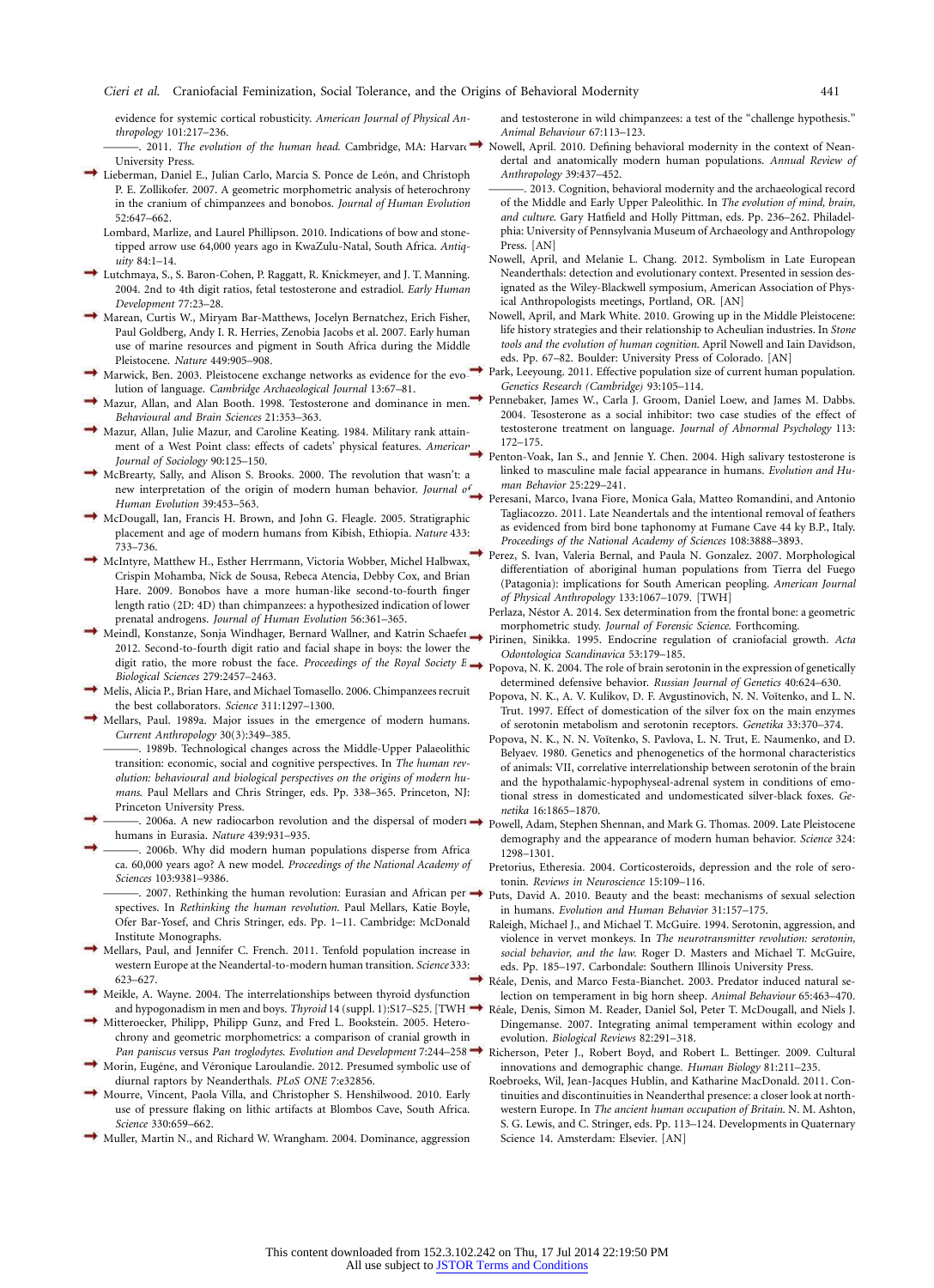- Rosenberg, Karen. 2002. A late Pleistocene human skeleton from Liujiang, China suggests regional population variation in sexual dimorphism in the human pelvis. *Variability and Evolution* 10:5–17.
- Roussel, M., and M. Soressi. 2010. La Grande Roche de la Plématrie à Quinçay (Vienne): l'évolution du Châtelperronien revisitée. In *Préhistoire entre* Vienne et Charente—Hommes et sociétés du Paléolithique. J. Buisson-Catil and J. Primault, eds. Pp. 203-219. Villefranche-de-Rouergue: Ministère de la Culture et de la Communication, Mémoire 38 de l'Association des Publications Chauvinoises. [AN]
- Ruff, Christopher B., Erik Trinkaus, and Trenton W. Holliday. 1997. Body mass and encephalization in Pleistocene *Homo*. *Nature* 387:173–176.
- Sannen, Adinda, Michael Heistermann, Linda Van Elsacker, Ulrike Möhle, and Marcel Eens. 2003. Urinary testosterone metabolite levels in bonobos: a comparison with chimpanzees in relation to social system. *Behaviour* 140: 683–696.
- Scally, A., and R. Durbin. 2012. Revising the human mutation rate: implications for understanding human evolution. *Nature Reviews: Genetics* 13: 745–753. [TES/TDW]
	- Schaefer, Katrin, Bernhard Fink, Philipp Mitteroecker, Nick Neave, and Fred L. Bookstein. 2005. Visualizing facial shape regression upon 2nd to 4th digit ratio and testosterone. *Collegium Anthropologicum* 29:415–419.
	- *life*. Princeton, NJ: Princeton University Press.
- Sell, Aaron, Leda Cosmides, John Tooby, Daniel Sznycer, Christopher von Rueden, and Michael Gurven. 2009. Human adaptations for the visua assessment of strength and fighting ability from the body and face. *Proceedings of the Royal Society B: Biological Sciences* 276:575–584.
- Shea, Brian T. 1989. Heterochrony in human evolution: the case for neoten; reconsidered. *Yearbook of Physical Anthropology* 32:69–101.
- Shea, John J. 2006. The origins of lithic projectile point technology: evidence from Africa, the Levant, and Europe. *Journal of Archaeological Science* 33: 823–846.
- -. 2011. Stone tool analysis and human origins research: some advic from Uncle Screwtape. *Evolutionary Anthropology* 20:48–53.
- Shearer, Brian M., Sabrina B. Sholts, Heather M. Garvin, and Sebastian K. T S. Wärmländer. 2012. Sexual dimorphism in human browridge volume measured from 3D models of dry crania: a new digital morphometric approach. *Forensic Science International* 222: 400.e1–400.e5.
- Shen, Guanjun, Wei Wang, Qian Wang, Jianxin Zhou, Kenneth Collerson, Chunlin Zhou, and Philip V. Tobias. 2002. U-series dating of Liujiang hominid site in Guangxi, Southern China. *Journal of Human Evolution* 43:817– 829.
- Shennan, Stephen. 2001. Demography and cultural innovation: a model and its implications for the emergence of modern human culture. *Cambridge Archaeological Journal* 11:5–16.
- Shuey, Dana L., Thomas W. Sadler, and Jean M. Lauder. 1992. Serotonin as a regulator of craniofacial morphogenesis: site specific malformations following exposure to serotonin uptake inhibitors. *Teratology* 46:367–378.
- Silk, Joan B., and Bailey R. House. 2011. Evolutionary foundations of human prosocial sentiments. *Proceedings of the National Academy of Sciences* 108: 10910–10917.
- Sirugo, Giorgio, Amos S. Deinard, Judith R. Kidd, and Kenneth K. Kidd. 1997. Survey of maximum CTG/CAG repeat lengths in humans and non-human primates: total genome scan in populations using the Repeat Expansion Detection method. *Human Molecular Genetics* 6:403–408.
	- Soressi, Maries, and Francesco d'Errico. 2007. Pigments, gravures, parures: les comportements symboliques controversés des Néandertaliens. In Les *Ne´andertaliens: Biologie et cultures*. Bernard Vandermeersch and Bruno Maureille, eds. Pp. 297–309. Paris: Éditions du CTHS.
	- Steele, Teresa E., and Richard G. Klein. 2005. Mollusk and tortoise size as proxies for Stone Age population density in South Africa: implications for the evolution of human cultural capacity. *Munibe Antropologia-Arkeologia* 57:221–237.
- Sterelny, Kim. 2011. From hominins to humans: how *sapiens* became behaviourally modern. *Philosophical Transactions of the Royal Society B: Biological Sciences* 366:809–822.
- Stewart, J. R., and C. B. Stringer. 2012. Human evolution out of Africa: the role of refugia and climate change. *Science* 335:1317–1321. [AN]
- Stiner, Mary C., and Steven L. Kuhn. 2006. Changes in the "connectedness" and resilience of Paleolithic societies in Mediterranean ecosystems. *Human Ecology* 34:693–712.
- Stiner, Mary C., Natalie D. Munro, Todd A. Surovell, Eitan Tchernov, and

Ofer Bar-Yosef. 1999. Paleolithic population growth pulses evidenced by small animal exploitation. *Science* 283:190–194.

- Straus, Lawrence G. 1991. Epipaleolithic and Mesolithic adaptations in Cantabrian Spain and Pyrenean France. *Journal of World Prehistory* 5:83–104. -. 1993. Upper Palaeolithic hunting tactics and weapons in western Europe. In *Hunting and animal exploitation in the later Palaeolithic and*
- *Mesolithic of Eurasia*. Gail L. Peterkin, Harvey M. Bricker, and Paul Mellars, eds. Pp. 83–93. Archeological Papers of the American Anthropological Association, vol. 4. Washington, DC: American Anthropological Association. Stringer, Chris, Heiko Pälike, Tieerd H. van Andel, Brian Huntley, Paul Valdes,
- and Judy R. M. Allen. 2003. Climatic stress and the extinction of the Neanderthals. In *Neanderthals and modern humans in the European landscape during the last glaciation*. Tjeerd van Andel and William Davies, eds. Pp. 233–240. Cambridge: McDonald Institute for Archaeological Research.
- Stringer, Christopher B., Jean-Jacques Hublin, and Bernard Vandermeersch. 1984. The origin of anatomically modern humans in western Europe. In *The origins of modern humans: a world survey of the fossil evidence*. Fred H. Smith and Frank Spencer, eds. Pp. 51–135. New York: Alan R. Liss.
- Summers, Cliff H., and Svante Winberg. 2006. Interactions between the neural regulation of stress and aggression. *Journal of Experimental Biology* 209: 4581–4589.
- Seabright, Paul. 2004. *The company of strangers: a natural history of economi*  $\rightarrow$  Swaddle, John P., and Gillian W. Reierson. 2002. Testosterone increases perceived dominance but not attractiveness in human males. *Proceedings of the Royal Society B: Biological Sciences* 269:2285–2289.
	- Tennie, Claudio, Josep Call, and Michael Tomasello. 2009. Ratcheting up the ratchet: on the evolution of cumulative culture. *Philosophical Transactions of the Royal Society B: Biological Sciences* 364:2405–2415.
	- Texier, Pierre-Jean, Guillaume Porraz, John Parkington, Jean-Philippe Rigaud, Cedric Poppenpoel, Christopher Miller, Chantal Tribolo et al. 2010. A Howiesons Poort tradition of engraving ostrich eggshell containers dated to 60,000 years ago at Diepkloof Rock Shelter, South Africa. *Proceedings of the National Academy of Sciences* 107:6180–6185.
	- Thierry, B. 2007. Unity in diversity: lessons from macaque societies. *Evolutionary Anthropology* 16:224–238. [RW]
	- Thornhill, Randy, and Steven W. Gangestad. 1993. Human facial beauty averageness, symmetry, and parasite resistance. *Human Nature* 4:237–269.
	- Thornhill, Randy, and Anders Pape Møller. 1997. Developmental stability, disease, and medicine. *Biological Reviews* 72:497–548.
	- Thornton, Alex, and Nichola J. Raihani. 2008. The evolution of teaching. *Animal Behaviour* 75:1823–1836.
	- Todorov, Alexander, Sean G. Baron, and Nikolaas N. Oosterhof. 2008. Evaluating face trustworthiness: a model based approach. *Social Cognitive and Affective Neuroscience* 3:119–127.
	- Tomasello, Michael. 2009. *Why we cooperate*. Cambridge, MA: MIT Press.
	- Tomasello, Michael, Malinda Carpender, Josep Call, Tanya Behne, and Henrike Moll. 2005. Understanding and sharing intentions: the origins of cultural cognition. *Behavioral and Brain Sciences* 28:675–735.
	- Trut, Lyudmila N. 2001. Experimental studies of early canid domestication. In *The genetics of the dog*. Anatoly Ruvinsky, and Jeff Sampson, eds. Pp. 15–43. New York: CABI Bookshop.
	- Trut, Lyudmila N., Anastasia V. Kharlamova, Anna V. Kukekova, Greg M. Acland, David R. Carrier, Kevin Chase, and Karl G. Lark. 2006. Morphology and behavior: are they coupled at the genome level? In *The dog and its genome*. Elaine A. Ostrander, Urs Ginger, and Kerstin Lindblad-Toh, eds. Pp. 81–93. Woodbury, NY: Cold Spring Harbor Laboratory Press.
	- Trut, Lyudmila N., I. Z. Pliusnina, and N. Oskina. 2004. An experiment on fox domestication and debatable issues of evolution of the dog. *Russian Journal of Genetics* 40:794–807.
	- Tuinier, S., W. M. A. Verhoeven, and H. M. van Praag. 1996. Serotonin and disruptive behaviour: a critical evaluation of the clinical data. *Human Psychopharmacology* 11:469–482.
	- Turner, B. L. I., R. Q. Hanham, and A. V. Portararo. 1977. Population pressure and agricultural intensity. *Annals of the Association of American Geographers* 67:384–396.
	- Valde-Nowak, Pawel, Adam Nadachowski, and Mieczyslaw Wolsan. 1987. Upper Paleolithic boomerang made of a mammoth tusk in south Poland. *Nature* 329:436–438.
	- Vanhaeren, Marian, Francesco d'Errico, Chris Stringer, Sarah L. James, Jonathan A. Todd, and Henk K. Mienis. 2006. Middle Paleolithic shell beads in Israel and Algeria. *Science* 312:1785–1788.
	- Van Honk, Jack, Dennis J. Schutter, Peter A. Bos, Anne-Wil Kruijt, Eef G. Lentjes, and Simon Baron-Cohen. 2011. Testosterone administration im-